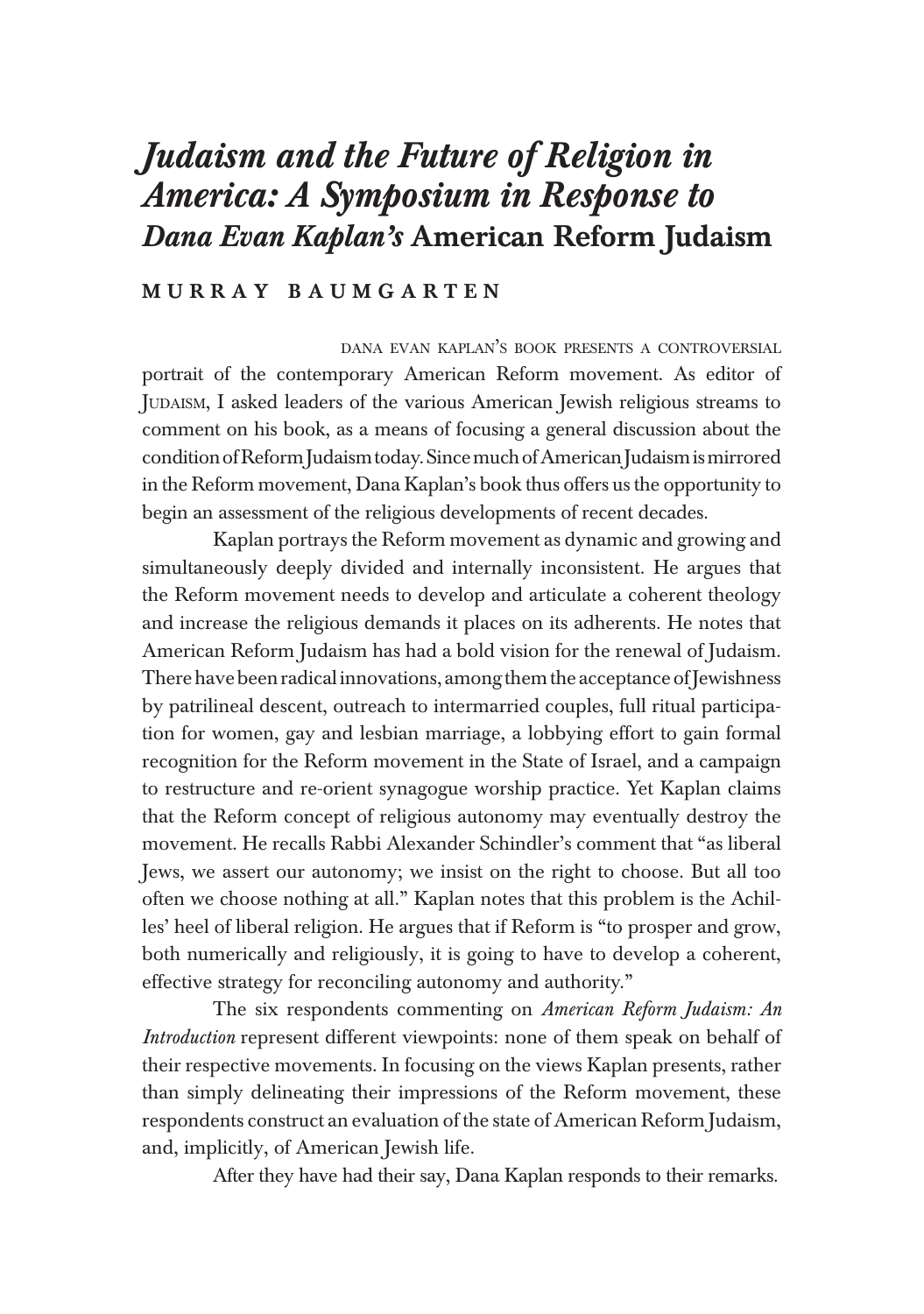# *Trends in Reform and Their Broader Implications*

## LAWRENCE GROSSMAN

THE REFORM MOVEMENT HAS CONTRIBUTED SIGNIFICANTLY to Jewish life, and its future course is bound to affect the fate of Jews in the United States and around the world.

Beginning in early nineteenth-century Germany, when an insular traditional Judaism, just emerging from the ghetto, found itself incapable of addressing the corrosive challenges of modernity, Reform showed that one could retain Jewish identity while participating fully in the majority culture. In this respect Reform blazed a trail for other Diaspora Jews, who today navigate comfortably between their Jewish and secular worlds—if sometimes in ways that would not have made the founders of Reform happy. Even the most religiously Orthodox accept, albeit only de facto, the necessity for some acculturation in order to preserve their way of life, implicitly testifying to the truth of Reform's insight, the need for some synthesis between tradition and modernity.

It was Reform, too, that pioneered an active Jewish public-policy role within the Western nation-state, an imperative now taken for granted in Jewish circles far removed from Reform. This has been especially true in the United States, where Reform took the lead in applying Jewish teachings to the struggle for social and economic justice. The Jewish push for religious dialogue with the Christian world was a Reform innovation, and the ramified pattern of American Jewish organizational life would be unthinkable without the early efforts of Jews largely associated with Reform. The movement produced great leaders—Stephen Wise and Abba Hillel Silver come to mind—who were esteemed by Jews across the ideological spectrum.

Given the central importance of Reform in Jewish life, it is strange indeed that Dana Kaplan's *American Reform Judaism* is the first book to present a complete and coherent picture of what has become the largest stream of Judaism in the United States. Kaplan traces Reform's history, theology, liturgy, educational efforts, activities in Israel—and, more controversially, its outreach to the intermarried, gays, and lesbians, and the "patrilineal descent" ruling

LAWRENCE GROSSMAN *is co-editor of the American Jewish Year Book and Associate Director of Research at the American Jewish Committee. Beginning in 1988, his annual articles on "Jewish Communal Affairs" for the Year Book have traced the development of Judaism in contemporary America.*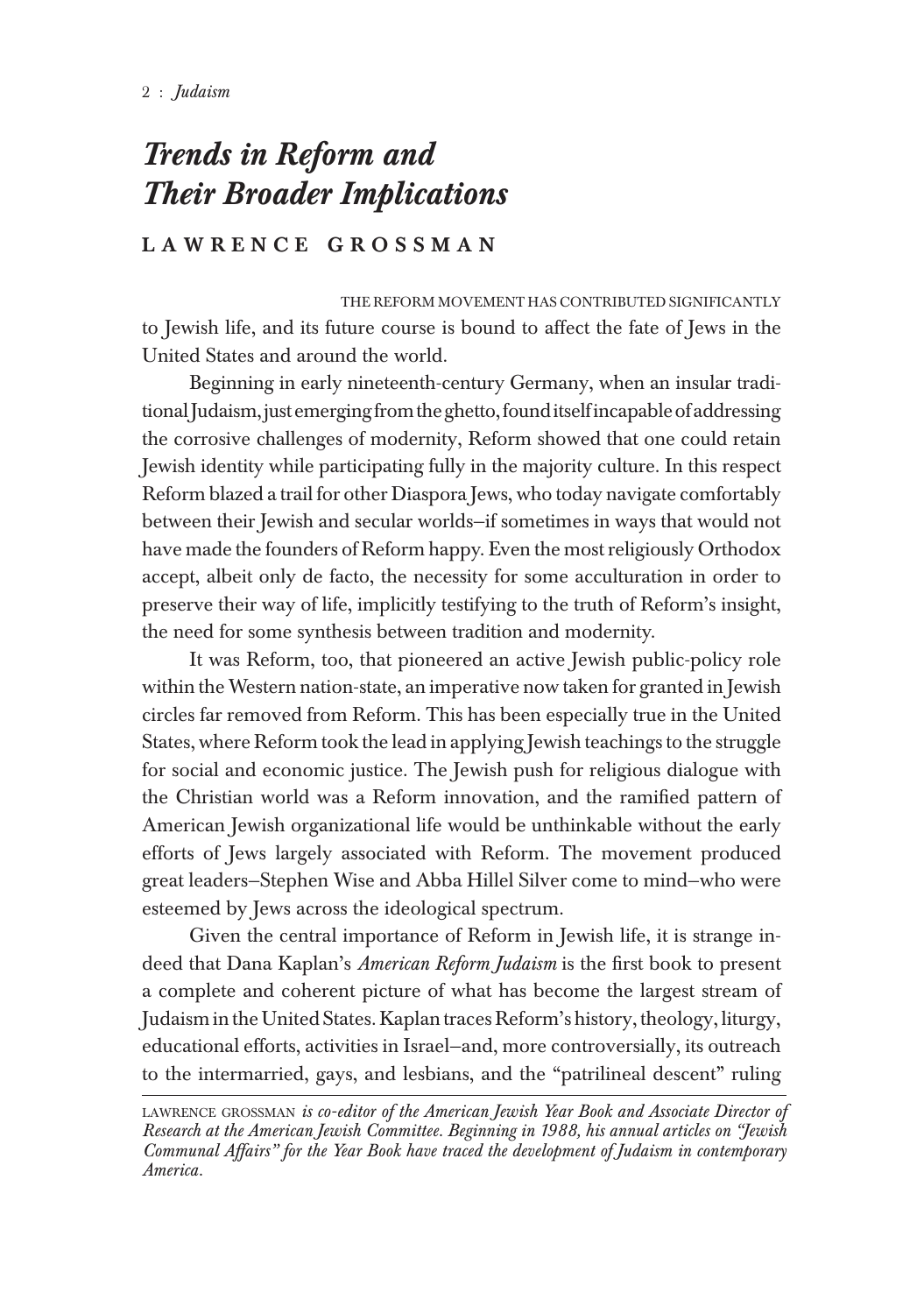granting Jewish status to the children of Jewish fathers and Gentile mothers. Immediately upon publication, *American Reform Judaism* became the standard work on the subject.

As a guide to contemporary Reform, *American Reform Judaism* is a worthy sequel to *Response to Modernity,* Michael Meyer's magisterial history of the world-wide Reform movement from its German origins two centuries ago until the late 1970s. But the two books are sharply different in tone, both because so much has changed over the last quarter-century and because Kaplan, unlike the full-time academic Meyer, has had considerable experience "in the trenches" as a congregational rabbi. The view from the pulpit is likely to be less rosy than from the seminar room.

The Reform Judaism that Meyer portrayed certainly had its problems, but was, nevertheless, bursting with optimism. "In many respects it remains internally divided," Meyer concluded his book. "But with fresh growth, creativity, and an expression of unity, it completed the 1970s with greater selfconfidence and better founded hope."

Kaplan is far more ambivalent about Reform's course and future prospects, and he signals his own mixed feelings by having Arthur Hertzberg, an outspoken critic of Reform, write the foreword, and Eric Yoffie, president of the Union for Reform Judaism and the acknowledged leader of American Reform, the afterword.

Several of the book's chapters, rich in factual information and interpretive insight, yet reveal unresolved tension, as if Kaplan is struggling to force himself to believe that Reform, despite the evidence he himself adduces, is on the right track after all. Often, he uses the final paragraphs of chapters to lend a note of optimism to otherwise sobering findings.

Two examples illustrate Kaplan's uncertainty. The chapter on Jewish education describes the abysmally low standards that prevail in Reform schools, but ends with the incredible assertion that the great German-Jewish philosopher Franz Rosenzweig would be pleased with the way Reform was responding to the challenge of transmitting Jewish learning to the next generation. And in the chapter detailing how Reform overrode centuries of Jewish tradition to equalize heterosexual and homosexual relationships—"It is hard to imagine a single prophet finding the idea even remotely acceptable," he points out—Kaplan closes with good news that is dependent on a trite hypothetical: "If gays and lesbians indeed commit themselves to making Reform Judaism even more vibrant, then the Reform revolution will certainly succeed."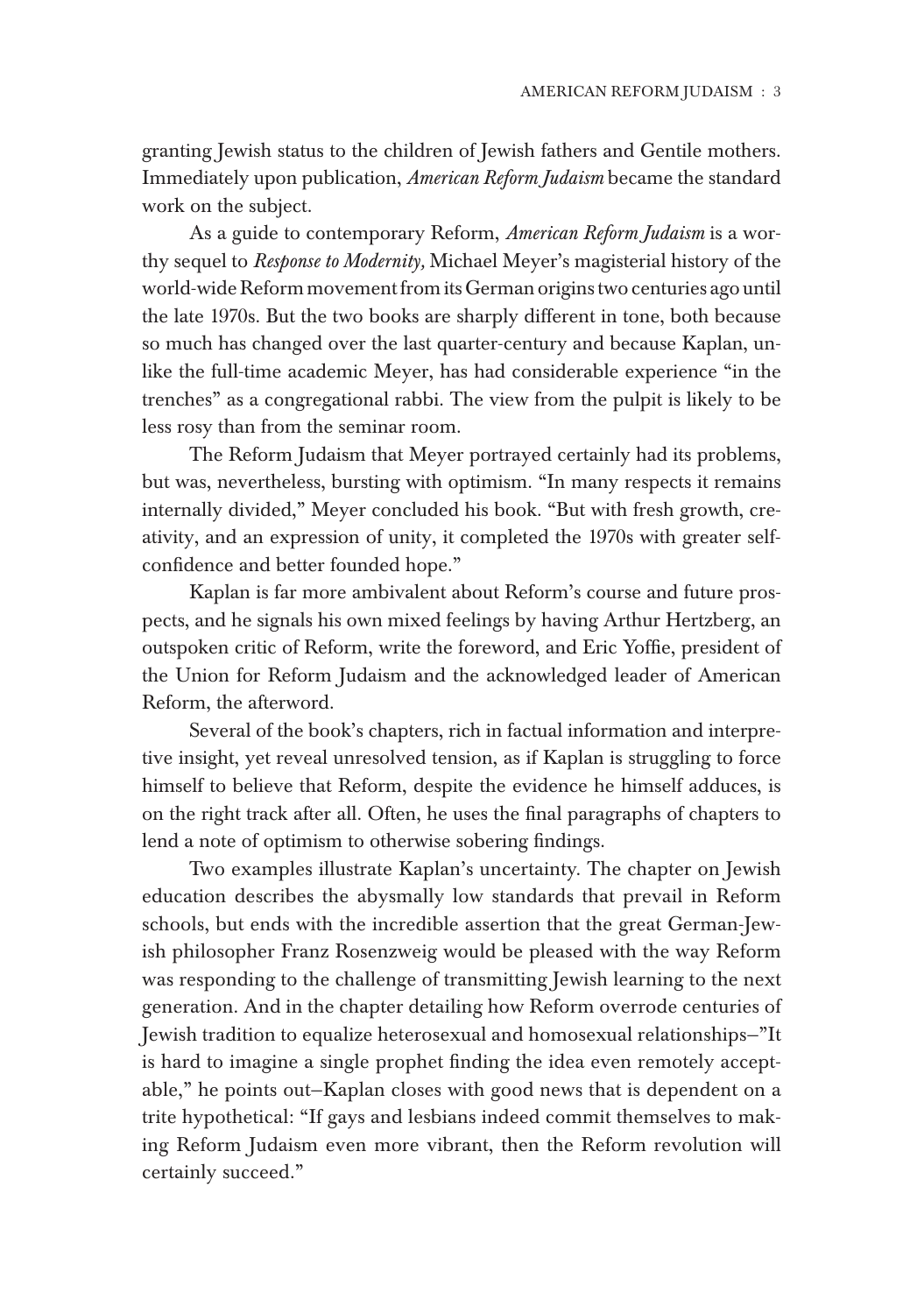#### 4 : *Judaism* AMERICAN REFORM JUDAISM : 5

The specter that haunts Kaplan throughout the book is the possibility that the numerical growth of Reform Judaism has come at a terrible price: the abandonment of any guidelines, let alone requirements, for affiliation. Identification with Reform, in all too many cases, is nothing more than the default position for people who are Jews in name only—and sometimes not even that, as many Reform congregations encourage the participation, in varying degrees, of unconverted, non-Jewish spouses of members, and of children who are being raised as both Christians and Jews. Contemporary sociologists of religion have learned from the great flowering of fundamentalist forms of Christianity, Judaism, and Islam that religions making the heaviest demands and requiring the most sacrifices are the most successful, leaving us wondering about the future of Reform.

That a good number of younger Reform Jews are observing more religious rituals than their parents hardly compensates for the collapse of official standards since, as Kaplan notes, these observances mostly stem from a longing for "spirituality." Hence their selective nature, as people conduct a kind of cherry-picking of those rites that evoke subjective feelings of transcendence. The Reform outreach mantra, "We are all Jews by choice," is a far cry from the sense of Divine commandment that has been central to Judaism from its earliest days, and still flourishes in traditional circles.

To be sure, Reform from the start was based upon rejection of the Shulhan Arukh, the code of Jewish law, or any other compulsory standard for the conduct of Jewish life. Indeed, Kaplan demonstrates in detail how averse Reform Jews are toward having anyone tell them what to do. He describes how a set of suggested, nonbinding guidelines for reintroducing certain traditional practices, reflecting the new interest in ritual, was rewritten six times, the end product so watered down that by the time the Central Conference of American Rabbis voted approval in 1999, it had become almost meaningless.

But Kaplan senses that over the last generation, Reform antinomianism has developed a new dimension. It no longer simply denies the authority of Jewish law, but embraces a postmodern erasure of all conventional boundaries. The unprecedented openness of American society to Jews, leading inevitably to rising rates of Jewish-Christian marriage, and the collapse of traditional values among much of the college-educated population have undermined taken-for-granted standards that even the most theologically radical Reform Jew before the 1960s would not have questioned.

For all of Classical Reform's insistence on the inviolability of personal conscience, and its willingness to accommodate, de facto, the life choices of individuals, the movement, up until just a few decades ago, unequivocally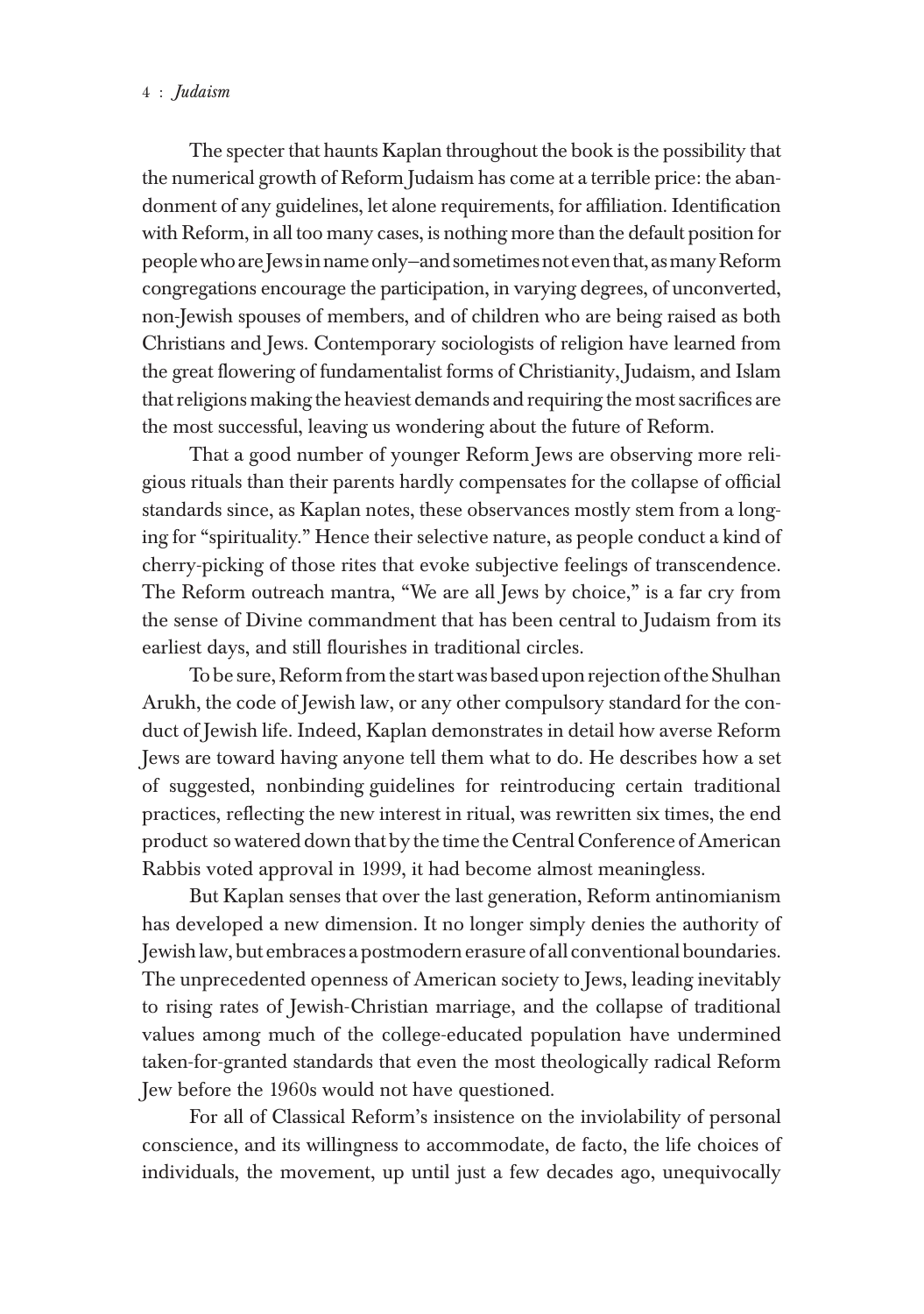denounced intermarriage as a threat to Jewish survival officiating at a mixed marriage made the rabbi a pariah among his colleagues, and did not challenge, in principle, the rule that the mother's religious identity determined that of the child. One can only imagine what the great historical leaders of Reform, believers in the traditional family, would have said about same-sex marriage. Suffice it to recall the late Jakob Petuchowski's comment on Reform's espousal of unrestricted abortion rights—that a movement that began by rejecting ceremonial law in favor of ethics had ended by abandoning ethics as well, and, like the Cheshire Cat in *Alice in Wonderland,* it had ceased to exist as a living entity, leaving nothing behind but its smile.

Simply put, while Reform has always resisted the imposition of religious obligations on the individual, in our time it has lost the power to resist American culture, which values autonomy, inclusivity, and nonjudgmentalism. It is a culture that distrusts distinctions—between religions, between genders, between sexual orientations—and views them as discrimination. While hardly alone in the Jewish community in succumbing to the relativist pull of postmodernity, Reform is its primary institutional expression. This is surely ironic, given the movement's original "prophetic" impetus; the biblical prophets were, after all, nonconformists who defied the conventional wisdom of their times and were sometimes made to suffer for it.

The awkward use of prophetic rhetoric in defense of what is popular in liberal circles may help explain why Reform pronouncements often sound so hollowly grandiose. The movement's criticisms of Israeli policies, for example, are often couched in the self-righteous language of "telling truth to power," while in substance they follow the standard line espoused by those in "power"—in the UN, academia, the media, and elsewhere—that Palestinians are a victim people and Israelis their oppressors. In fairness, such Reform statements became rarer with the outbreak of the second intifada in 2000. Kaplan cites another delicious example of misplaced Reform prophetism, the widely publicized decision of Rabbi Paul Menitoff, executive vice president of the Central Conference of American Rabbis, to resign from the Boy Scouts of America and make the ultimate sacrifice of returning his Eagle Scout badge in protest over the organization's firing of a gay scout leader.

*American Reform Judaism* has implications far beyond the confines of the movement it studies. Since Reform has been so central to the development of American Jewry as a whole, and the openness and freedom it espouses has made it the Judaism of choice for a plurality of American Jews today, other denominational expressions are affected by its actions.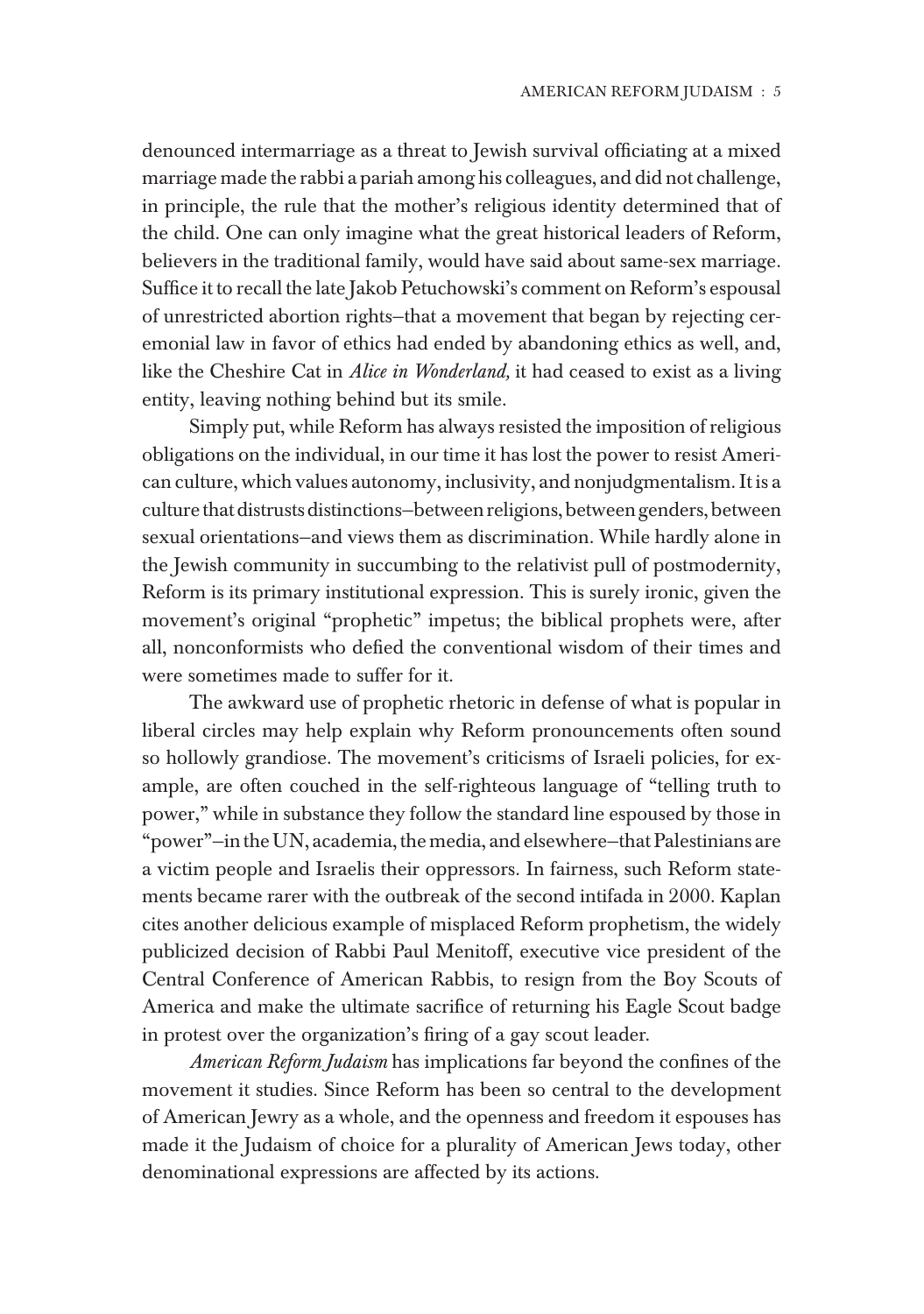It is often said that Conservative Judaism, despite its official adherence to traditional Jewish law, is only ten years or so behind Reform. Conservative Jews are buffeted by the same social forces as their Reform cousins, and the pressures to readjust religious norms to fit are intense. Ask any Conservative rabbi, and he or she will describe how congregants cannot understand the exclusionary policy whereby the movement bars its rabbis from performing Jewish-Christian weddings, thereby alienating the young people. The recent surge in Reform membership has come mostly at the expense of Conservative Judaism, which is losing out on the growing number of intermarried families. While the current major conflict roiling Conservative waters concerns gay marriage and the ordination of gay rabbis, once that is resolved (inevitably in the affirmative), officiating at intermarriages and the Jewish status of the children will be next on the agenda. A substantial segment of the Conservative laity are reportedly already in favor of following Reform and adopting the patrilineal-descent criterion.

If developments within Reform have pulled Conservative Judaism in untraditional directions, they have had the opposite effect within the precincts of Orthodoxy. There is much less anti-Reform (and anti-Conservative) invective from Orthodox leaders now than there was a half-century ago. This is not because Orthodox antagonism to the non-Orthodox movements has lessened; quite the contrary. Whereas Orthodox rabbis used to see the more liberal streams as real threats, offering Jews alternative ways to practice the faith that were less demanding and more in consonance with modern ways, they now believe that Jewish expressions outside of Orthodoxy are simply doomed to disappear as they make their peace with the inexorable tide of intermarriage, below-replacement-level birthrates, and rampant cultural assimilation. Why attack an opponent, they reason, who is busy destroying itself? The isolationist tendencies in Orthodoxy, embodied in the smug notion that it alone carries the key to Jewish continuity, are encouraged by the revolutionary changes in Reform that Kaplan delineates.

Much, then, is riding on the future of the Reform movement. Will it somehow manage to remain Jewish in essence as well as in name, providing institutional proof that Judaism can thrive while engaging the secular society in which it lives? Or will it prove, in the end, a terminal form of a once-great religion called Judaism, disappearing into the postmodern American melting-pot, leaving only sectarian Orthodox Jews behind to gloat, "We told you so"?

The ultimate fate of Reform, of course, is beyond our ken. But Dana Kaplan's *American Reform Judaism* provides the available evidence for anyone seeking to formulate an educated guess.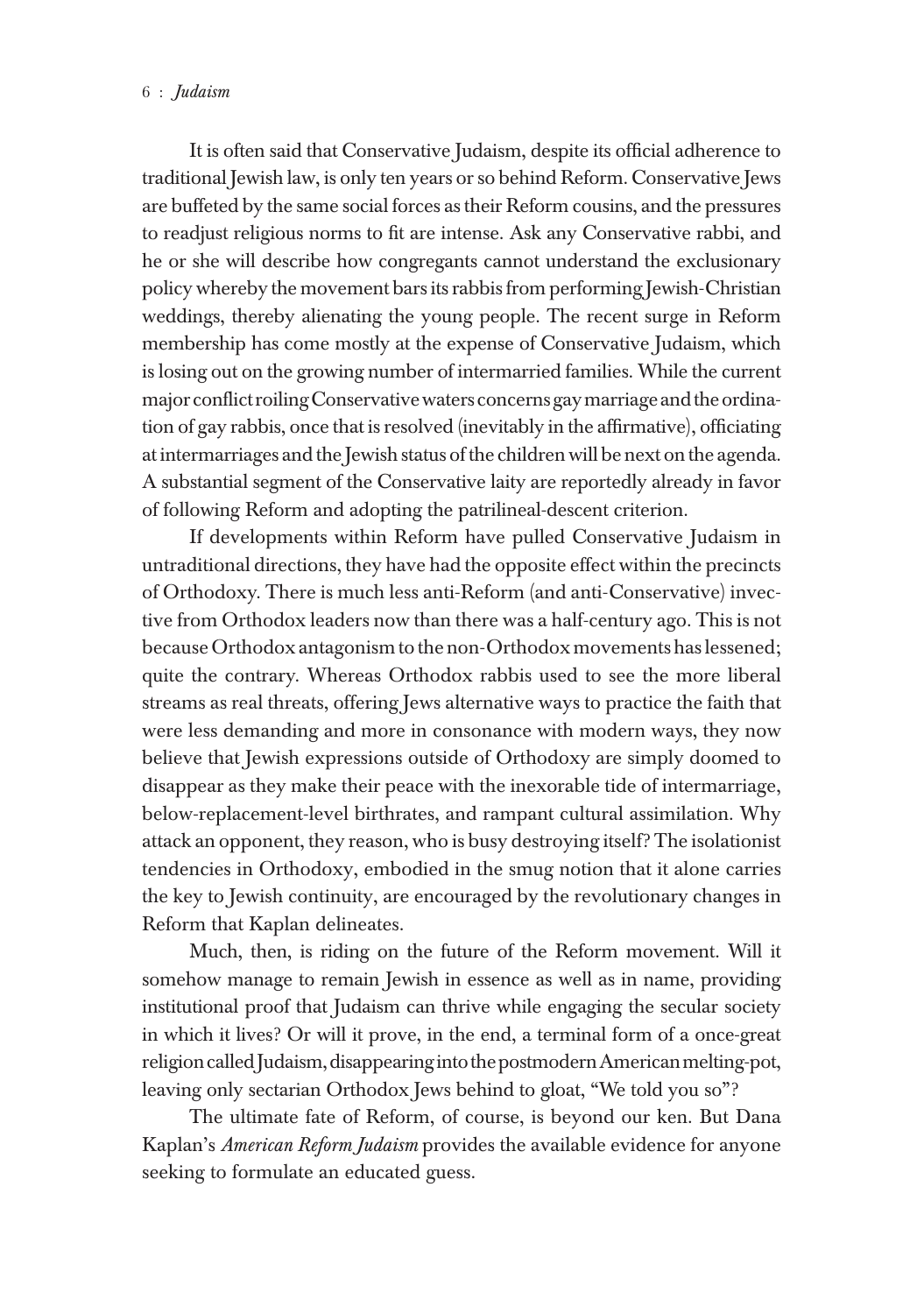## *An Orthodox Perspective*

### TZVI HERSH WEINREB

A WISE MAN IN MY FORMER SYNAGOGUE HAD A BRIEF description of the three streams of American Judaism which is particularly instructive as a framework for a response to Kaplan's *American Reform Judaism.* He posited the classic man from Mars who comes down to earth, to the United States in this case, and wants to know about Judaism. He was told of the three "branches"—Orthodox, Reform, and Conservative. He was told that the difference between them was that the Orthodox believe in one God and the divinity of His message, one set of laws binding upon all, and one method of worship exclusive to all others. Reform and Conservative groups, he was told, tend to allow for individual expression, personal choice, pluralism, and the acceptance of many ways to God and many conceptions of God. How surprised he was to find out that the so-called homogeneous Orthodox had hundreds of rabbinical seminaries, numerous synagogue movements, and could easily be divided into dozens of subgroups. More surprising was that there was but one rabbinical seminary and one congregational organization for the Conservative and Reform movements.

It is natural to expect a uniformity and conformity within the Orthodox world, and diversity and heterogeneity in the non-Orthodox streams. The reality, however, is quite the reverse. Certainly there is no uniformity within the Orthodox world. Even within its so-called ultra Orthodox or modern Orthodox components there is tremendous diversity, if not great internal discord. However, Reform Judaism certainly as it is described in Kaplan's introduction to it, comes across as being quite monolithic and controlled from a central body who plans its course and defines its identity.

One would certainly expect that Orthodoxy would be the group to conform to a central body making periodic resolutions. But the Orthodoxy that we know, of course, is very much a grass roots movement. Reform, as Kaplan describes it, is not a grass roots, bottom to top organization, but very much one which from its very inception was shaped and guided by central authoritative bodies. Exploration of this paradox will be the focus of this response.

TZVI HERSH WEINREB *is the Executive Vice President of the Orthodox Union, and was formerly the spiritual leader of Congregation Shomrei Emunah in Baltimore, Maryland.*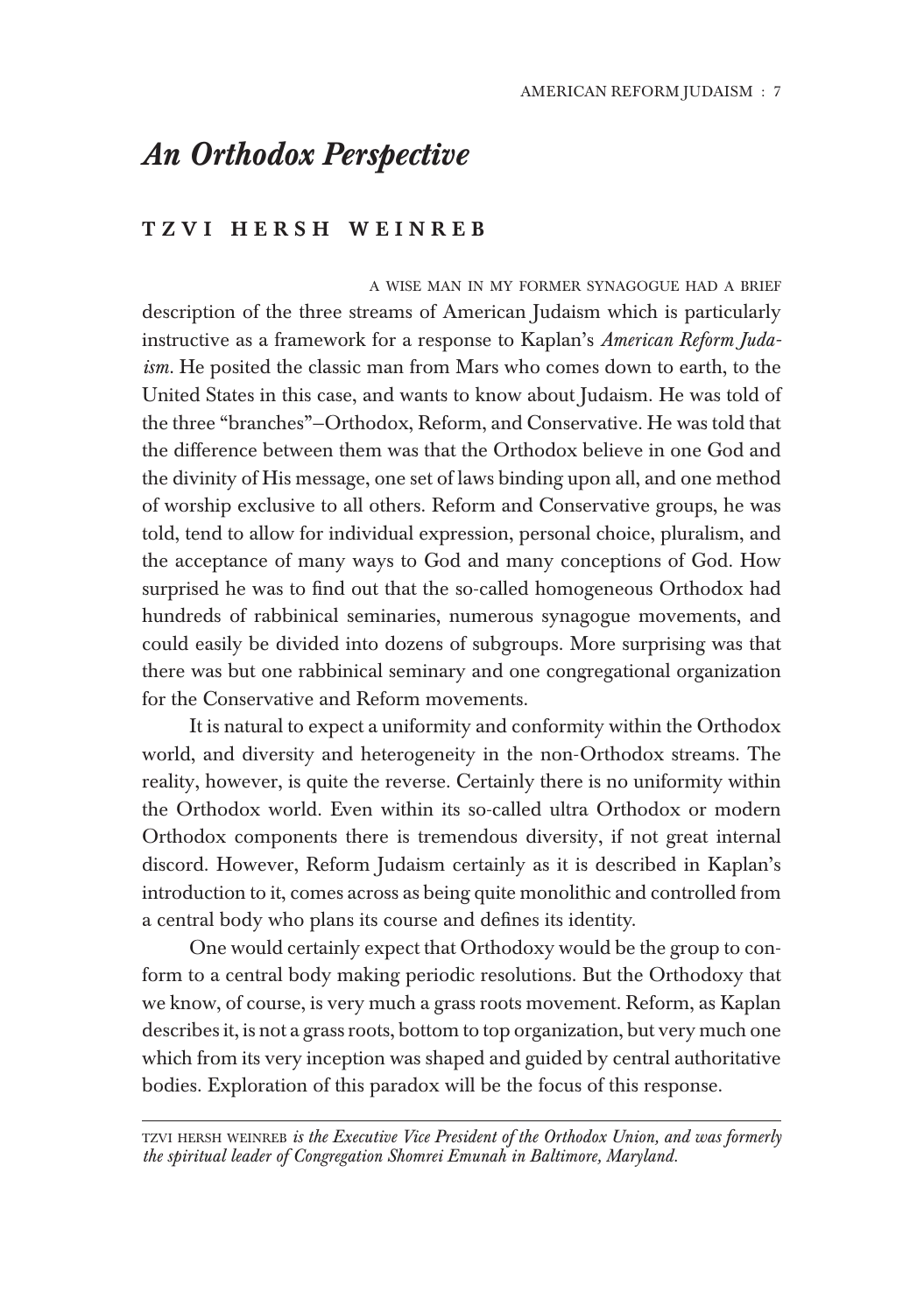#### 8 : *Judaism* American Reformation of the state of the state of the state of the state of the state of the state of the state of the state of the state of the state of the state of the state of the state of the state of th

It must be said at the outset that as a book, particularly as an introductory one, Kaplan's work is outstanding. He assumes very little background on the part of his reader, and gives just enough historical background of the Reform movement to allow himself to describe the American Reform experience, particularly from the mid twentieth century until today. He covers every aspect of contemporary American Reform Judaism; from its internal theological disputes to its attempts to adapt to contemporary developments and the current needs of its constituencies. He conveys very clearly the tremendous change that Reform has undergone, particularly in recent decades. He gives us a framework to understand how Reform too, like other components of Judaism, and other religions today, is experiencing its "move to the right." His writing is clear, his facts seem, certainly to this non-expert on the subject, to be accurate, and there is enough new information and observation in the book to maintain the attention of even the fairly knowledgeable. There is some repetitiveness in the work, but this is probably unavoidable as the author wishes to discuss in detail the manifestations of some of the basic themes of the contemporary Reform movement. Thus, sub topics such as Reform's attitude to the Gay and Homosexual community, and other contemporary issues are treated separately but reflect the basic stance of Reform defined earlier in the book.

As an Orthodox rabbi, only minimally informed about the Reform movement, particularly in its current struggles for definition, this book was very informative and very helpful.

It therefore remains to me to react to American Reform Judaism as described in Kaplan's work from the perspective of an Orthodox Jew. As I read through the book there was a consistent, even nagging, question which kept distracting me from paying attention to the work. And that question was, "could such a book be written about American Orthodox Judaism?" I found myself coping with this question and trying to imagine what a similar work about Orthodoxy would look like. It certainly could not be contained to the 250 pages of Kaplan's work, nor could it be organized around several central principles or themes as Kaplan does so well for Reform Judaism.

The most striking difference is that the Reform Judaism described by Kaplan is self-consciously determined by several key leaders in the Reform movement. In his description of the history of Reform, the no more than half dozen names from the latter half of nineteenth century with which we are familiar emerge as central figures who determined the nature and direction of the movement. Moving forward into contemporary times Kaplan makes it sound that two or three men, Alexander Schindler and Eric Yoffe among them, through addresses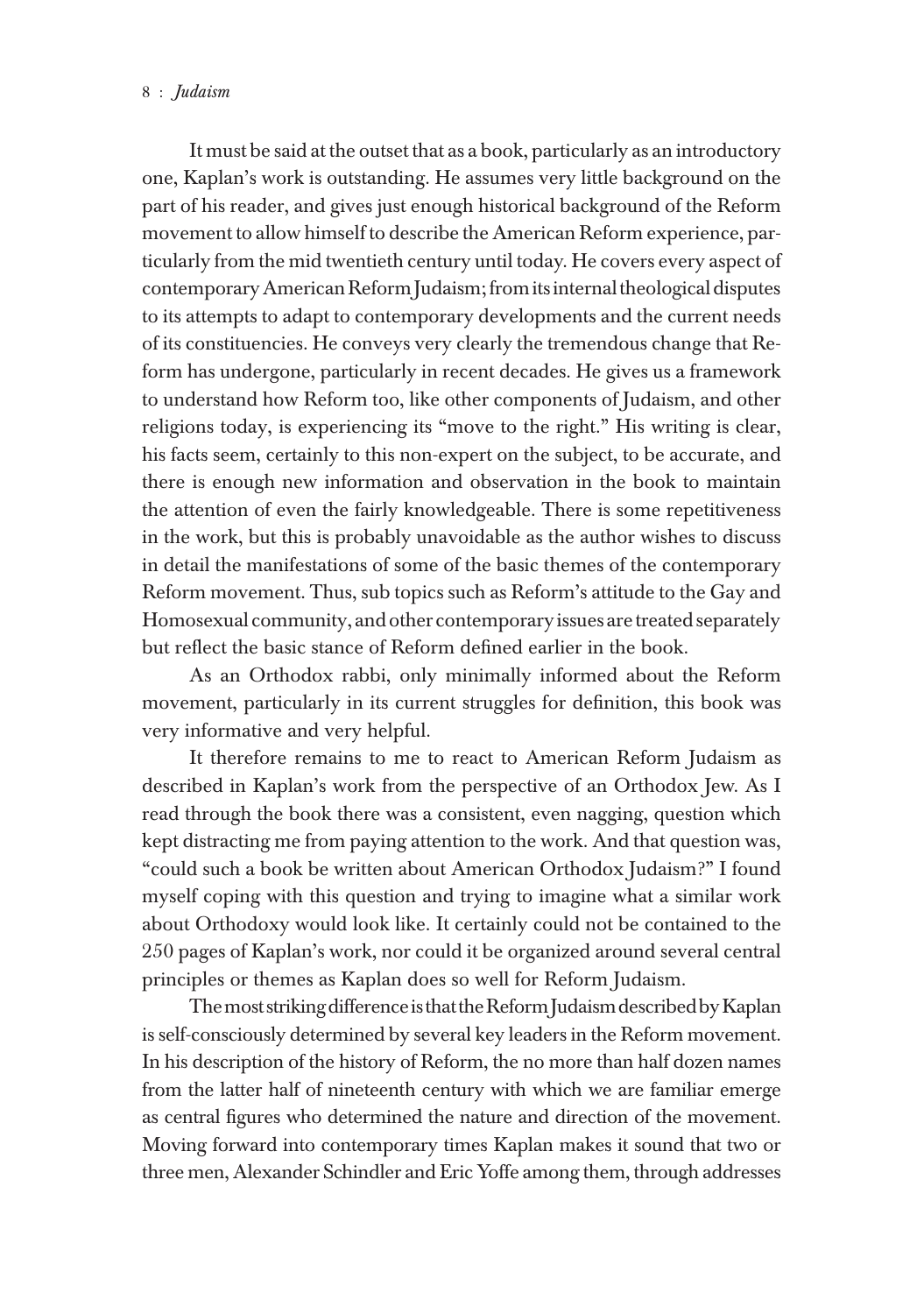to major convocations and through their vision and leadership have very much determined the very nature of Reform. The Orthodox world certainly knows its share of charismatic and visionary leaders. Yet, it is hard to imagine describing American Orthodox Judaism as the product of the stated, articulated plans of two or three individuals. Typically, the leaders whose names we associate with contemporary American Orthodox Judaism, such as the Rebbe of Chabad, Rabbi Soloveitchik, Rabbi Aron Kotler, and Rabbi Moses Feinstein, each have impacted on American Orthodox Judaism in many diverse ways but have not pre-determined its essence. The essence of the Chabad movement has firm roots in its origins 200 years ago. The Chassidic influence, too, is rooted in its long tradition. The various phenomena that characterize the yeshiva world are rooted firmly in pre-Shoah trends and practices. Certainly the convocation of no central body, whether it be the Agudath Israel, the Orthodox Union, or various Chassidic courts have set the course for American Orthodox Judaism in the manner in which it occurred in the Reform movement.

My mind also kept dwelling, as I read Kaplan's work, on other contrasts between the American Orthodox experience and what Kaplan describes as the Reform experience. I will "hold my fire" and not critique the Reform movement from a traditionalistic perspective, although reading the book I was very tempted to do so. Rather I will simply use descriptive terms to sharply contrast some of the essential and fundamental—perhaps even existential—differences between the Reform Judaism that Kaplan describes and the Orthodox Judaism that I know.

One area in which the contrast is stark is in the subjective religious experience of the Orthodox Jew versus what the Reform Jew seems to experience. There is no question in my mind, although others would argue this point, that there is such a thing as a religious experience and that all people linked to religion to some degree or another know this subjective, psychological phenomenon. The religious experience of the Orthodox Jew is of an external source—God, Halakha, or Torah—which sets up demands to which one must respond. Note that I am not talking here from a theological perspective but from an inner sense of demand, pressure, and obligation to act. This is well expressed in one of the reminiscences of Abraham Joshua Heschel, who is not typically counted as an Orthodox leader although his religious experiences were clearly traditional. One day he was walking in his University town and towards sunset began to experience this gnawing need to stop his activity and go off to pray. He described this not as a sudden inspirational urge, but rather as a need to respond to the demand of the mitzvah of Tefillah and to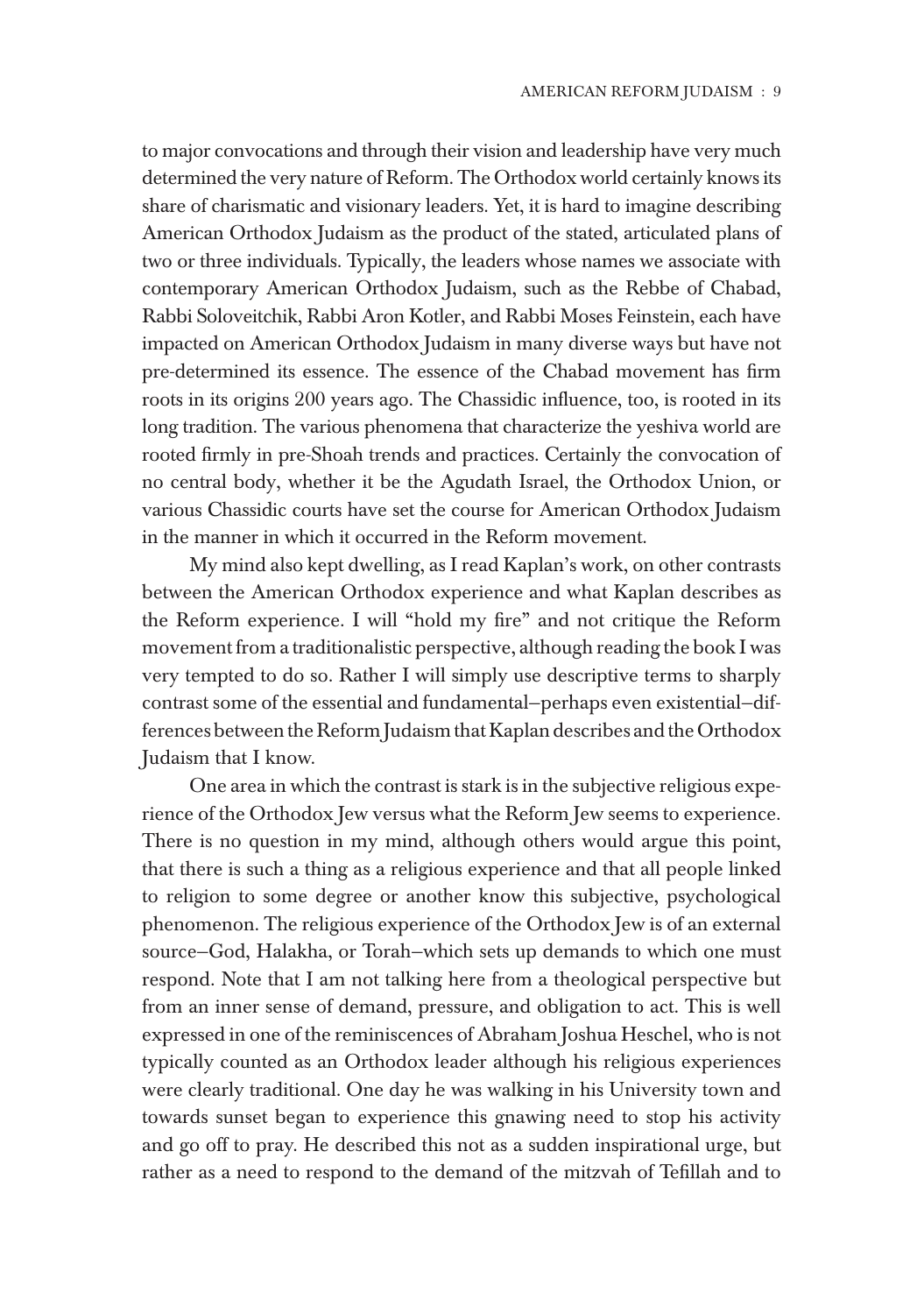make sure that he prayed the Mincha Service before it was too late in the day. Orthodox Jews across the board experience these types of demands whenever they are faced with a choice of food, as the times of the day move along and different prayer obligations arise, and certainly during different times of the year when religious observances and restrictions come to the fore. The inner experience is one of "I must not . . . " or "I must . . . ."

Indeed, this internalization of a sense of demand is precisely what the Talmud requires of the observant Jew. In a famous passage answering the question as to why the first paragraph of the Shema precedes the second paragraph when they are in the opposite sequence in Deuteronomy, the Talmud states that first we must accept upon ourselves "Kabalat Ol Malchut Shamayim," the yoke of Heaven, and only afterward "Ol Mitzvot," the yoke of specific practices. This notion of Kabbalat Ol, accepting the yoke or burden is basic to traditional Judaism and translates into a very powerful subjective experience by all who have been educated in Orthodox practice.

It is hard to imagine a similar experience in the subjective inner world of the Reform Jew. Quite the contrary, the outer source which seems to call forth a response in the Reform leaders is the needs of the constituency and the pressures of the modern world. There is no inner experience of an obligation to be faithful and committed to a stable fixed religious "object." It would follow from Kaplan's work that from the Orthodox perspective the leader must be expert in Jewish law and thoroughly familiar with God's "expectations," whereas the Reform leader is better advised to become expert in sociology of religion and the cultural anthropology of the extra-Jewish society of the day. Indeed, Kaplan's description of the various conventions and assemblies of the Reform rabbinate over the past 150 years is one of periodic redefinition of the religious expectations in response not to a prescribing divinity but to changing social realities.

Striking because of its absence in Kaplan's work is a description of the social experience of the Reform Jew. A similar work on American Orthodox Judaism would have to look at such topics as the Orthodox community or sub-communities. It has long been noted that adherence to the halakhic system necessitates that Orthodox Jews will live in geographically close communities because of the prohibition of driving on Shabbat, and the consequent need to live near a synagogue. This factor of community gemeinschaft which pervades the American Orthodox scene results in a number of phenomena which are totally absent in the Reform movement. They include the synagogue as a center for programs emerging from community needs as defined at the grassroots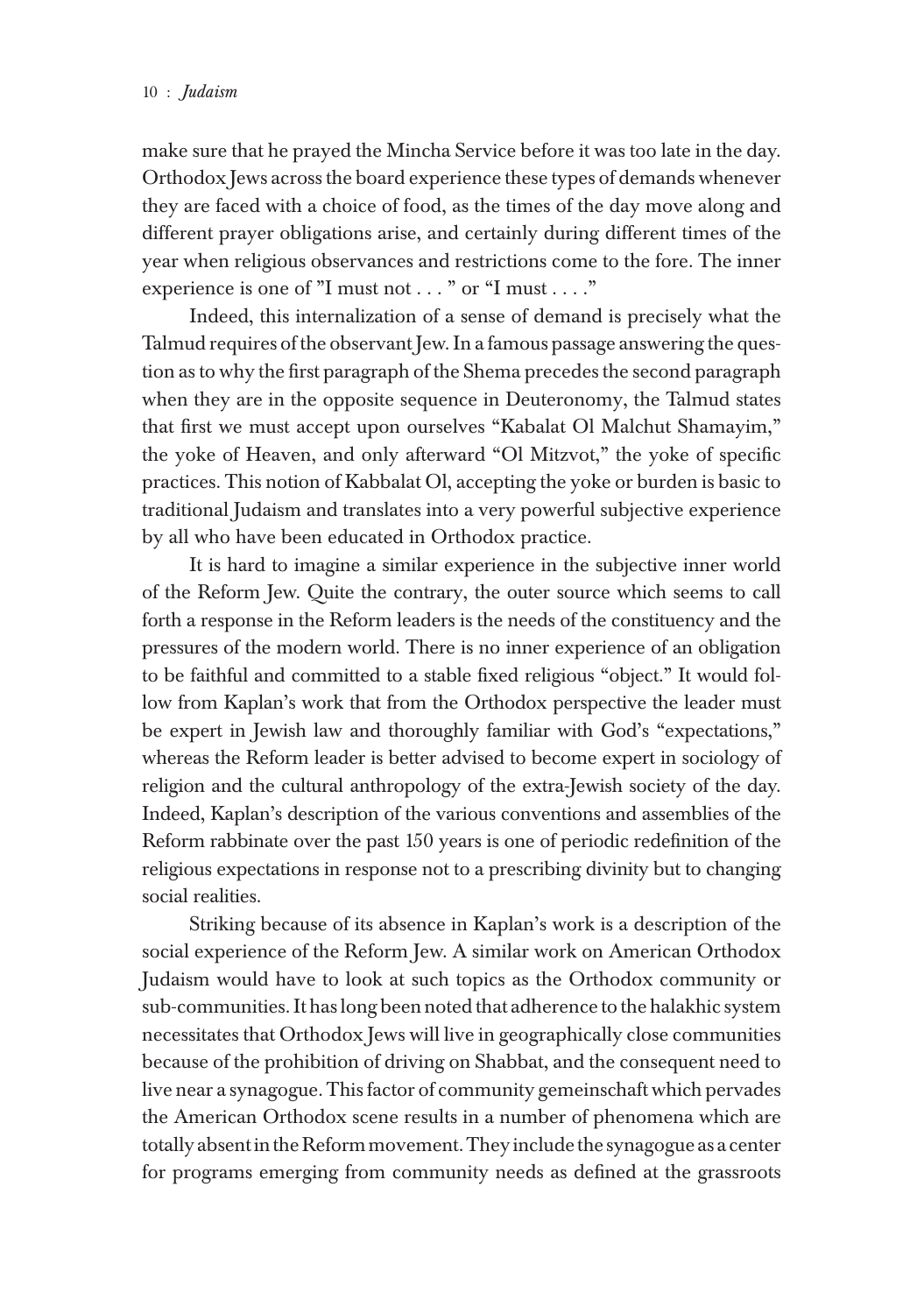level, the patterns of intra-community marriage, the role of the rabbi within the community, and the social life of his constituents. As described by Kaplan, Reform communities of individuals living in close geographical proximity to each other and interacting socially primarily only with each other do not exist, and the consequences in terms of difficulty in achieving a cohesive synagogue population are readily understandable.

Also striking is the relatively little space which Kaplan devotes to the role of the family and family life in Reform Judaism. The book that I imagine on American Orthodox Judaism would have to make the institution of family one of its central themes. It can be argued that traditionally, and certainly biblically, the Jewish family played much more of a role in the religious development and experience of the Jewish people than did the synagogue. The synagogue plays an absolutely important role in Reform Judaism, so much so that it is quite possible to conceive an Orthodox Judaism with no synagogues whereas it is inconceivable to imagine what Reform Judaism would look like if all of its synagogues and temples were to close down.

What was fascinating to me was the number of commonalities which exist between Reform and Orthodoxy. They range from specific practices such as Bar Mitzvah ceremonies and celebrations to much broader issues. It was news to me that Reform had opposed Bar Mitzvah ceremonies and celebrations during a certain period of its history, preferring instead some type of confirmation program. A generation or two ago our religion limited the celebration of Bar Mitzvah to a very minimal one, and defined the ceremony of the Bar Mitzvah in terms of the beginning of the observance of Mitzvot such as Tefillin and being called to the Torah. Certainly, Bar Mitzvah ceremonies and celebrations have gone too far in their lavishness and in the ludicrous lengths to which these events are often carried. It would be wise, indeed, to recover the notion of Bar Mitzvah in its original terms, as being the age of majority for eligibility in the performance of mitzvot and in serving as a member of the community, as defined by inclusion in a prayer minyan, and to develop educationally relevant programs to supplement wasteful celebrations.

A much broader and more important commonality is the search for spirituality which Kaplan describes. Long ago our Prophets noted that our religious behavior has often regressed to rote performance, superficial commitment, hypocrisy, and the surrender to the seductions of materialism. These problems were addressed by the great *Neviim* and, we imagine, with some success. However, these problems continued to pervade Jewish history. So much so that numerous movements within our history can be seen as responses to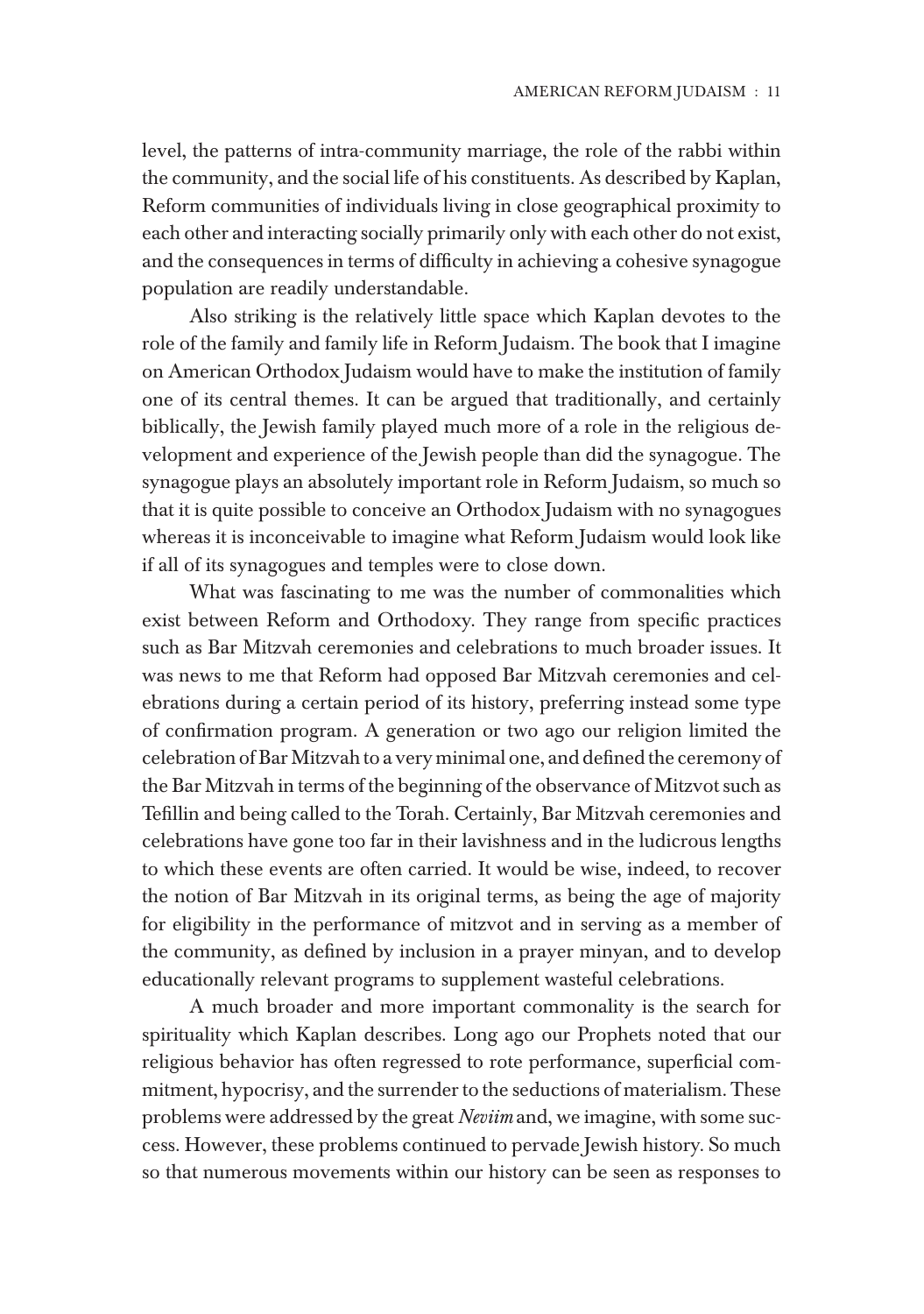this spiritual malaise. The movements, of course, include Hassidism and Mussar. But even the Reform movement can be seen as an attempt to regenerate spirituality among many who had become disabused of the traditional faith.

Today I know of no sector within the Orthodox world that is not struggling with this very issue. Often in coping with this issue Orthodox Jews turn to music, and particularly to Hassidic *negina*. The Carlebach phenomenon, which bears careful and serious study, is just one indication of how one person has been able to create a true revolution responding to the "search for spirituality" which is quite pervasive. Interestingly, the Reform movement too, as Kaplan points out, has turned to the role of music in the liturgy and has its own musical guru in the person of Debbie Friedman.

The general struggle with materialism is another commonality which Reform and Orthodox face. We do live in an affluent society. Jewish people certainly have material options which their parents did not have and, by and large, these options are antithetical to a deeply religious way of life. Within the Orthodox world the pressures of materialism have led to some serious abuses, occasionally even criminal ones, and have placed great stress upon the health of the family and the very fabric of the community. Kaplan does not describe specifically the impact which wealth and prosperity have upon Reform Jews but one can easily assume that their influence interferes with Reform Judaism's search for spirituality.

Another area in which there is commonality is the dearth of professionals and qualified rabbis. Within the Orthodox world numerous rabbis and Jewish educators are being produced by literally hundreds of training institutions, though the professional quality of these individuals, and particularly their ability to cope with the stresses of post-modernity, are issues with which Orthodox organizations struggle with. It was interesting to learn that Reform experiences both a dearth of personnel and the insufficient training and professional quality of personnel.

Stressing adult education is another commonality between the Reform and the Orthodox. The specific programs take very different forms obviously, but the consensus that adult education is a necessary and basic requirement for all Jews is certainly something that we have in common. For the traditional Jew, of course, adult education is not a new concept but is part and parcel of "Talmud Torah Keneged Kulam," of the religious need to be engaged in Torah study throughout one's life.

In recent times, adult education programs within the Orthodox world have become rather formalized. We are witnessing phenomena such as Daf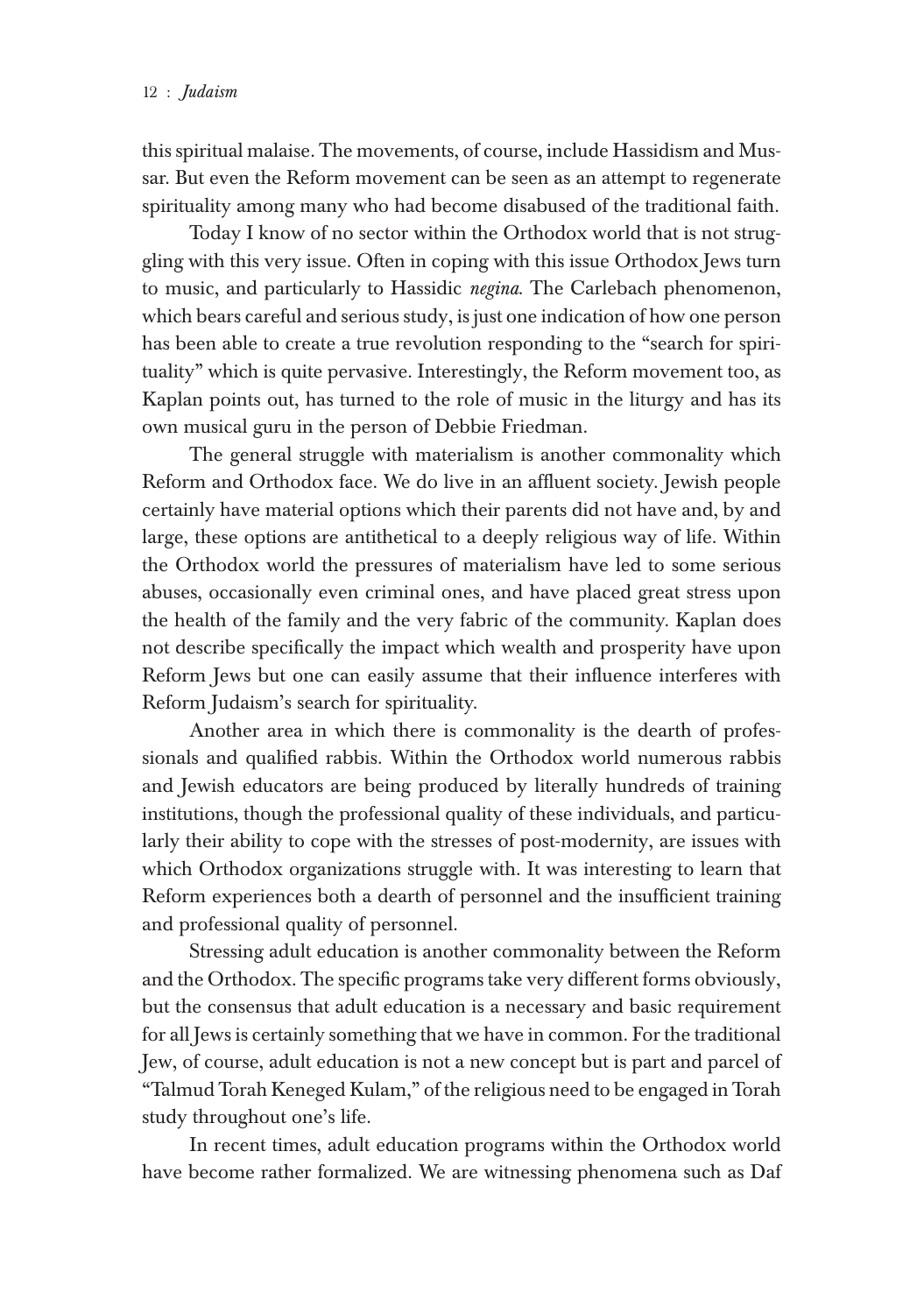Yomi, daily study of a page of Talmud across the Orthodox world, and similar programs. We have also witnessed a proliferation of special materials designed to facilitate Jewish learning by adults, even adults at advanced levels. The books published by ArtScroll, particularly the Schottenstein Talmud, are examples of these materials. Whereas Kaplan describes the Reform movement's goal of adult education, he does not detail the nature of these programs, their evolving state, and the special materials that have been developed for facilitating adult education in today's world. The organization which I head, the Orthodox Union, has found unprecedented responses to programs such as our website, with dramatic impact upon a very wide range of Jewish adults. I do not know much about Reform attempts in this area and Kaplan makes no mention of the use of such technology by an institutionalized Reform in its attempt to achieve its goals in the area of adult education.

Finally, Kaplan devotes a major section of his book to Reform outreach. Outreach is certainly a prevalent word within Orthodox circles, and it is often called *Kiruv*. There is, however, a fundamental and troubling difference between the two outreach programs. The Orthodox world, very much across the spectrum, is committed to outreach and *kiruv* in order to save the Jewish people. The design of outreach and *kiruv* is quite openly to bring as many Jews as possible as close as possible to Torah knowledge and to Torah observance in the short window of time available to us, given the pressures of assimilation. Outreach in Kaplan's chapters on the subject are aimed at Jews who have already intermarried and to their gentile spouses. The commonality of the term and language of outreach is about as far as the comparison goes. In the deeper meaning of the outreach of Orthodox and Reform, we see the very fundamental and irreconcilable difference between the two. American Reform Judaism remains committed to basic approaches which are absolutely unacceptable from the Orthodox perspective. Patrilineal Descent and the problems created by it and the need for specialized kinds of Reform outreach because of it are one powerful example of the great divide between us.

If anyone, for any reason, wishes to inform himself about the history and changing status of American Reform Judaism, this book is ideal. Its exposition of the Reform return to Mitzvot is a welcome development from the Orthodox point of view, although from the Orthodox view it comes with its own problems. As an Orthodox Jew, there is much that I find troubling in the Reform movement as described in this book and in the contrasts between it and Orthodoxy which transcend theological belief and halakhic practice. These contrasts find expression in Jewish family life, in the internal religious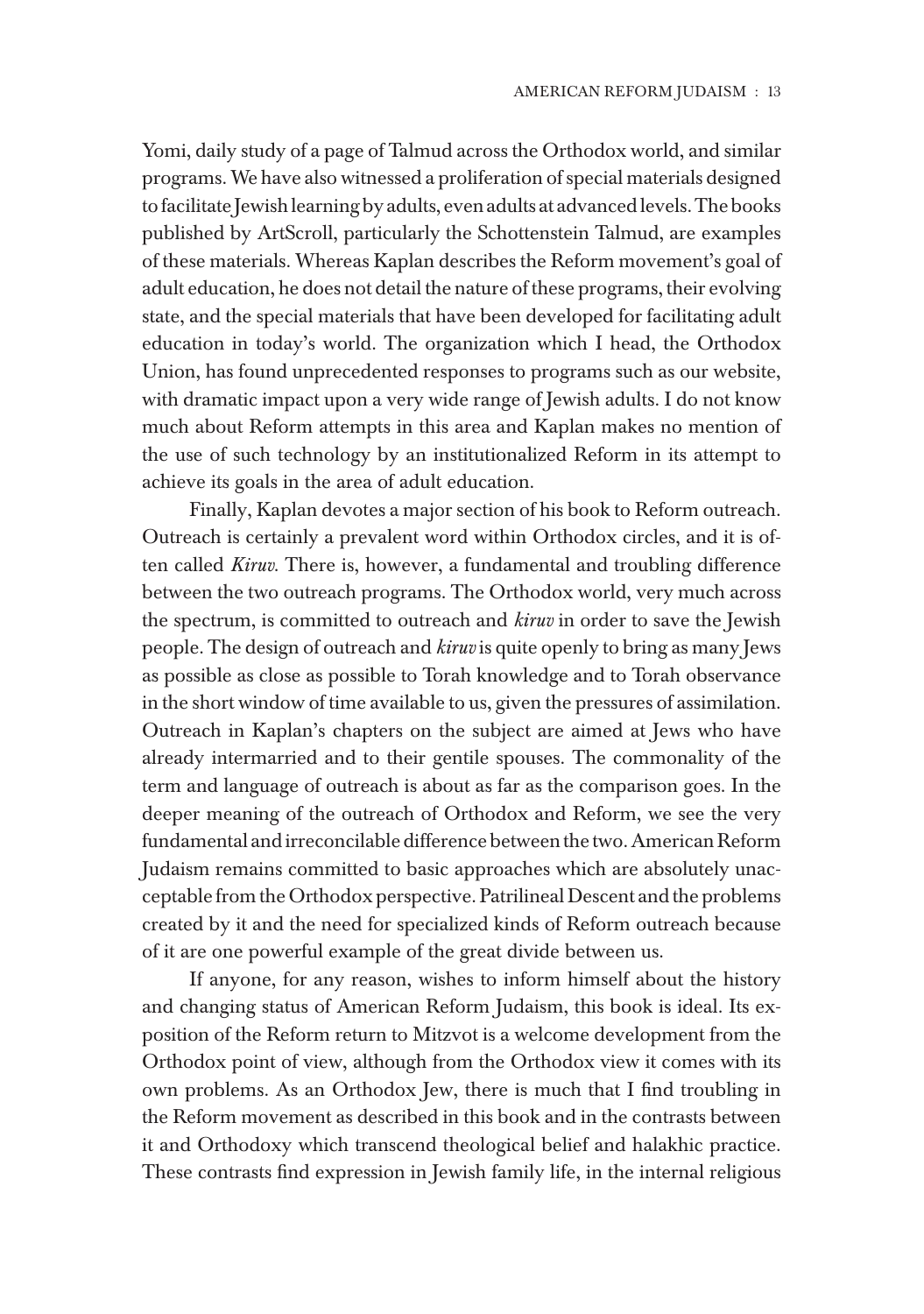### 14 : *Judaism* American Reformation of the state of the state of the state of the state of the state of the state of the state of the state of the state of the state of the state of the state of the state of the state of t

experience, in the social structure of our communities, and in the ways in which we define our religious mission. This is certainly a book that Orthodox Jews can gain from in order to become more knowledgeable about other Jews with whom in many ways we have parted company, but whom we hope some day will turn toward Torah as we understand it and as we believe has been passed down throughout the generations.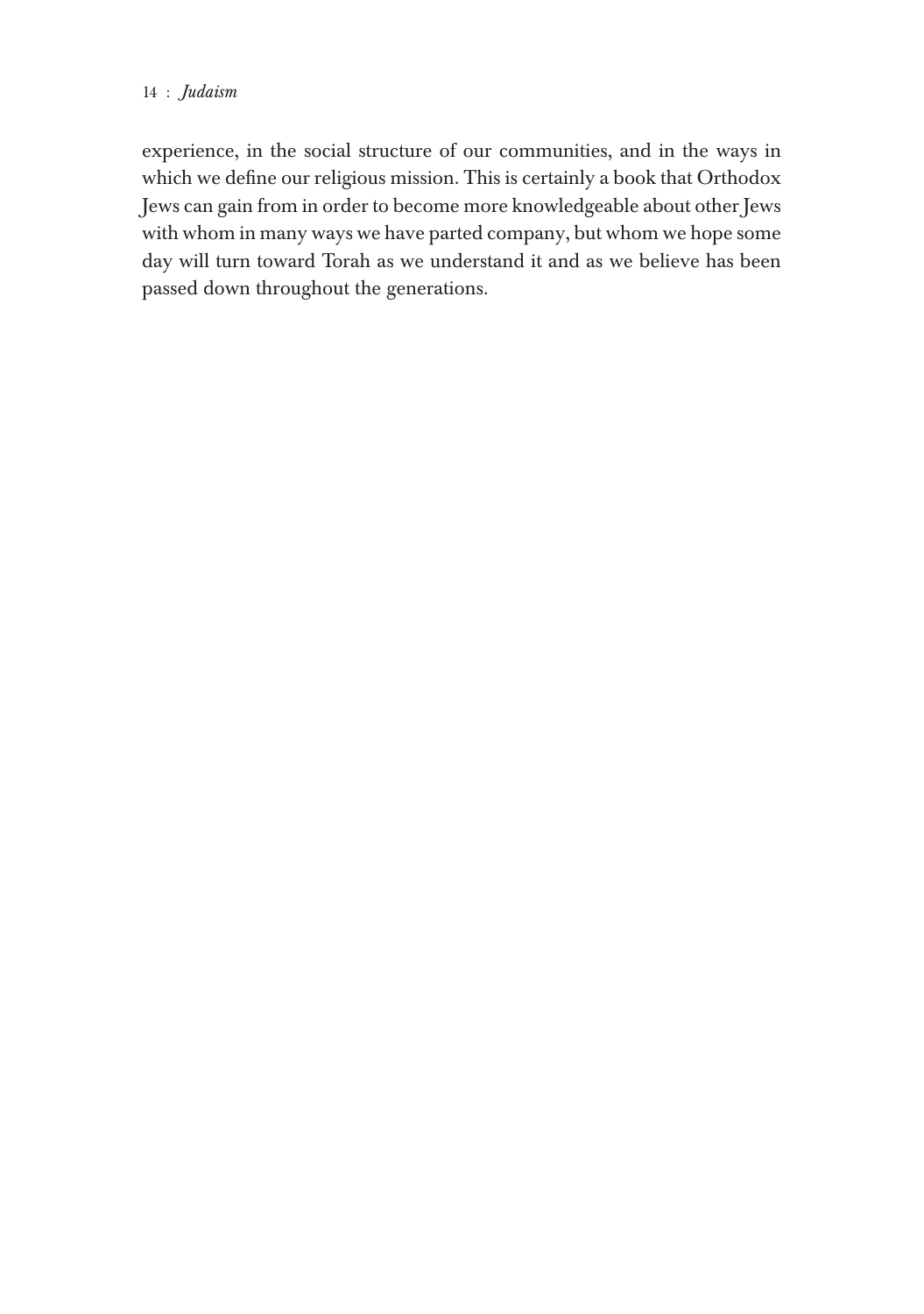## *An Insider View: A Defense of Theological Imprecision*

### DAVID ELLENSON

*AMERICAN REFORM JUDAISM: AN INTRODUCTION* BY DANA Evan Kaplan constitutes a noteworthy academic achievement. The book is remarkable in both its breadth and depth, and will surely become the definitive work on this largest American Jewish religious movement.

Kaplan himself is superbly qualified to author this work. An American ordained as a rabbi at the Jerusalem campus of Hebrew Union College, Kaplan also earned his doctorate in American Jewish History under the preeminent scholar Lloyd Gartner at Tel Aviv University. He thus writes with the knowledge and familiarity of an insider, while simultaneously displaying the rigorous academic training that prepared him for his career as a scholar. In short, Kaplan writes as a sympathetic and engaged, yet disciplined and critical academic, and American Reform Judaism displays his many talents. He is the participant-observer par excellence.

Furthermore, as the current President of Hebrew Union College-Jewish Institute of Religion, I must as a reviewer confess the obvious—I am no less a participant-observer of the subject addressed in this book than is Kaplan. I am in this instance what in Hebrew would be termed a *nogei-a ba-davar,* someone whose very life work is devoted to the topic of this study. However, rather than disqualifying me for this assignment, I would hope that my very passion for and involvement in Reform Judaism allows me a privileged perspective in assessing American Reform Judaism and its importance.

The first three chapters provide an excellent and nuanced overview of the history and theology of Reform Judaism in America throughout the last 150 years. Kaplan proves capable of engaging both the lay and academic reader as he presents this history and theology. His accuracy in presenting these developments and the readability that marks his work make American Reform Judaism the single best analysis of this type that is currently available.

DAVID ELLENSON *is President of Hebrew Union College-Jewish Institute of Religion-the eighthPresident in its 130-year-long history. He holds the Gus Waterman Herrman Presidential Chair and is the I.H. and Anna Grancell Professor of Jewish Religious Thought at HUC-JIR in Los Angeles.*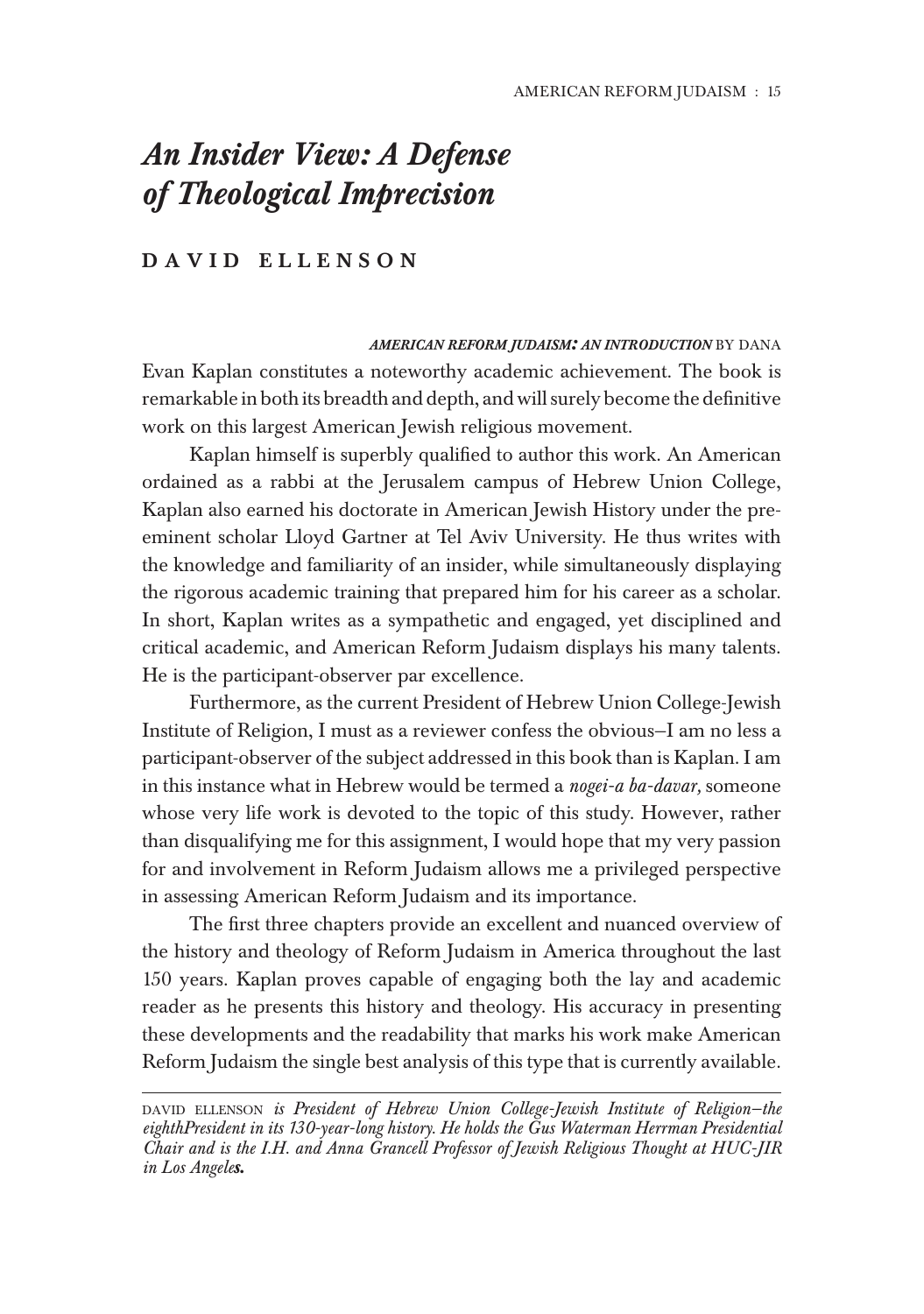The book should be consulted by all who want an accurate yet concise understanding of the evolution of the institutions and beliefs of Reform Judaism in this country from the days of Isaac Mayer Wise and David Einhorn through the current moment.

While this discussion of the history and figures that have shaped and guided the course of *American Reform Judaism* and its theology is excellent, what genuinely distinguishes American Reform Judaism is the depth Kaplan displays in defining the challenges and issues that confront Reform Judaism in America today. Kaplan devotes entire chapters to the effervescence and controversy that mark current Reform initiatives on worship and prayer, the struggles for recognition and growth of Reform in Israel and the impact these developments in the Jewish State have upon the nature of American Reform, the creative efforts in education that inform the movement, and the energy and excitement that motivate and direct programs on outreach as Reform attempts to engage the intermarried as well as those on the periphery of the Jewish world. In addition, other chapters reflect in detail on matters of women's equality and acceptance of gays and lesbians by the movement. Kaplan explicates the impacts which the standpoints and attitudes present in contemporary Reform on these issues have for the future of the movement.

In each chapter, Kaplan draws heavily upon written materials. However, he has also conducted extensive interviews with Reform leaders in every one of the areas he addresses, and this makes his book unparalleled in its comprehensive portrayal of and insight into all these issues. Anyone interested in reflecting upon the state of contemporary American Reform Judaism will have to read this book, as American Reform Judaism provides the foundation and background that is necessary for any intelligent discussion of the contemporary state of Reform Judaism in America.

Having noted the considerable virtues that American Reform Judaism possesses, I would now like to turn to two issues—one addressed to the Reform Movement itself, the second extending beyond the boundaries of Reform to American Judaism as a whole—that the book raises.

While Kaplan acknowledges the growth and excitement that have characterized Reform during the last two decades, he also regards the lack of any consistent ideology or theology for contemporary American Reform Judaism—the efforts of theologian Eugene Borowitz notwithstanding—as a serious deficiency that must be redressed if the movement is "to reverse the widely held perception that Reform Judaism is only a religion of convenience" (p. 261). In making this statement, Kaplan echoes the stance of Arthur Hertzberg, who,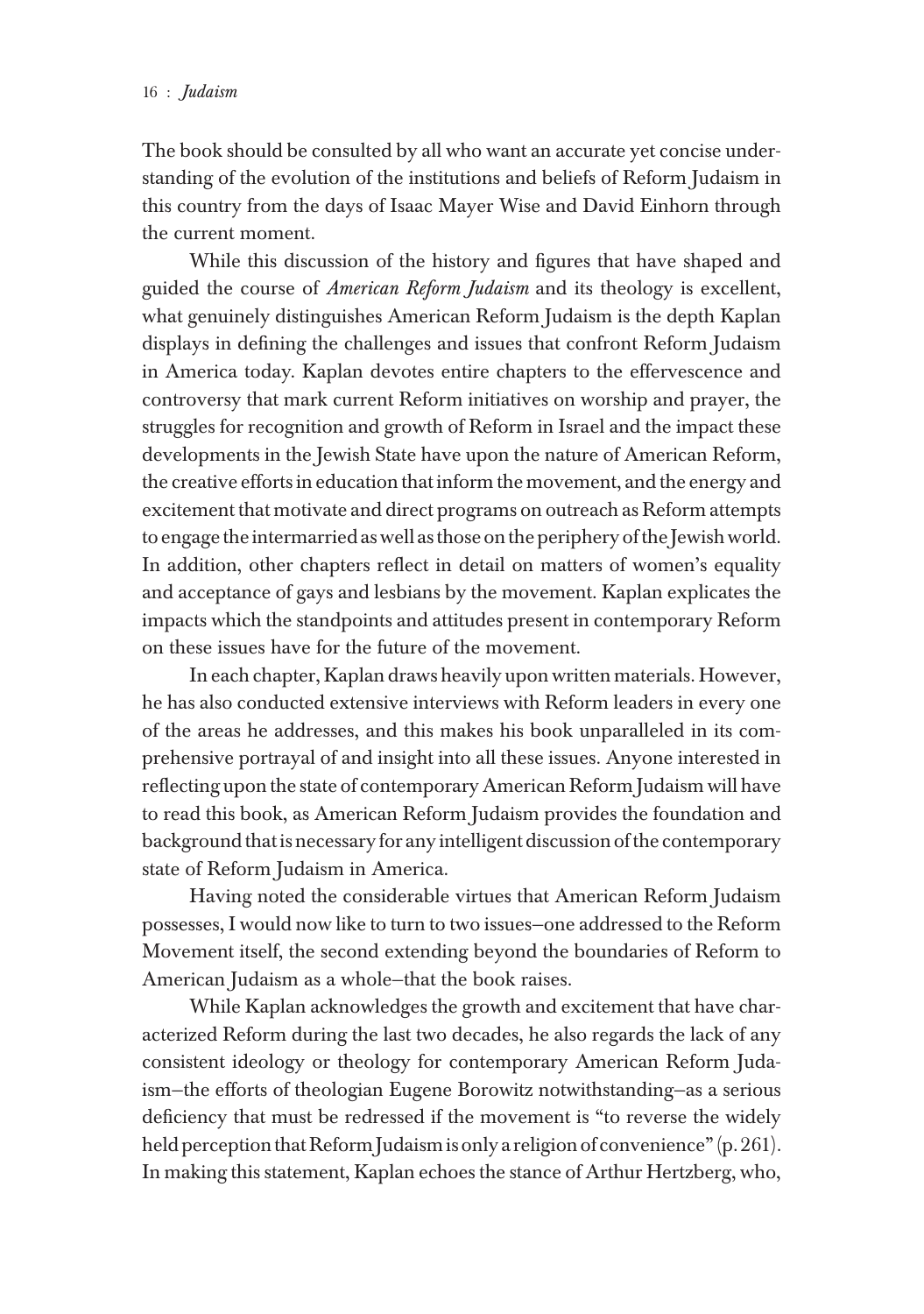in his Foreword to the book, asserts, "The one element without which Reform Judaism cannot have a firm future is a unifying religious vision" (p. viii). And Kaplan himself warns, "If the Reform movement is going to prosper and grow, both numerically and religiously, it is going to have to develop a coherent, effective strategy for reconciling authority and autonomy" (p. 261).

In response to this demand for ideological precision, Eric Yoffie, President of the Union for Reform Judaism, in his Afterword to American Reform Judaism, succinctly observes, "Who can deny that Kaplan is correct when he says that theological clarity is desirable. . . . But American Jews are resolutely pragmatic and resistant to theological speculation, and always have been. Theological struggle is to be encouraged, but the absence of theological consistency has rarely been a major problem in America for Jews of any stripe" (p. 262). In making this point, Rabbi Yoffie correctly indicates that religious movements and institutions often prosper despite—and perhaps even as a result of—a lack of "theological clarity." At the very least, he points out that "theological consistency" itself hardly guarantees either religious commitment on the part of most modern Jews or success on the part of modern Jewish religious organizations.

In fact, if one looks at the history of Jewish religious movements in the United States and Germany—the two major venues for the development of modern Jewish religious denominationalism—during the last two centuries, it is remarkable how successful non-ideologues have been in fashioning and sustaining religious organizations and institutions that have flourished and guided religious Jews in the modern setting. For example, Samson Raphael Hirsch (1808–1888) of Frankfurt, one of the great architects of modern Orthodox Judaism and a pronounced ideologue, was frequently quite critical of his Berlin colleague Esriel Hildesheimer (1820–1899), founder of the modern Orthodox Berlin Rabbinerseminar, for his lack of ideological rigor. In his *Horeb*, Rabbi Hirsch maintained that a belief that "the Torah both written and oral was closed with Moses at Sinai," was the sine qua non for Orthodox Judaism. Jewish law, in his opinion, was not subject to the exigencies of history.

Hirsch was therefore extremely troubled that Rabbi Hildesheimer permitted men like David Zevi Hoffmann and Jakob Barth—who wrote critical academic works on biblical and rabbinic Judaism—to teach at his Orthodox rabbinical seminary. Rabbi Hirsch protested their presence on the Rabbinerseminar faculty in a lengthy letter to Rabbi Hildesheimer on the grounds that their historical investigations undermined the notion that Jewish law was eternal and sanctified. Rabbi Hildesheimer may well have agreed with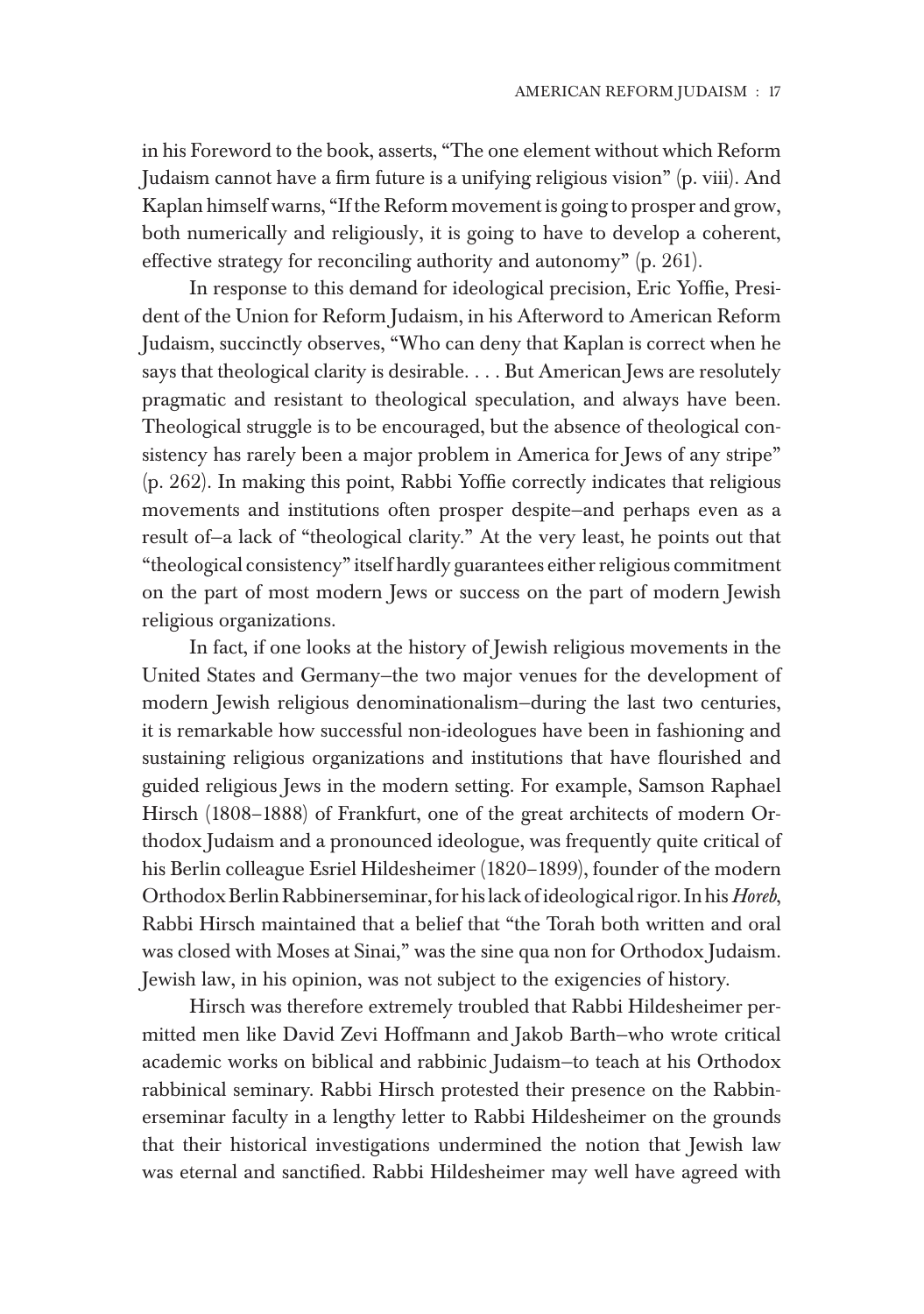the theological position his Frankfurt colleague adopted. However, he was unperturbed by this criticism and pragmatically observed that scholars of the caliber of Hoffmann and Barth, who were simultaneously punctilious in their observance of Jewish law, were required if Orthodox Judaism was to survive in the German setting. Hildesheimer simply ignored the theological point that Rabbi Hirsch made. Nevertheless, his seminary prospered and produced Orthodox rabbis for Jewish congregations throughout Germany and central Europe.

Similarly, in the United States, Isaac Mayer Wise, the "father of American Reform Judaism" and founder of the Union of American Hebrew Congregations as well as the Hebrew Union College, was renowned—as Kaplan himself points out—for his ideological flexibility, signing platforms on one occasion that affirmed the Talmud as the authoritative guide for Jewish life while in another instance assenting to a policy pronouncement that disparaged the Oral Law altogether. Such inconsistency infuriated Reform ideologue David Einhorn of Philadelphia, who inspired the Pittsburgh Platform of 1885 with its clear statement of "classical Reform principles." Rabbi Einhorn also bitterly attacked the *Minhag America* prayer book of Rabbi Wise for its moderate and ideologically inconsistent character, and warned that before too long American Judaism would be locked in chains and lulled into slavery by the non-sectarian nature of the Wise prayer book. Yet, Wise, like Hildesheimer, succeeded in establishing institutions that have thrived and guided—for all their current lack of ideological exactitude—Reform and other American Jews for over 130 years.

I would indicate once more that I, no more than Rabbi Yoffie, am opposed to "theological clarity." It may well be "desirable." However, "theological hesistancy" is not necessarily an impediment to creating a mood or disposition that many religious persons find more compelling in guiding and instructing them in the modern setting, and religious institutions that embody such an ethos may well succeed where organizations that are more ideologically rigid may fail. The genuine test for Reform Judaism today will be whether it can prove capable, as Rabbi Yoffie phrases it, of building "on the religious revival now occurring in our ranks, to encourage Jewish study and observance of both the ethical and the religious *mitzvot,* and to strengthen our ties with the Jewish people in the Land of Israel and throughout the world. In short, we need to immerse ourselves in Jewish *doing*, guided always by our liberal principles, and if we do so, appropriate theological formulation will be developed afterwards" (p. 262).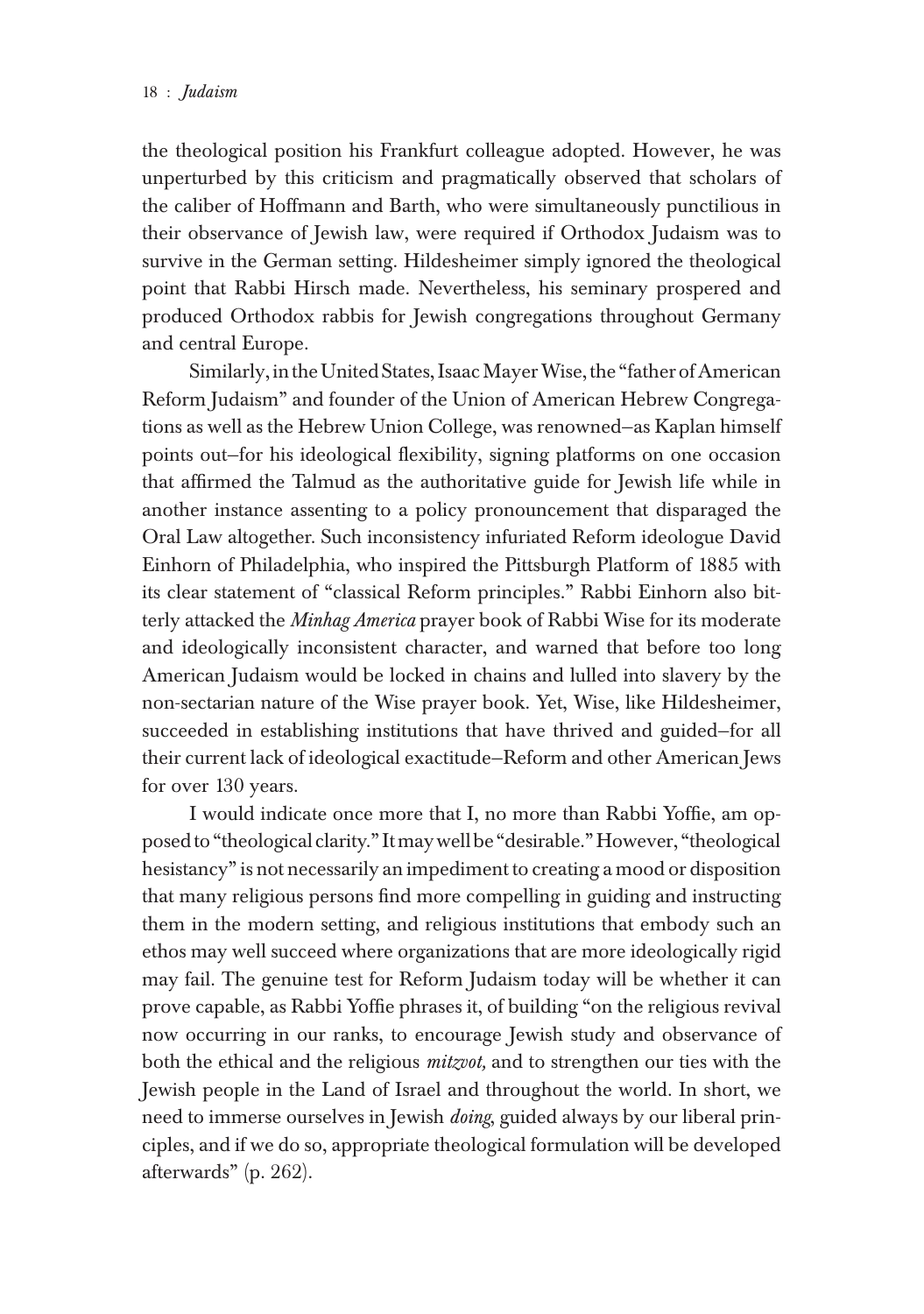In making this last point, Rabbi Yoffie points beyond the denominational borders of Reform Judaism to the challenge confronting the contemporary American Jewish community as a whole. The American Jewish community today is no longer—as it was at the turn of the twentieth century—an immigrant community seeking adjustment to the United States. Old ethnic patterns that formerly preserved and divided the Jewish religious community are no longer present, and the rivalry that once existed between American Jews of German and Eastern European descent is no more than an historical memory—if that—for most American Jews. Jews are now fully accepted into American life, and Jews of all stripes and ethnic backgrounds are now full participants in the cultural and economic spheres of the United States. As a result, the attitudes and beliefs that had so sharply divided Reform from Conservative Jews in the first half of the twentieth century are now blurred for most non-Orthodox synagogue members, and a permeability has emerged that allows for crossover among the disparate liberal Jewish movements.

At the same time, the explosion of Jewish day school education in the United States, an increased religious traditionalism among many, the opening of Jewish studies programs in universities, the rise of trips to Israel among countless numbers of Jews, and a serious commitment to formal and informal modes of Jewish education directed at every age group have led to a renaissance in American Jewish religious life. Indeed, Kaplan describes much of this in his book and he, like other commentators, heralds the religious creativity and vitality of the current moment as signs of a Golden Age for Judaism in America.

At the same time, Kaplan recognizes that the reality of acculturation has fostered Jewish assimilation and record numbers of Jews today do not affiliate at all with any synagogue movement. Furthermore, even when affiliation does occur, many of those who do join Reform temples are seldom in attendance and can hardly be said to live lives with Judaism at the center. Jewish demographic mobility from places of origin has led—as the National Jewish Population Surveys of 1990 and 2001 attest—to an attenuation of traditional Jewish associational and kinship patterns that previously promoted Jewish affiliation and commitment among large numbers of American Jews. Liberal forms of Judaism must recognize that most Jews are at best part of a "thin Jewish culture." As Jews have become fully accepted by gentiles as social equals, and as traditional Jewish attitudes that opposed exogamy have weakened, intermarriage rates have soared. The cultural cohesion that now marks the grandchildren and great-grandchildren of Jews of eastern European and Germanic descent has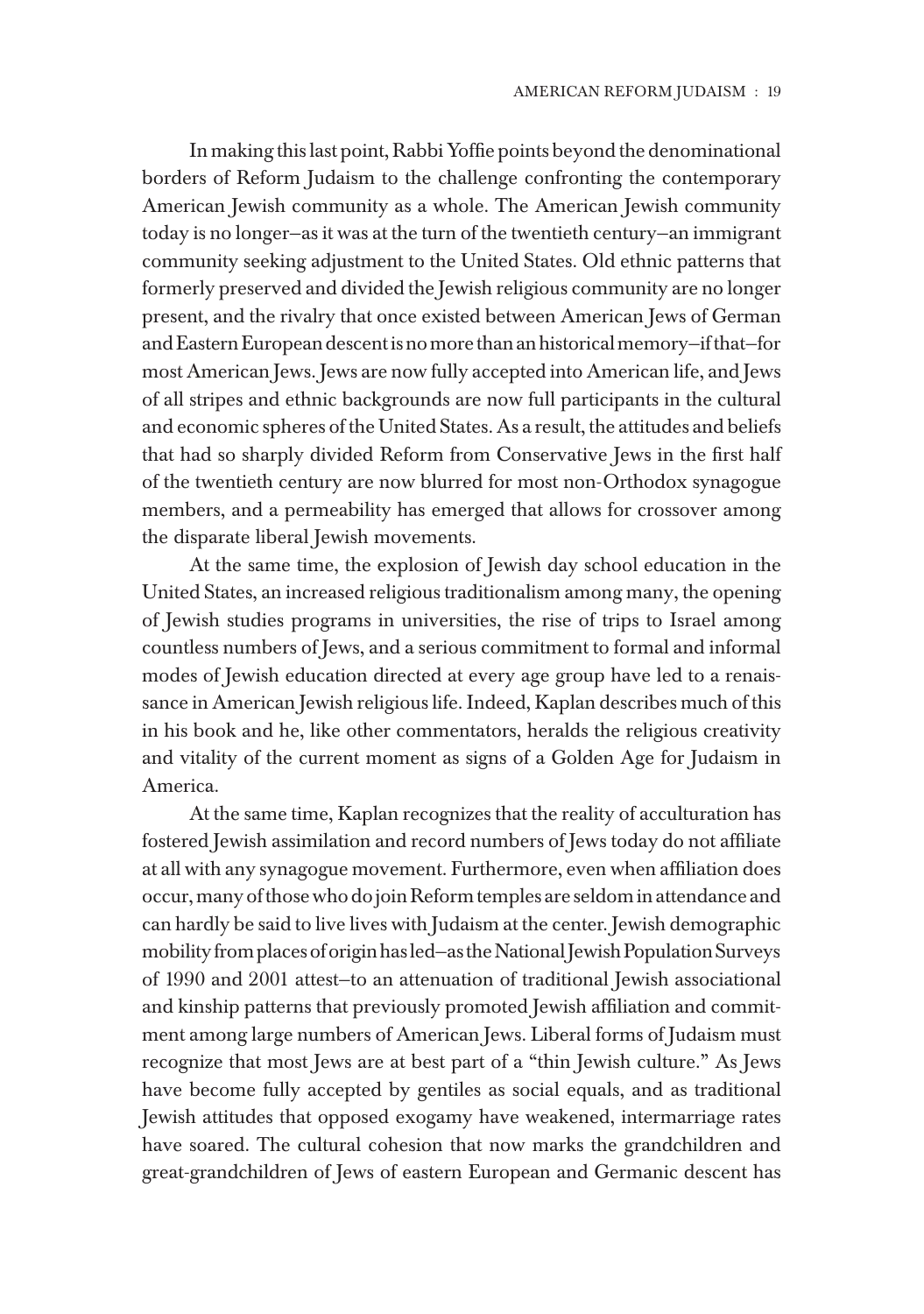surely been matched by a lack of Jewish ethnic homogeneity as a result of the high rate of intermarriage. For most Jews in contemporary America, Judaism is no longer "a habit of the heart."

All American Judaism today—like Reform—stands at a crossroads where trends of weakened Jewish commitment and attachments compete with pockets of intense Jewish revival and knowledge. The task of Reform Jewish religious leaders will be to strengthen these pockets of revival and knowledge, and thus create, in the words of Rabbi Leon Morris, "a framework for an impassioned engaging liberal Judaism" (p. 253) both within and beyond traditional Jewish institutional structures. The future of Judaism in the United States depends upon the ability of liberal Jewish religious leaders to maintain and revitalize Jewish religious tradition in light of these conditions that confront our community today.

Reform Judaism is well situated to confront the challenge of maintaining Judaism in a tolerant and pluralistic American society. There is a marked affinity between the ethos and directions of an open and inclusive Reform Judaism and the cultural and religious characteristics and behaviors that mark the overwhelming majority of present-day American Jews. The question that remains is whether Reform Judaism will prove sufficiently strong and resilient to serve as a catalyst for attracting great numbers of highly individualistic yet searching American Jews into the riches and spiritual depths that Judaism can provide. In our situation—where Jews can affirm or reject their Judaism—the answer remains unclear. However, the future of all American Judaism, not just the Reform movement, is dependent upon Reform Judaism's success in this enterprise.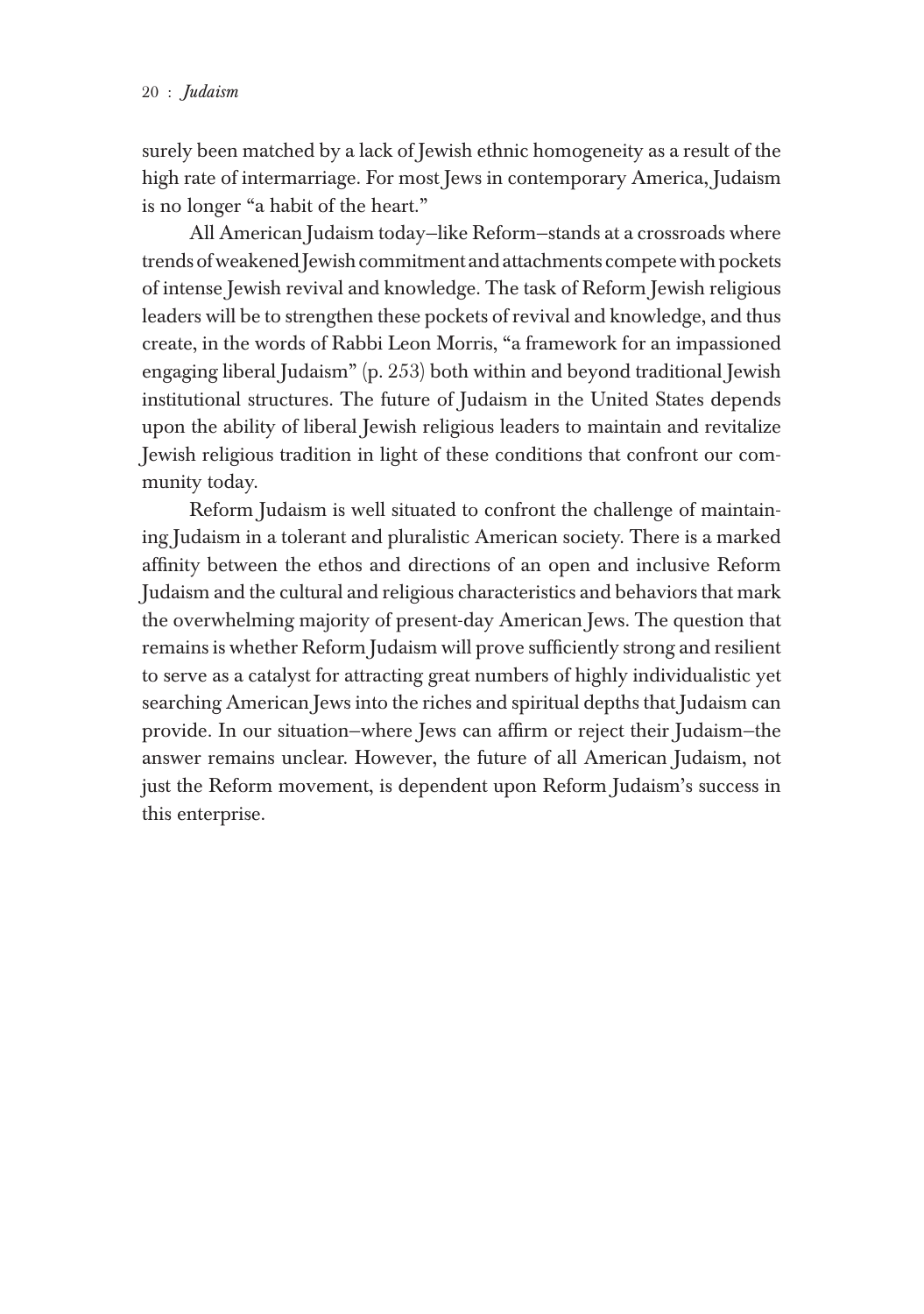## *Reform Judaism and the Judaism of Reform Jews: A Conservative Perspective*

### J A C K W E R T H E I M E R

A JEWISH RIP VAN WINKLE WHO HAD FALLEN ASLEEP IN 1955 and awoke half a century later would be dumbfounded by the reversal of fortune experienced by each of the major Jewish religious movements. Who could have imagined in the middle of the twentieth century that Orthodoxy, which had been written off as a fossil, would regenerate with such dynamism and increasingly come under the sway of *haredi* and Hassidic groups, rather than the modern Orthodox? Who could have foretold that the Conservative movement, which had occupied a broad swathe at the center of the American Jewish community and had outpaced all the other movements at mid-century, would lose significant populations to either end of the spectrum and find itself hemmed in on both sides? And who could have foreseen in the mid-fifties that the plurality of synagogue-affiliated American Jews would join Reform temples that their forebears would have regarded as alien, if not "goyish"?

Although it was not his primary intention to explain why Reform Judaism is now the largest of the religious movements, Dana Evan Kaplan provides some suggestive answers in his book, *American Reform Judaism: An Introduction*. His chapters on "The Outreach Campaign" trace the history of Reform's embrace of intermarried Jews and their families, a population that now constitutes approximately 30 percent of Reform synagogue members, according to the 2000 National Jewish Populations Study. By virtually cornering this particular market, the Reform movement insured its own growth.

Beyond that fateful decision, the movement embarked on a deliberate program in the 1990s (and perhaps even before) to transform Reform synagogue life. Kaplan surveys the clearly focused campaign to revolutionize religious services, led by what was then called the Union of American Hebrew Congregations. Movement leaders called upon cantors to foster congregational participation rather than rely upon choirs to sing to the congregation; the organ was replaced by string and wind instruments to further encourage

JACK WERTHEIMER *is Provost and the Joseph and Martha Mendelson Professor of American Jewish History at the Jewish Theological Seminary. He is the author of* A People Divided: Judaism in Contemporary America.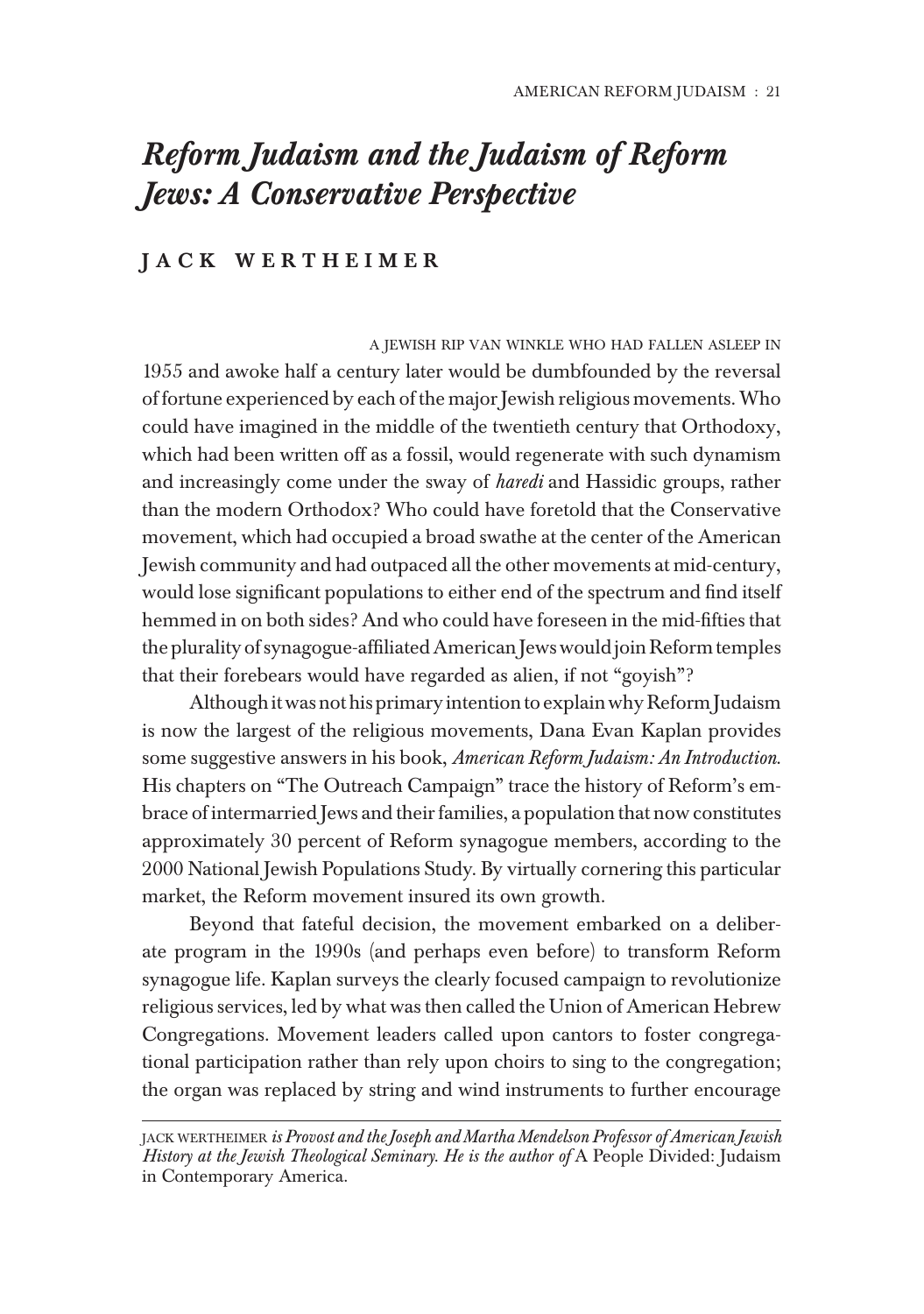singing; congregations eschewed the high church formality of the *Union Prayer Book* and even the *Gates of Prayer,* replacing them with liturgical compilations of their own devising; rabbis substituted free-wheeling discussions in place of formal sermons; and congregants were drawn to a more personalized service, featuring petitionary prayers such as the *mi sheberach* for healing. The texture, sounds, and choreography of weekly Sabbath services, though not necessarily of High Holiday prayers, were deliberately altered.

Simultaneously, the movement has also re-thought its approaches to Jewish education: some Reform temples now aspire to become "communities of learners," involving all members in Jewish study and in the nurturing of young people. Family education occupies center-stage, bringing multiple generations together for Jewish learning. Reform temples are upgrading their adult education offerings and encouraging their members to sign up for Melton and Meah courses. And the Reform camping movement continues to produce new leaders. There is even a small movement to nurture day schools under Reform auspices, a project that would have been inconceivable fifty years ago. Where once the movement trumpeted social action, it now proclaims the virtues of Jewish education.

As to religious practice, movement leaders defined their agenda as the pursuit of "change in both directions"–they continued to re-appropriate previously discarded rituals, even as they re-calibrated the movement to embrace innovation. *Kashrut, tashlich,* and *sukkot* were now acceptable within the Reform context, which once had explicitly rejected them as retrograde. As to innovations, Reform was the first to ordain women as rabbis and invest them as cantors; it recognized the parity of homosexual relationships with heterosexual marriages; and it downgraded the importance of marriage as a basis for family life.

Despite these bold steps, the Reform movement, in Kaplan's view, suffers from an inability to inspire its adherents. The on-going lament of his study is that "American Reform Judaism reduced the tension between itself and the surrounding society to the point where it severely weakened the movement's ability to motivate its members." Kaplan expresses serene confidence in the movement's resolve to change. "The current strategy," he writes, is to become "a medium-tension movement, demanding enough to command respect, but flexible enough to attract and retain a diverse and pluralistic membership" (p. 67). Unfortunately, the book offers little evidence to support such a conclusion. The shining example of movement resolve to say "no" was the decision to deny membership in the Union to a secular-humanistic synagogue, but that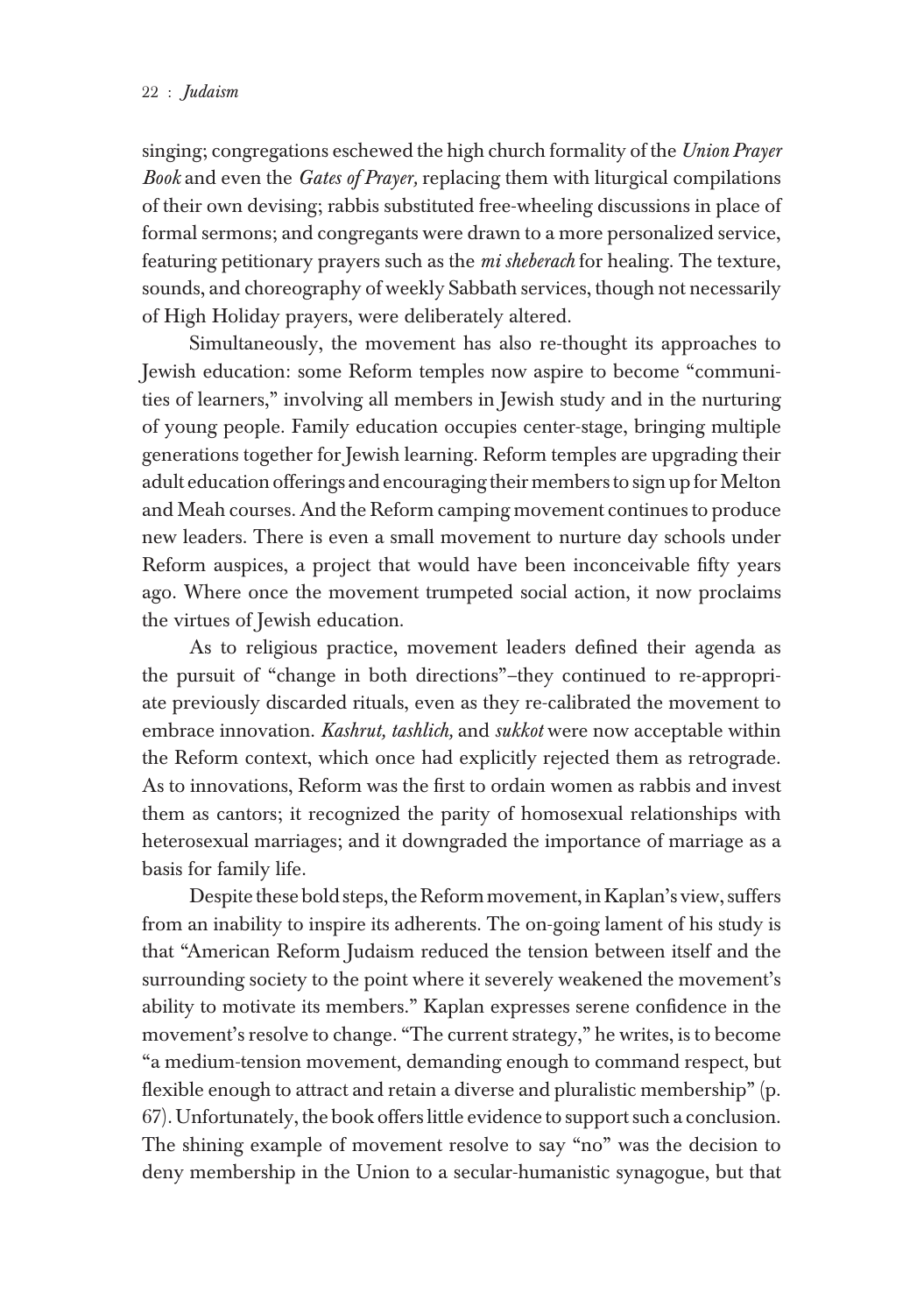is also the only example cited by Kaplan of movement limit-setting. To an outsider, the episode is remarkable not for its resolution, but for the debate it engendered on a matter that would seem quite straightforward: Would the Reform movement of an earlier era have even considered embracing a congregation that rejected belief in the Jewish God?

Interestingly, in his "Afterword" Rabbi Eric Yoffie downplays the importance of ideology and celebrates his own movement's need to be "frequently inconsistent" (p. 259). Yoffie is on to something here: perhaps, the Reform movement has grown precisely because it is "messy" (his word), non-ideological, virtually without limits, and not terribly well-defined. By contrast, the mid-twentieth century version of Reform had been highly ideological, and promoted a set of commands and prohibitions. For example, it spoke of a commandment to engage in the work of social justice, and it prohibited men to wear a headcovering and *talit* in the temple. But it was simultaneously losing influence and stagnating. By contrast, the Conservative movement of the time offered a big tent approach and was severely criticized for its ideological fuzziness; yet it kept growing. By the end of the century the roles were reversed, and so too were the fortunes of each movement. A cynic might derive an important lesson from these patterns about the short-term benefits of pragmatism in a society, such as ours, that looks askance at ideology.

Where Kaplan may well be correct is in his contention that over the long term a movement without content and clear expectations will fail to retain the allegiance of its youth. Indeed, Kaplan concludes his book by quoting Rabbi Alexander Schindler's warning to the Reform movement: "our numeric burgeoning can excite our hopes and ambitions, but our efforts will sink into nothingness unless we perceive and embrace Judaism as a serious religious enterprise" (p. 258). Kaplan's book illustrates the important tactical steps taken to render Reform temples more attractive and welcoming; there is certainly much here about pluralism, inclusiveness and even participation. But as Kaplan demonstrates in his analysis of the debate over a new movement platform in 1999, there is considerably less evidence of a clearly defined Reform understanding of its own Judaism. Under the circumstances, one wonders, along with the author, how well the Reform movement will be able to transmit a strong identification with Judaism to the next generation or whether it will continue to rely heavily for its membership upon denominational "switchers" and other newcomers who currently constitute over 40 percent of its synagogue members.

If ideology no longer propels Reform Judaism, the driving force in the movement, Kaplan implicitly acknowledges, is the leadership of the Union,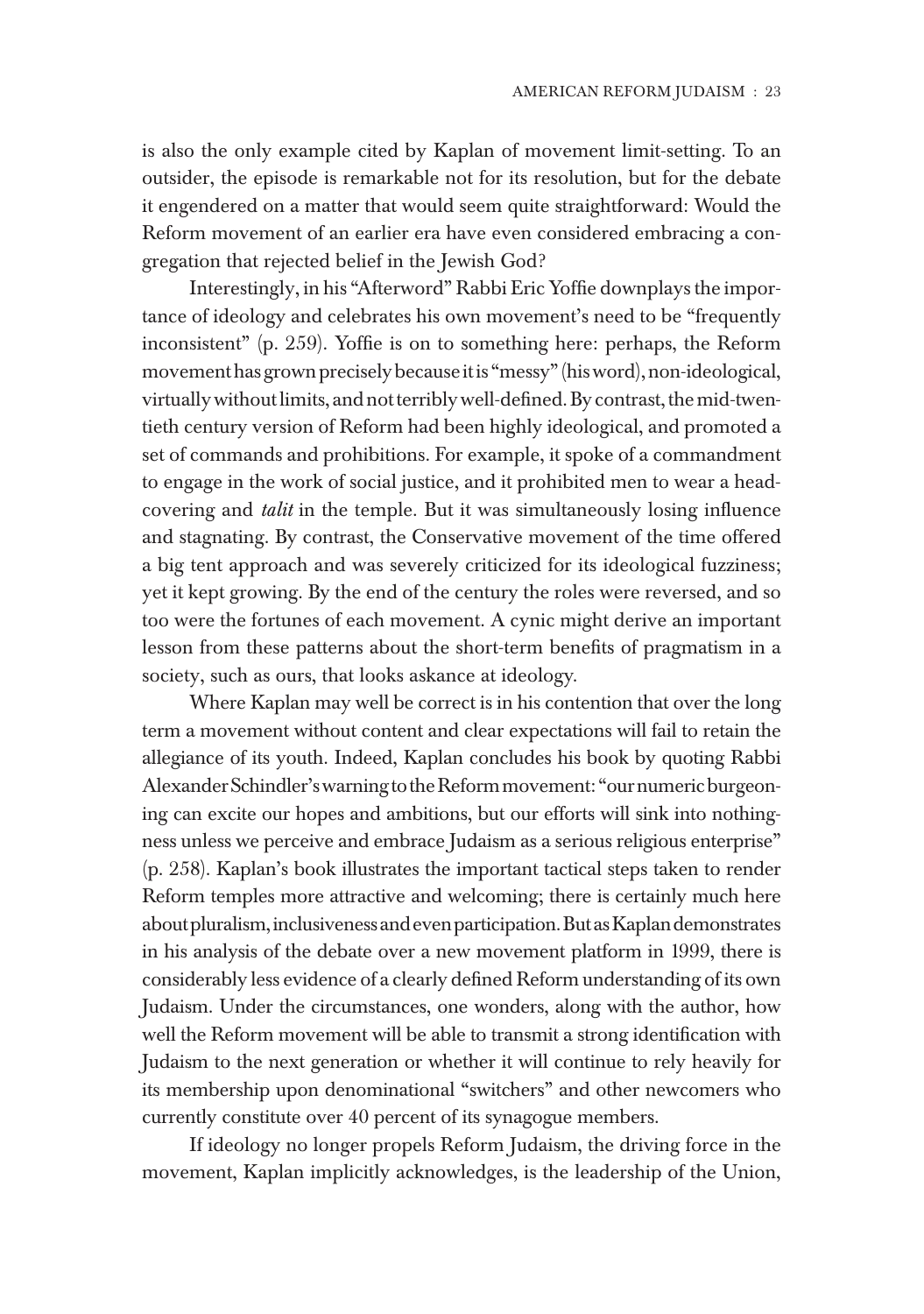#### 24 : *Judaism* American Reform **Judieism**  $\overline{u}$

most notably Rabbis Alexander Schindler and Eric Yoffie. Their addresses at biennial conventions set the tone, and they are the spokesmen and strategists for the movement. Kaplan cites their calls for women's equality, the inclusion of gays and lesbians, outreach to the intermarried, and intensified Jewish education. Left unexplained is how the Reform movement, which prides itself on the partnership between lay and rabbinic leadership, as well as its inclusiveness, simultaneously manages to observe an extraordinarily high level of movement discipline and focus. Yoffie notes this paradox, but the book does not illuminate how this is achieved.

One suspects that behind the scenes there is considerably less pluralism and toleration of certain points of view than Kaplan suggests. In this regard, Kaplan's insider status may have mitigated against a hard-nosed assessment of the movement's religious, ideological, and even geographical fault lines. To begin with the last item: Are there regional rivalries within the movement, and are there on-going tensions between local congregations and the home office in New York? What has happened to those rabbis and congregants who remain committed to the platform of classical Reform Judaism? Are there no pockets of cultural conservatism in the movement where the official position on gays, marriage, and family matters are regarded with dismay? Has the movement's decision to soft-pedal conversion and to favor the acceptance of intermarried families without preconditions prompted any dissent in the pews? Is there no gap between the strong, official pro-Israel stance of the movement and the views of "average" Reform Jews on the Israel/Palestinian conflict? And have the large majority of Reform Jews accepted the domestic agenda pursued by the movement's Religious Action Center in Washington, which tilts far to the left on the political spectrum? If there is widespread acceptance of these positions, readers would like to know how the movement built a consensus among its members. If there are significant populations of dissenters, why do we not hear their voices?

Such questions go unaddressed because fundamentally Kaplan has written a study from the perspective of the elite. Remarkably, for a book that examines a movement that in important ways is the most populist, and that certainly prides itself on its lay participation in decision making, there is little here on average Reform Jews. True, a few lay leaders are given a voice; but for the most part, we are exposed to the views of rabbis and organizational spokesmen. In contrast, there is virtually nothing in this book about the lived Judaism of Reform synagogue members. In a rare exception, Kaplan quotes a lay member who objected to his congregation's decision to invite "an ex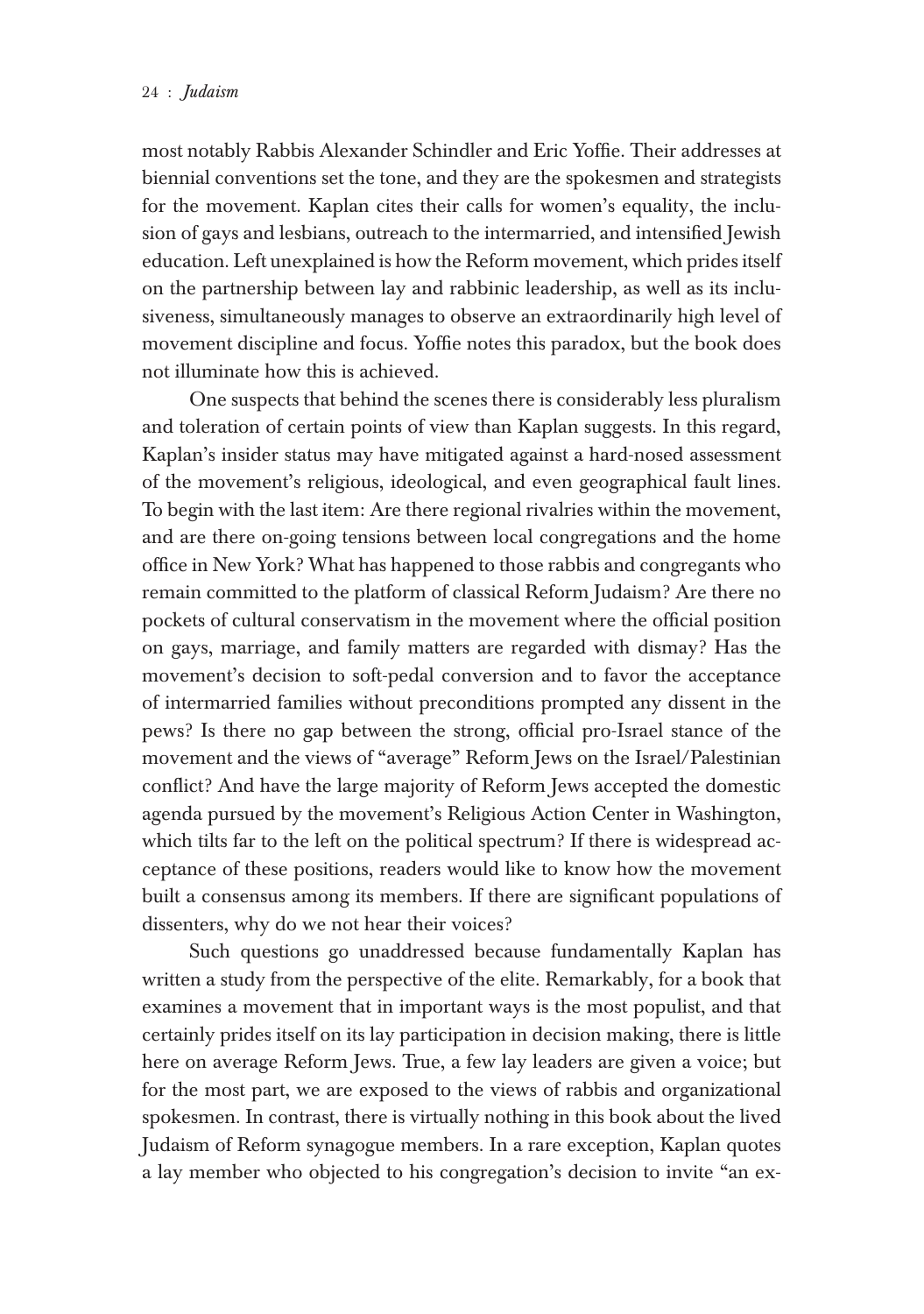treme left-wing Israeli attorney" to speak in the synagogue: "I can't believe my temple, with my dues, is inviting this guy." Surely, average Reform Jews have their own perspectives and concerns about more far-reaching movement policies.

In large measure Kaplan is victimized by a dearth of sources on such matters. Somewhat paradoxically, as the movement has expanded numerically, it has exhibited far less interest in studying itself than it had in leaner times. Back in the 1960s and 70s, the movement supported research on synagogue members, synagogue board leadership, and rabbis. The movement commissioned work by social scientists such as Leonard Fein, *Reform is a Verb,* Theodore Lenn, *Rabbi and Synagogue in Reform Judaism,* and Mark Winer, Sanford Seltzer and Steven Schwager, *Leaders of Reform Judaism.* With the exception of several studies by faculty at HUC on Jewish education in the Reform movement, there has been virtually no comparable research for over a generation. By writing this book and editing several others, Kaplan has done a great service to the Reform movement. His book essentially begins where Michael Meyer's magisterial *Response to Modernity* leaves off, and thereby makes an important contribution to the contemporary history of Reform Judaism.

Still the book's virtual silence about the lived experience of Reform Judaism smacks of elitism: for the most part, this is a study about the Judaism of Reform rabbis. Perhaps, as he continues his research on the Reform movement, Kaplan will go on to explore questions about the Reform *amcha:* How do members of Reform temples construct their Judaism? How frequently do they perform Jewish acts, such as attend synagogue, engage in prayer, celebrate Jewish festivals, read Jewish books and journals, visit Jewish internet sites, give to Jewish causes, etc? How do they understand the religious dimension of their lives? How strongly do they identify with their synagogue, the American Jewish community, Israel, and *klal yisrael?* What kinds of Jewish experiences and learning do they provide to their children? What are their Jewish aspirations for their children? As it happens, the answers to these questions will help foretell not only the future of Reform Judaism, but also will significantly determine how large and vital the American Jewish community will be fifty years from now.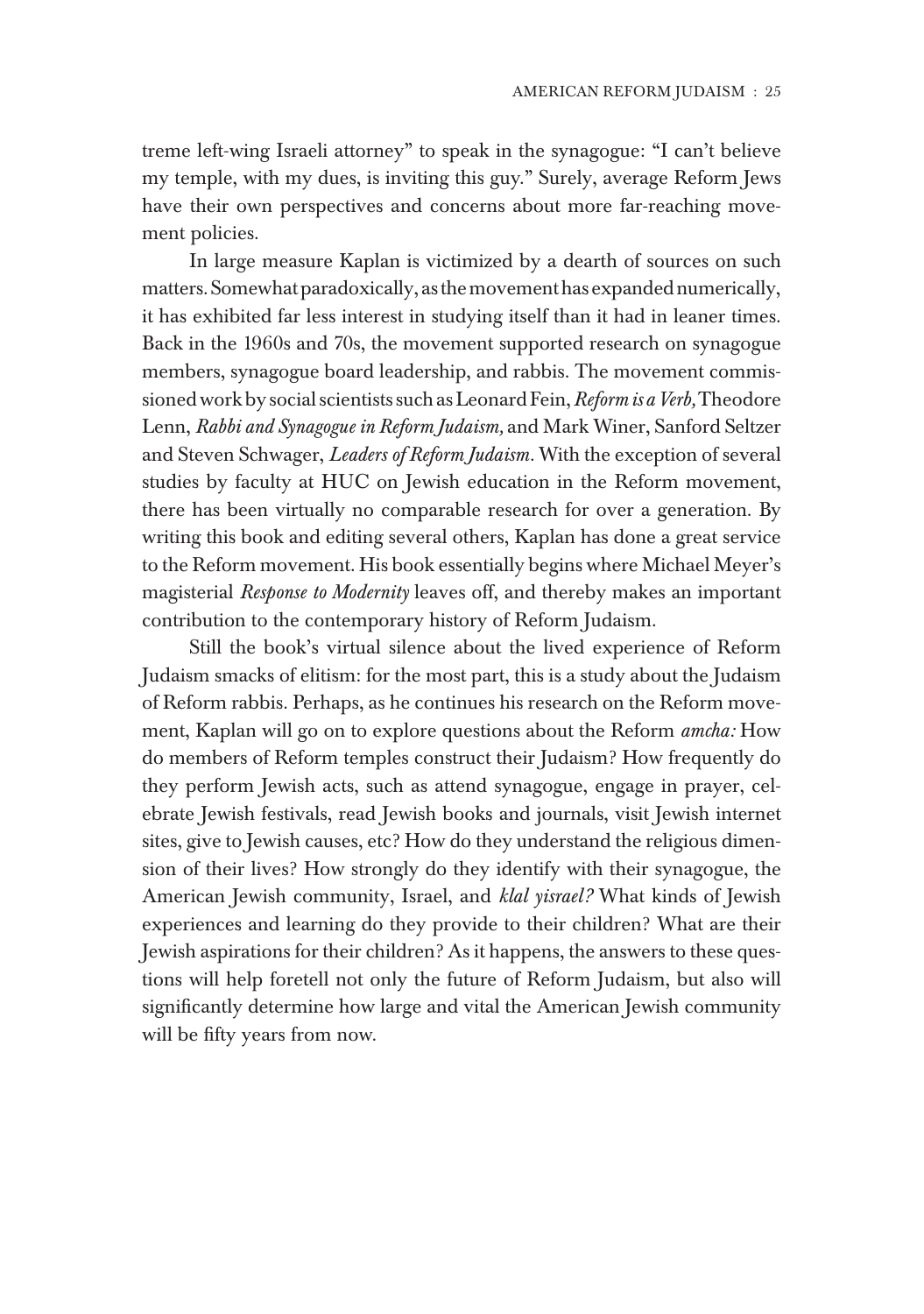# *The Identified Patient: Placing the Reform Movement in a Broader Family Context*

## RICHARD HIRSH

IF AMERICAN JUDAISM COULD BE TREATED IN A FAMILY therapy setting, Reform Judaism might well play the part of the "identified patient," the member of the family whose symptoms carry the distress and the issues that reside within the larger system and affect as well as implicate everyone. While Reform may be the place where the challenges and crises are most accessible and evident, the difficulties manifest in Reform Judaism today are evident throughout the entire North American Jewish community.

I raise this at the outset because while Dana Kaplan has crafted a comprehensive and challenging survey and analysis of contemporary Reform Judaism, his treatment of the issue facing the movement often seems to stand apart from the larger context in which it lives. The problems he identifies are problems that are shared, to greater and lesser degrees, among the other religious streams in American Judaism; and, thus, his proposed response to the problems facing Reform needs to be evaluated in this larger context.

In this regard, I welcome the invitation from the Editor of Judaism to respond to Rabbi Kaplan's book from a Reconstructionist perspective, even as I note with disappointment Kaplan's almost total ignoring of Reconstructionism. This is regrettable; unlike Conservative and Orthodox Judaism, each of which is committed officially to halakha as binding, Reconstructionism shares with Reform a position that gives the halakha a "vote but not a veto," and therefore presents a parallel culture in which many of the same issues affecting Reform are made manifest.

### Three Goals

Dana Kaplan has three goals: to provide a general introduction to the American Reform movement; to describe the social and religious dynamics that affect that movement; and to argue that, in the absence of a compelling core theology, the continuity of Reform Judaism is in danger (p. 1).

RICHARD HIRSH *is the Executive Director of the Reconstructionist Rabbinical Association and Editor of the journal The Reconstructionist.*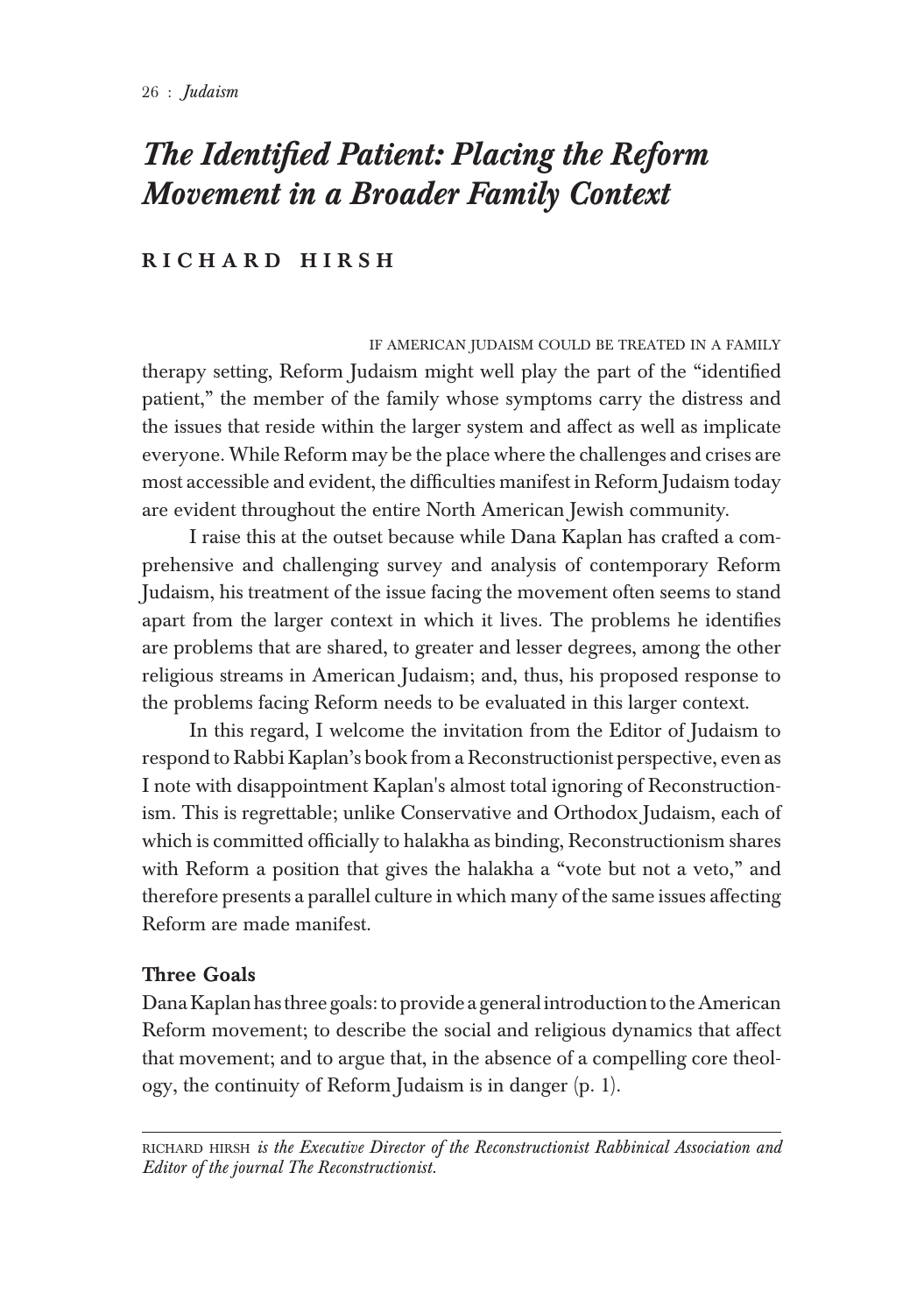The survey of the history of the Reform movement that Kaplan weaves through his book is comprehensive and informative, fulfilling his first goal. I did question the interplay throughout the book of official statements and anecdotal evidence, often from private correspondence or conversation between Kaplan and other Reform rabbis or Reform laypeople. While quoting from individuals adds some narrative color, does it really make any difference what Rabbi X thought about something? In this regard, I found Kaplan's extensive treatment of some of the more recent ethical infractions, accusations, and scandals that have occurred within the Reform movement—naming names, citing allegations—to be distasteful as well as unnecessary.

With regard to the second goal, Kaplan ably analyzes many of the social and religious dynamics affecting American Reform, including the issues of intermarriage, gay and lesbian inclusivity, feminism and the declining connection between American Reform Jews and Israel. In particular, he cites the continuing domination of American Judaism by a consumer mentality, in which fee-for-service rather than covenantal community becomes the organizing metaphor.

#### Inclusivity and Boundaries

Kaplan's thorough analysis of the issues—and of Reform's response to those issues—is a central strength of the book. He argues persuasively that Reform's history of progressive policy and posture positioned it to take advantage of the inclusivity dynamic that has been so central to liberal American religion in general in the past two decades. Reform has thus become a preferred address for many intermarried Jewish families, for converts, for gay and lesbian Jews and families, and for progressive Jewish feminist thinkers. Of course, the flip side of inclusivity is boundaries and standards, and here Kaplan correctly notes that the welcoming attitude of Reform towards these formerly marginal (or, more correctly, marginalized) populations has also generated any number of issues for Reform Judaism.

For example, as Kaplan notes, outreach to intermarried families is fine, but how does the Reform movement then affirm that only children raised solely with a Jewish identity can attend its synagogue schools? Although the Union of Reform Judaism (URJ) (then the Union of American Hebrew Congregations, UAHC) did in fact adopt a policy reflecting that position, what does it mean that, as Kaplan reports, it is routinely ignored in many Reform congregations (and presumably by their Reform rabbis)? Similarly, how do Reform rabbis who do not choose to officiate at interfaith marriages maintain that position in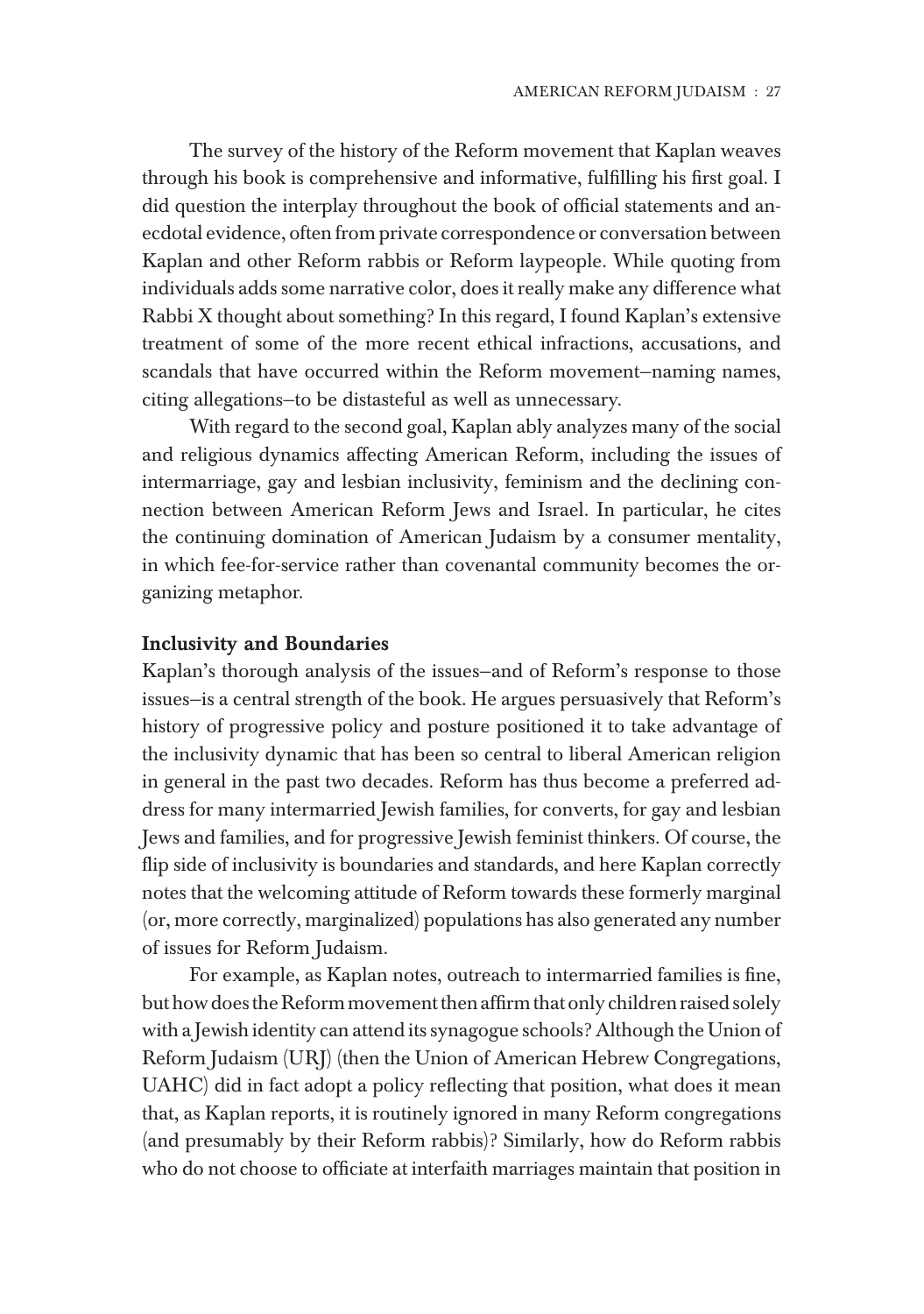the face of a consumer-driven demand of their congregants that they get with the program and stop being hypocritical, i.e., welcoming interfaith families but refusing to officiate at interfaith weddings? I found Kaplan's assertion that "the only sensible solution is to avoid the dilemma by agreeing to officiate without preconditions" (p. 178) to be a rather radical concession.

## Pragmatism, not Ideology

It is worth noting that some decades ago, when Reform confronted the issues of boundaries and standards, the discussion was often around theology and/or ideology. The old issues that agitated Reform often centered on belief. The "polydoxy" of HUC-JIR professor Alvin Reines, who argued for a radical individualism and an open (anti- or even non-) theology, stirred the movement, as did the debate over whether a "humanistic" congregation could join the UAHC. Today, issues of boundaries and standards center on behavior; and the operative dynamic, as Kaplan notes, is one of compassion, support, and, most critically, being non-judgmental. Thus inclusivity becomes, functionally, an acceptance of just about anything, and the burden is on those rabbis or congregations that choose to maintain a boundary line. Under the current circumstances, it is hard to imagine the URJ rejecting the membership application of a humanistic congregation, as it did back in 1994.

To return briefly to the therapeutic metaphor, these issues are hardly limited to Reform Judaism. Certainly the Reconstructionist movement, as well as the nascent Jewish Renewal movement, pride themselves on a similarly inclusive attitude, and consequently face the same problems of boundaries and standards. The Conservative movement is also affected by issues of inclusivity. Although it enjoys the ideological safety of the halakha, where limitations on inclusivity and acceptance of diversity are automatically constrained in a much more narrow way, Conservatism too faces agitation (increasingly from laypeople, but also from a number of rabbis) over welcoming intermarried families, and over gay and lesbian access.

But it is the Reform movement, owing to its size and prominence, where these issues are played out most publicly, as well as most stridently. Issues of boundaries and standards, for example, almost instantly become issues of rabbinic-lay relations, prerogatives, and power. When the rabbi holds that a child raised simultaneously as a Jew and a Christian cannot be enrolled in religious school or become Bat Mitzvah, and the congregation president and board hold the opposite position (with an eye on the membership rolls and the synagogue budget), in the current climate it is not too hard to predict who will win.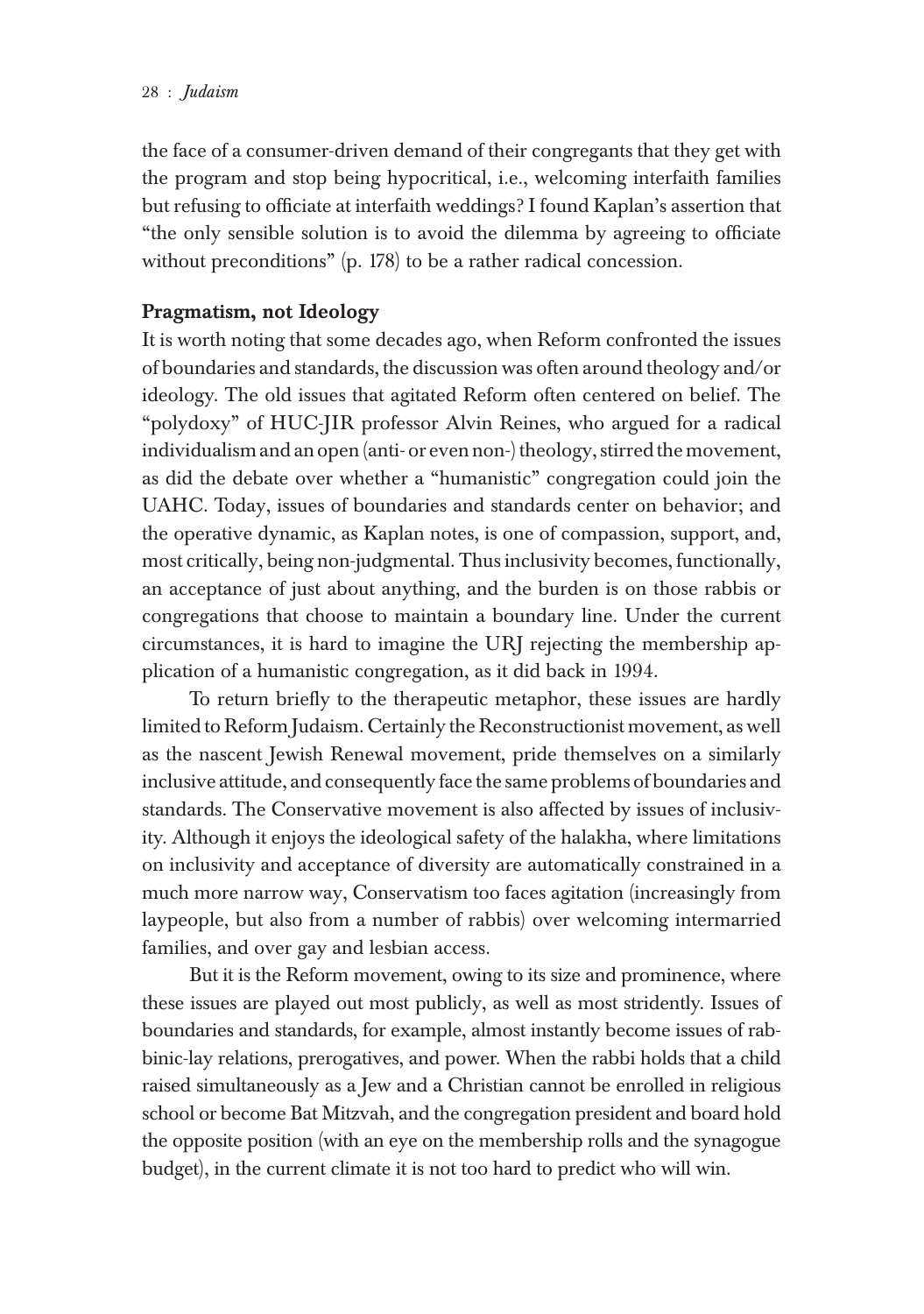#### Authority and Autonomy

The Reform trope of autonomy, in the absence of a corresponding trope of community, yields, as Kaplan correctly notes, a bottom-line position in which centralized affirmations, positions, and practices are functionally meaningless. This calls into question the analysis and prescription that Kaplan offers with regard to his third goal, namely that of shaping a core theological understanding around which Reform Jews can gather, and out of which might emerge a normative core of what is and is not acceptable under the heading of Reform Judaism.

In this regard, Kaplan rehearses the 1998–99 debate over a new Reform platform, a debate that became a vehicle through which dormant issues in the Reform movement were reanimated. As Kaplan correctly notes, after the smoke had cleared, the 1999 platform of Reform Judaism adopted by the Central Conference of American Rabbis (CCAR) (but not, tellingly, by the UAHC/URJ) died a quiet death, with little practical consequence to show for all the effort, energy, and excitement expended. It is curious to me that Kaplan does not draw some of the logical conclusions from this recent exercise, and instead affirms that the construction of a core theology would (even if it could be created) somehow solidify and stabilize the soft nature of Reform belief, practice, and commitment.

As URJ President Eric Yoffie notes in his Afterword, American Jews (like other Americans) are pragmatists, not ideologues. They are consumers of product and service, who spend their discretionary dollars, time, and energy in places where they perceive value. Reform rabbis may think they represent Reform Judaism, but Reform congregations represent Reform Jews (and, increasingly, the non-Jews to whom they are married). In the push-and-pull between what (Reform) Judaism says and what the Reform Jews in a given congregation want, the outcome is already evident.

So when Kaplan argues that a core theology would contribute to resolving the tensions between autonomy and authority, he seems to overlook that the resolution of that tension has already occurred—autonomy *is* authority. If today's American Jews have any core and shared belief, it is in their functional self-understanding of themselves as what Steven Cohen and Arnold Eisen have named "sovereign selves."

Can we imagine, for example, a resolution adopted in 2004 that takes as its point of departure the assumptions of the opening line of the 1983 CCAR Resolution on Patrilineality—"The CCAR declares that the child of one Jewish parent is under the presumption of Jewish identity"? Today's Jewish and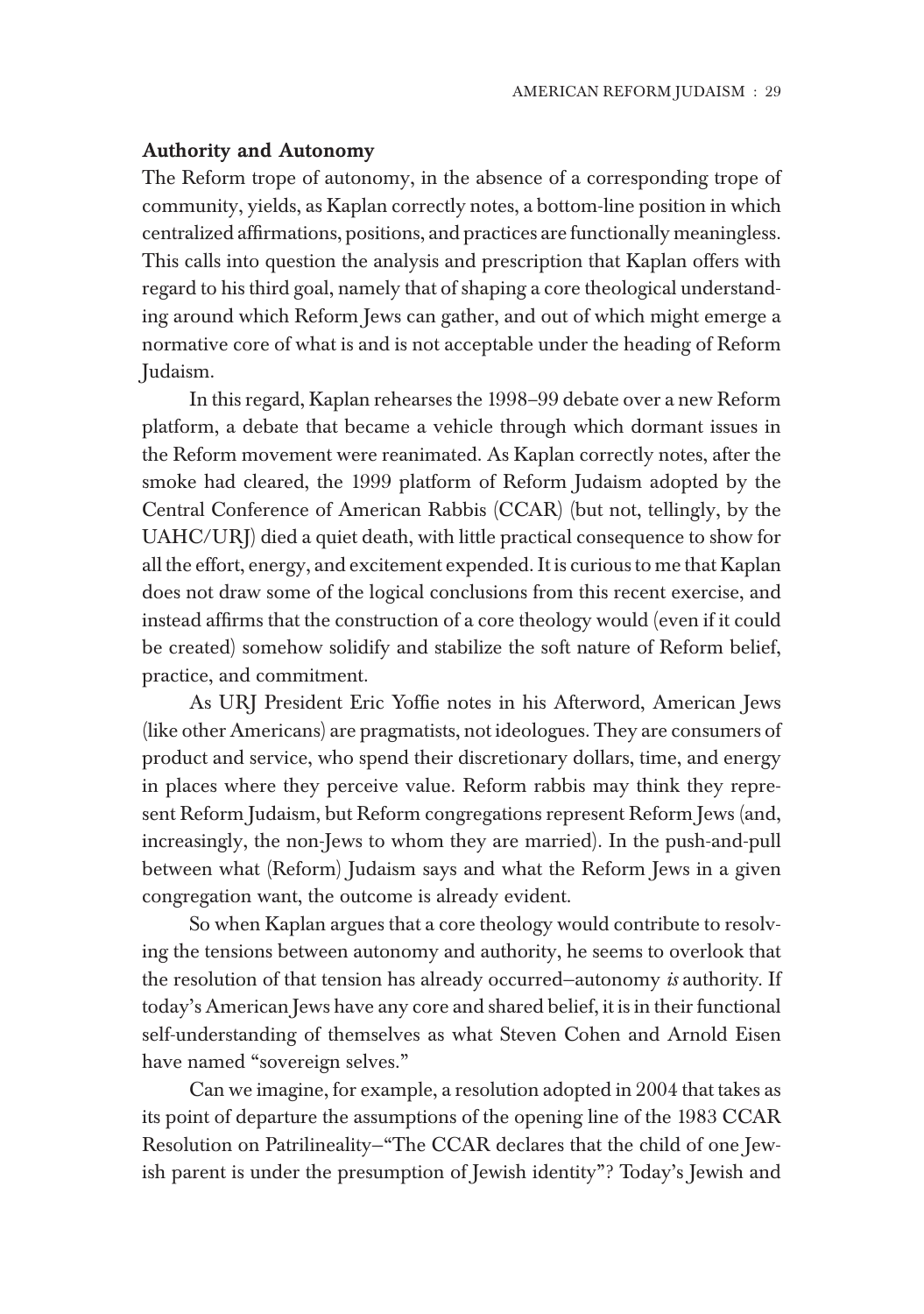non-Jewish parents do not come *kipa*-in-hand to the synagogue to *ask* if their child will be considered Jewish—they come to *tell* us they consider their child Jewish, and dare anyone to tell them otherwise.

### Folk and Elite Religion

Despite the many strengths of *American Reform Judaism,* there remains one major and pervasive weakness in Kaplan's presentation, namely, that he does not address the distinction between what sociologist Charles Liebman (and others) have named "folk" and "elite" religion.

What exactly is the frame of reference for American Reform Judaism? Kaplan refers indiscriminately to Reform thinkers; Reform rabbis; Reform Jews; Reform Judaism; and the Reform movement as if these were interchangeable. But surely what the "folk" may believe and what the "elite" may affirm are not always coordinate. One might well ask whether the 1881, 1937, and 1976 platforms of Reform Judaism, as well as that of 1999, meant anything to the vast majority of American Reform Jews at the time they were adopted by the CCAR.

In this regard, I found Kaplan's reliance on generalizations and terms such as "most" or "many" to be problematic. For example: "Most Reform Jews believe that God created the world and continues to be involved in an ongoing process of creation;" "most Reform Jews believe that God revealed the Torah to Israel in some form, but they would differ on what form such revelation may have taken;" "Reform Judaism does not accept that the written Torah . . . was revealed to Moses, word for word and letter for letter;" or "Reform thinkers believe that humans have far more control over how the religious tradition develops and is practiced" (all found on page 29).

I suppose if one asked such questions in a multiple-choice format, most Reform Jews (I would argue, without irony, that *"most"* American Jews) would choose such answers. Confronted with a choice like—"The Torah a) is the literally revealed word of God given at Mt Sinai; b) is written by divinely-inspired people; or c) contains things given directly by God, such as the 10 Commandments, that we should follow, but also much written by Jews of long ago, like the rules of animal sacrifice, which we can ignore"—most would choose "c." But that assumes that most American Jews think about such things at all, and that, as Yoffie notes, is an unlikely assumption.

### The New Jewish Market

Survey after survey, anecdote after anecdote and statistic after statistic show that American Jews choose synagogue affiliation on any number of issues, but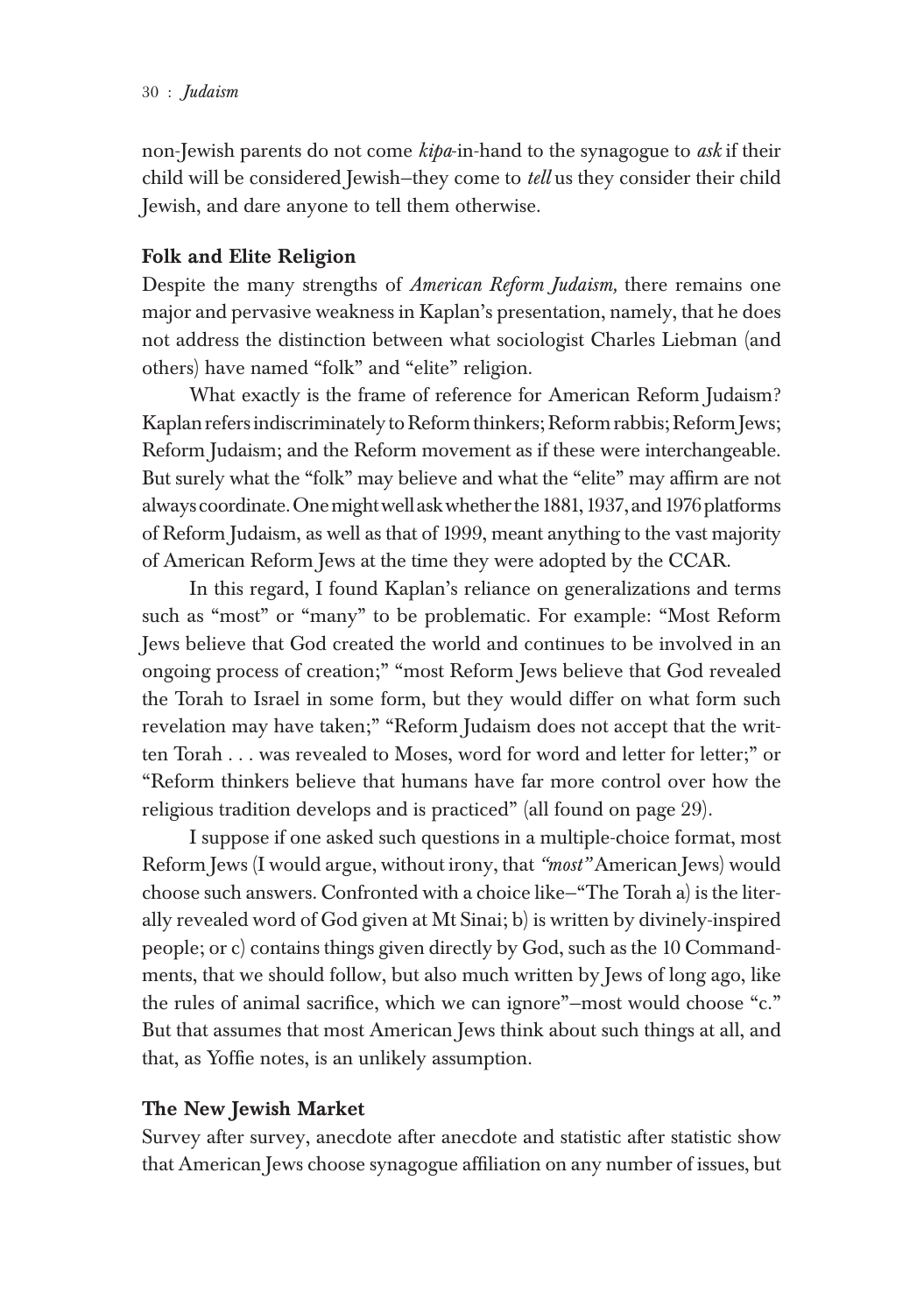ideology or theology are likely to be among those least important. It seems to me no coincidence that, in the decade between the 1990 and 2000 National Jewish Population Surveys, the number of Jews identifying as Conservative declined, while those identifying as Reform increased. In that same decade, the communal discussion on intermarriage coalesced around outreach, welcome, and inclusivity; the enfranchisement of gay and lesbian Jews occurred; and the emergence of spirituality (which correlates with Judaism as a religion rather than a civilization) became central. Not surprisingly, the product best positioned to take advantage of these new markets was Reform Judaism.

Kaplan correctly raises the question of whether, having become the home for the majority of affiliated American Jews, Reform Judaism can create a lasting commitment that conveys continuity. The alternatives are not encouraging. We may yet witness the dissolving of any remaining core beliefs into an amorphous inclusivity; or Gen Xers and millenials passing by Jewishness and Judaism on their way to generic spirituality; or the acceptance of syncretistic religious identity whereby Jews-for-Jesus becomes not only one more dimension of an inclusive community, but a normative resolution of the identity issues for interfaith families; or the reduction of Jewish connection to fee-for-service stops as needed in the journey through the lifecycle.

If Reform Judaism is the identified patient of the American Jewish community, Kaplan's timely book may well be the encouragement we need—all of us, not just Reform Jews—to recognize the seriousness of the issues we face, and the imperative to enter into a community-wide conversation that seeks to uncover, address, and heal the disruptions that impede the healthy functioning of our American Jewish family.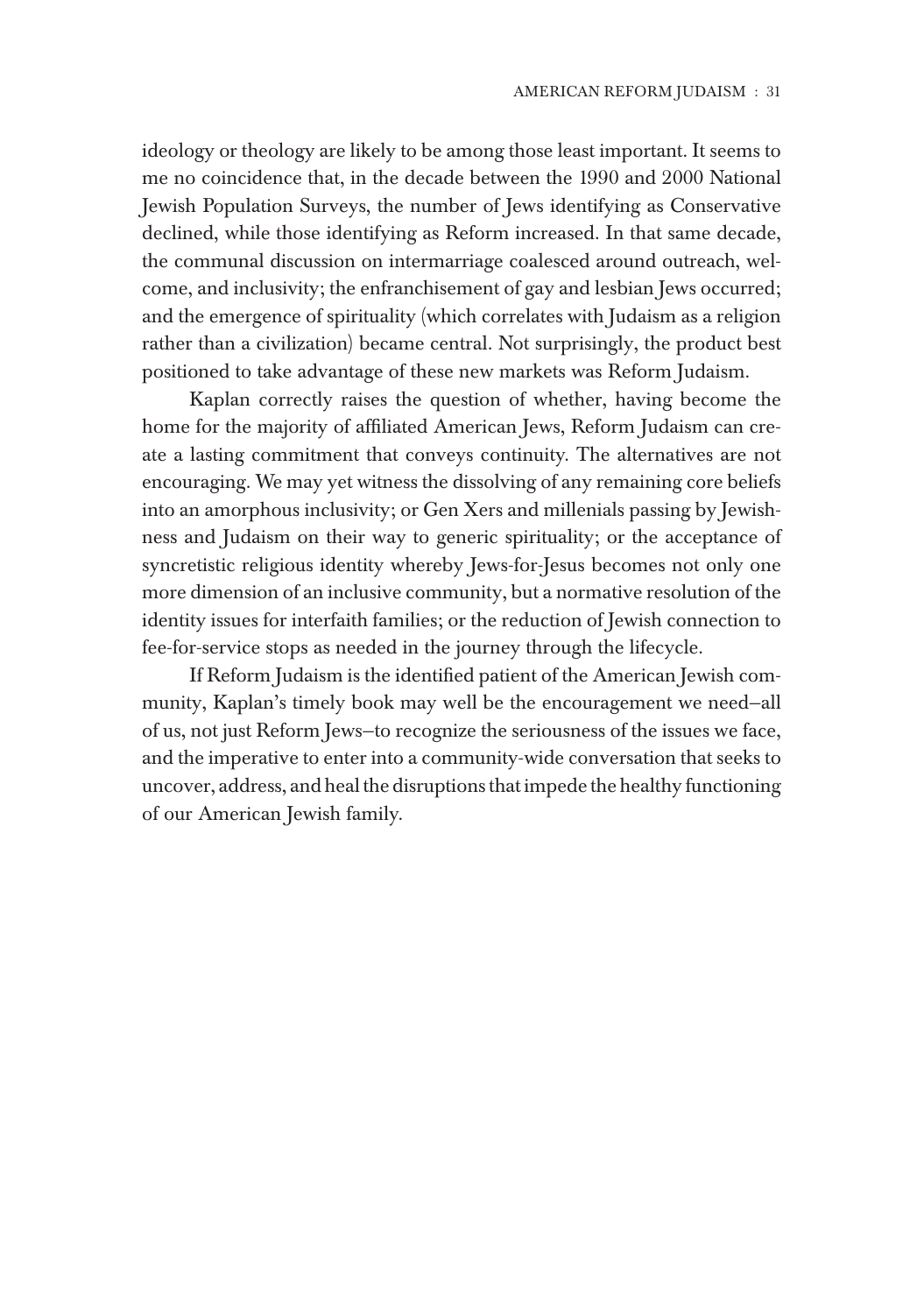## *Shout Rather Than Whisper: A Jewish Renewal Perspective on Reform*

### A R T H U R W A S K O W

THE BOOK—DESPITE THE CRITICISMS OF RABBI YOFFIE AT the end and of Rabbi Hertzberg at the beginning—is correct in its hints at what the Reform movement needs, but far too timid in saying so. In order to make any difference at all to the shambling incoherence of today's Reform impulses, it should have shouted what it merely whispered.

The Reform movement needs BOTH a new theology and a new halakha—a new code of Jewish ethical and ritual action, a new Jewish life-path.

The new theology needs to take account of the very existence of the Reform movement as a response to Modernity—and it needs to propose a vision of God calling forth Reform into a wisdom that goes beyond Modernity.

In the nineteenth and twentieth centuries, Reform surrendered a great deal of Jewish tradition because it seemed irrational or unethical—and it was often right. Now, in the return to ritual, it is trying to recover what was mythically true and enriching even though not rational in the petty sense. But it is going back to decorate itself with old patterns from the past, not going forward to incorporate the wisdom of Modernity into the great mythic truths of the tradition.

In this way, the return to ritual has become saccharine frosting on the dangers of Modernity, rather than a thoroughgoing reexamination of what is destructive as well as what is nourishing in Modernity. Reform has not looked hard into the Modern face that produced the Holocaust, the H-bomb, the burning of the Amazon rain forest, the shattering of neighborhoods and indigenous cultures and families, while recognizing the values of women's equality, the democratic process, the possibility of a holistic and synthesizing scientific method.

Nor has it asked the most basic question: Where was God in the emergence of Modernity? What was Godly and Godlike—indeed, God's Own Self—in the

RABBI ARTHUR WASKOW *is the director of* The Shalom Center *and the author of* Seasons of Our Joy, Down-to-Earth Judaism, *and* Godwrestling—Round 2, *and the co-author with Phyllis Berman of* A Time for Every Purpose Under Heaven: The Jewish Life-Spiral as a Spiritual Path, *among other works of Jewish and spiritual renewal.*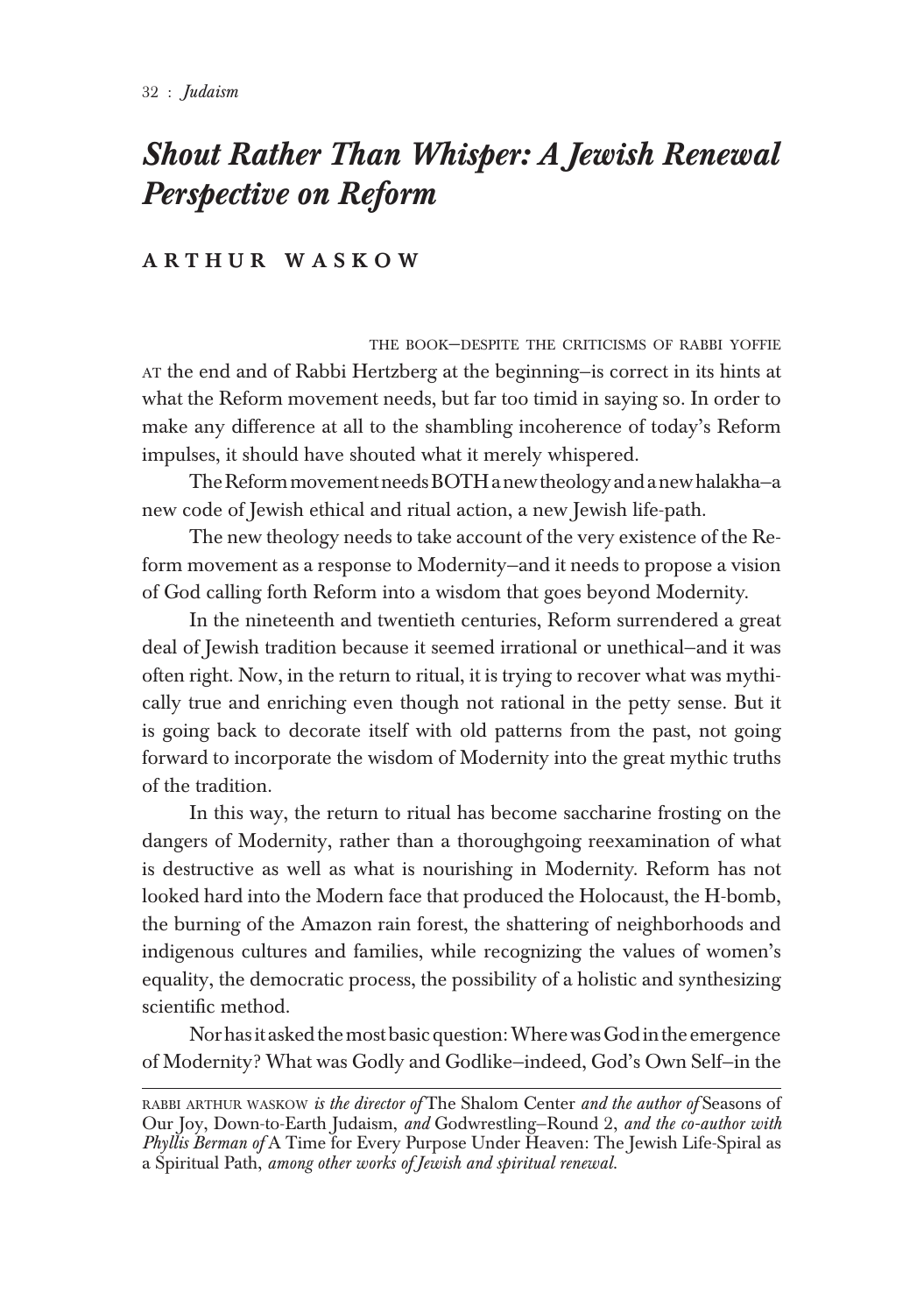great burst of new power in human hands to control the earth and reshape society? In this great leap forward in the God-given ability to Control, what happened to the God-given ability to Commune?

And now, as the evolution of Modernity unfolds, how can we make present the God Who needs to be embodied in the Pausing/ Loving/ Communing Shabbat side of this dance of God?

Only if Reform asks those questions of itself and of the world can it shape a new Jewish life path imbued with Spirit, as Rabbi Yoffie wants to do. The tasks of theology and praxis must proceed hand in hand, or otherwise dainty additions in ritual and ad-hoc ethical improvements will meet only the short-range, short-sighted desires of the public, rather than their long-range needs to live and flourish on this wounded planet.

I would urge the Reform movement to move forward toward the creation of a new halakha—not just a new set of disconnected specific mitzvot, but a new fabric of Jewish communal behavior in the world—that is grounded in a new understanding of God's Call to our generation:

A halakha, for instance, that requires Jewish business leaders to act responsibly toward the environment, and is prepared to call them to account if they violate Jewish communal ethics.

A ritual observance of Tu B'Shvat, for example, that through direct nonviolent action challenges efforts to destroy an ancient forest or poison a river.

An obligation to add to our ways of observing Rosh Hashanah and Yom Kippur a commitment to invite the children of Abraham and Hagar through Ishmael back into our broader family by welcoming Palestinians and other Muslims to speak as part of the High Holy Day services.

A halakhic decision that parents will not allow their 16-year-olds to drive a car until they have learned not only the technologies and laws necessary for the state-issued driver's license, but the ethics necessary to be given a "Jewish driver's license," suitable to take control of a machine that is a one-ton weapon, a target for other's road rage, a belching source of the poisons that will scorch the planet, and a portable bedroom—all rolled into one.

A halakhic commitment that if a Jewish marriage comes to an end, it do so not only with a secular divorce and not with a traditional formulaic get, but with a deeply spiritual, egalitarian, and practical version of the *get*. The Reform movement up till now has rejected the need for a *get* altogether, accepting the authority of a secular divorce. But a new kind of *get* would end a marriage with a level of spirituality, egalitarianism, and business-like practicality equal to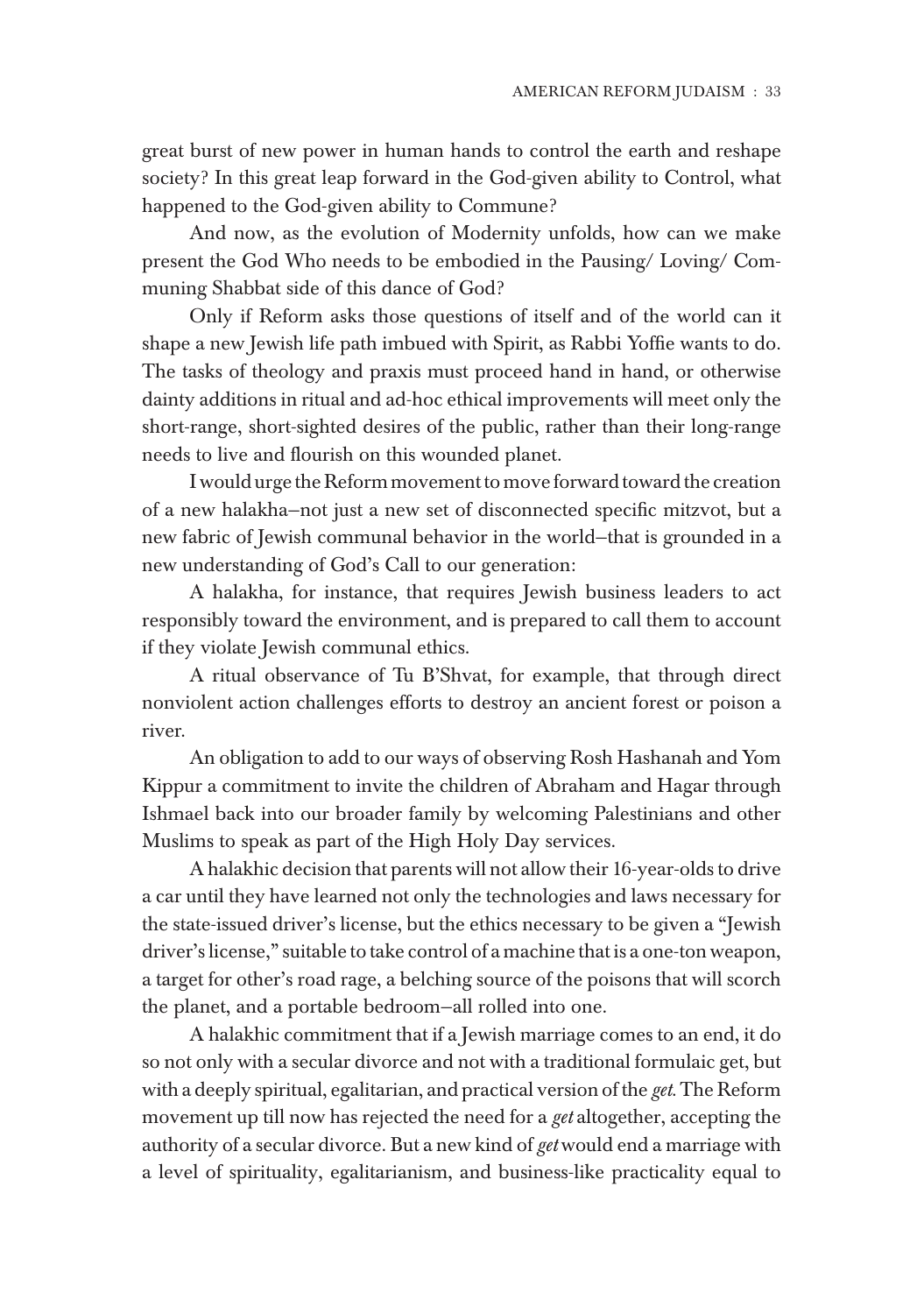the levels of those qualities that a sensitive and *seycheldik* Reform rabbi would bring to initiating the marriage under the *Huppah*.

A halakhic commitment that any rabbi who is ready to officiate at a wedding of a man and woman must also be prepared to officiate at the wedding of two men, or two women.

A halakhic commitment to eco-kosher eating and consuming—so that no synagogue could serve vegetables grown by drenching the earth in pesticides, or serve Kiddush wine in plastic cups, or use unrecycled paper for its weekly bulletin, or welcome an SUV into its parking lot. A halakhic commitment that as part of the observance of Sukkot, households and congregations not only build a sukkah, but spend time and money on support for the homeless;

A halakhic commitment to bring the spiritual meaning of Shabbat—the need for a sacred rhythm of work and rest, Doing and Being—not only into our own Jewish lives but also into a public society that has become addicted to Doing, Making, Producing, Consuming until it poisons the very nature of Making into a mockery where H-bombs, global scorching, the burning of the Amazon forest, all become emblems of grotesque "productivity."

The very idea of halakha pushes many buttons of Reformists who have been imbued with individualism as an absolute good. Once when I talked about the possibility of an eco-kosher code of purchase and consumption to a Reform congregation, I had the word fascism thrown in my face.

But this is exactly the challenge posed by a version of Modernity-runamok that brooks no limits to individual choice. Would it be fascist to limit individual choices to own assault rifles, or are they eco-treyf? How do we decide where an SUV and a Kalashnikov belong on a scale of danger to the community?

I have seen that there is indeed an emerging generation of Reform rabbis and congregational *Yidden* who are not caught in the false choice between modern individualism and scientistic reductionism, on the one hand, versus ancient tradition with its patriarchal theology and law, on the other hand—but that can go forward to renew the meaning of communal halakha and joyful ritual in a new key.

But this generation is itself becoming stuck, caught in the comfortable affluence of much of its membership, and in some cases their enormous wealth. This is a false veneer, in a world threatened by climate catastrophe and by the efforts of some elements in world-wide Islam and some elements of the present U.S. government to bring about an endlessly destructive Muslim-American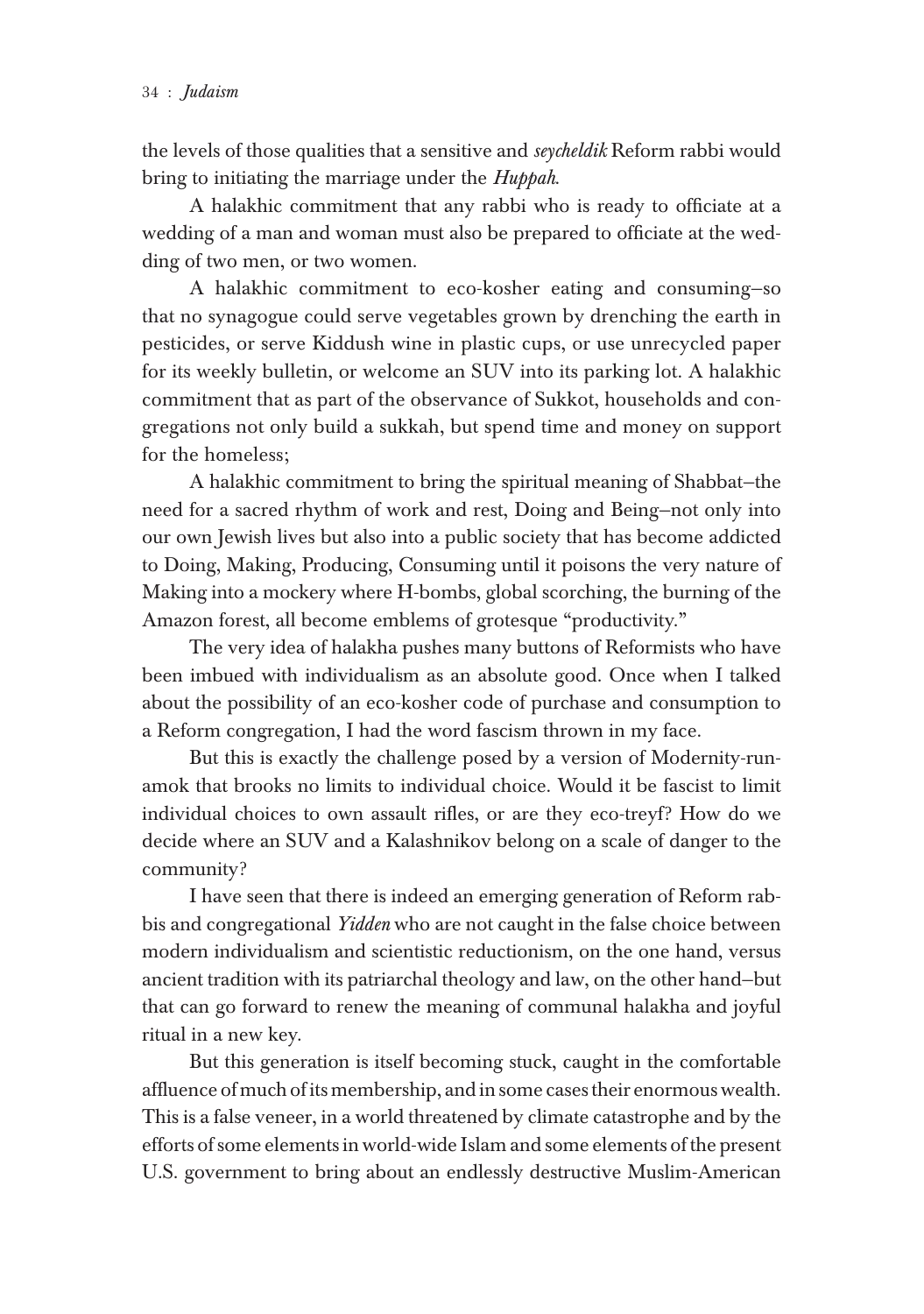war. But it takes a vision of the Spirit to call people beyond their momentary comfort into challenging the addictions that will destroy us.

To do this, Reform Jews along with others will have to look again at our understanding of God. For this path of renewing halakha and ritual poses the question: From where would come such new understandings of the Jewish path in the world?

One hundred fifty years ago, Reform had the courage to see that the God Who at the Burning Bush took the Name "Ehyeh Asher Ehyeh," "I Will be Who I Will Be," was calling for a new form of Judaism. But Reform has become caught in the triumph of Modernity, rather than seeking to transcend it. Rather than seeing in it elements of Pharaoh that once more demand we draw on the God whose very Name is "Becoming."

That Name of God empowered Moses to become the leader of a liberation, teaching two nations that they and history could become different from the entrenched past. We need to ask again today what changes in the world are so vital as to call forth a new halakha, and therefore what the content of a new halakha would be—what a future of freedom requires.

In the smoke that rises from the burning Amazon forest, in the groans arising from millions starving in the midst of unimaginably fruitful technologies, in the gunshots by which our children are killing our children, in the deaths of thousands in the Twin Towers of Manhattan and even more thousands near the chemical plant of Bhopal, India, we can hear again the moaning of Mitzrayyim, the slaves in Egypt—the groaning that awoke a God to become.

The God Who is once again in the process of Becoming is once again demanding that we Jews also Become, by freeing ourselves from Mitzrayyim, all the Narrow Places of our past —whether Pittsburgh or Poland.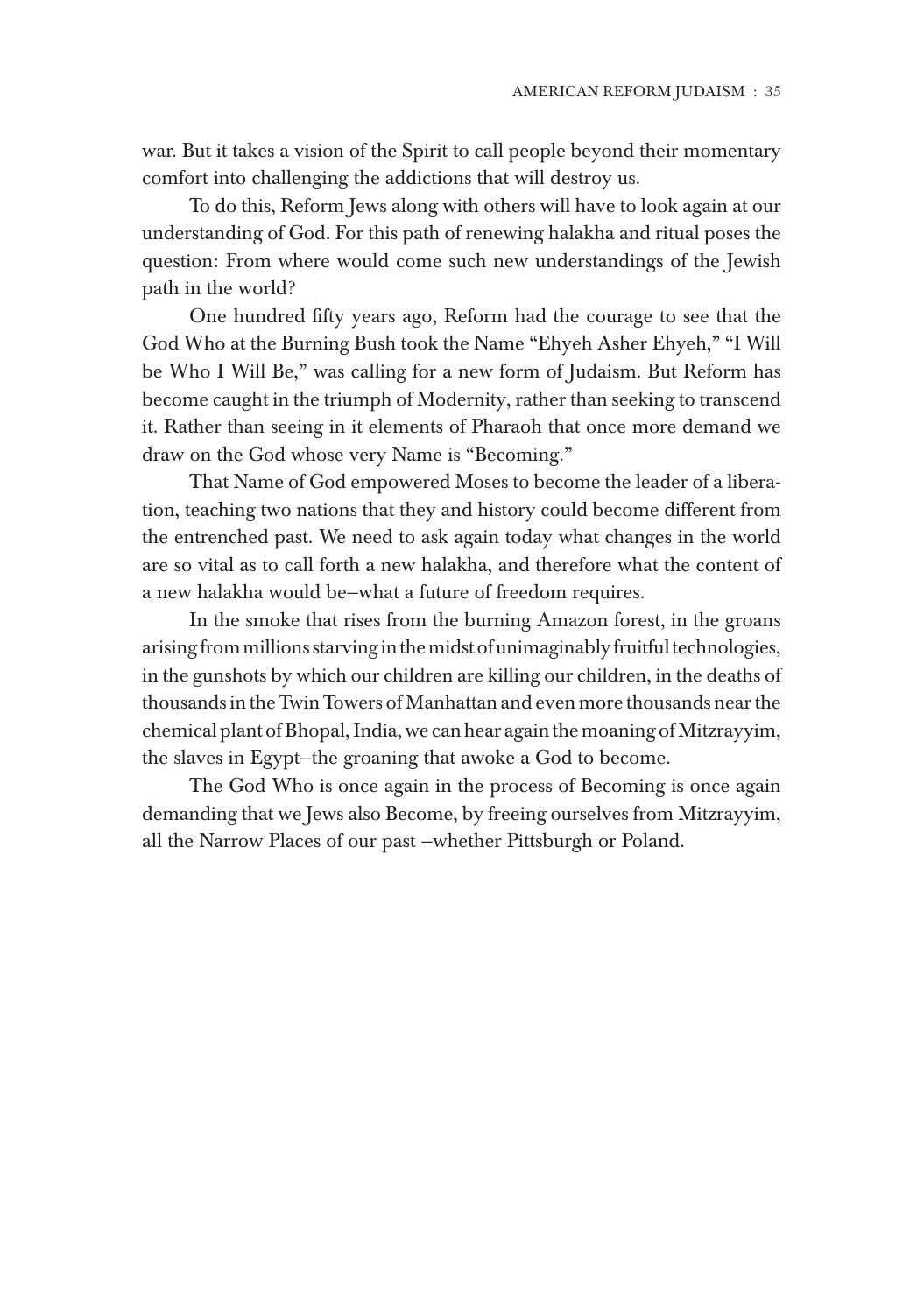## *Response*

## D A N A E V A N K A P L A N

MY BOOK FOCUSES ON DESCRIBING THE CHANGES OF contemporary American Reform Judaism since Rabbi Eric H. Yoffie declared "a new Reform revolution" at the Union of American Congregation general assembly in Orlando, Florida in December 1999. He argued that the Reform movement needed to make synagogue worship the foremost concern. Services in too many congregations had become "tedious, predictable, and dull." More often than not, the Torah reading was "lifeless," and the music was "dirge-like." Rabbi Yoffie pointed out that whereas 40 percent of Americans observe worship each week, only ten percent of Jews do. He called on the movement to transform synagogue worship into an innovative, but still traditional, experience. The book focuses on the leaders, institutions, and trends that are central to this "revolution," and tries to analyze how effective it has been so far.

*American Reform Judaism* details this worship revolution, which has created a new enthusiasm among many Reform Jews for prayer and song. I describe how the movement has reorganized the entire approach to education, launched a successful Outreach campaign to bring in intermarried couples, accepted egalitarianism as one of its fundamental guiding principles, and embraced gay and lesbian rights. The results have been impressive, bringing new life to what had been a dull and aging movement. These responses have situated my study and the Reform movement in postmodern American life. Many of their comments indicate the possibility that my description also suggests new directions for Reform. My comments on their findings may also sketch the contemporary condition of liberal Judaism in America.

Dr. Grossman is correct in his observation that American Reform Judaism tends to juxtapose instances of optimism with spurts of pessimism. The main thesis of the book is that liberal religion generally and Reform Judaism

DANA EVAN KAPLAN *is the rabbi of Temple B'nai Israel in Albany, Georgia and a visiting research scholar at the Sue and Leonard Miller Center for Contemporary Jewish Studies at the University of Miami. In addition to* American Reform Judaism, *his books include* Contemporary Debates in American Reform Judaism: Conflicting Visions *(Routledge, 2001),* Platforms and Prayer Books: Theological and Liturgical Perspectives on Reform Judaism *(Rowman & Littlefield, 2002), and* The Cambridge Companion to American Judaism *(forthcoming in May 2005). He is currently writing a book on contemporary American Judaism to be published by Columbia University Press.*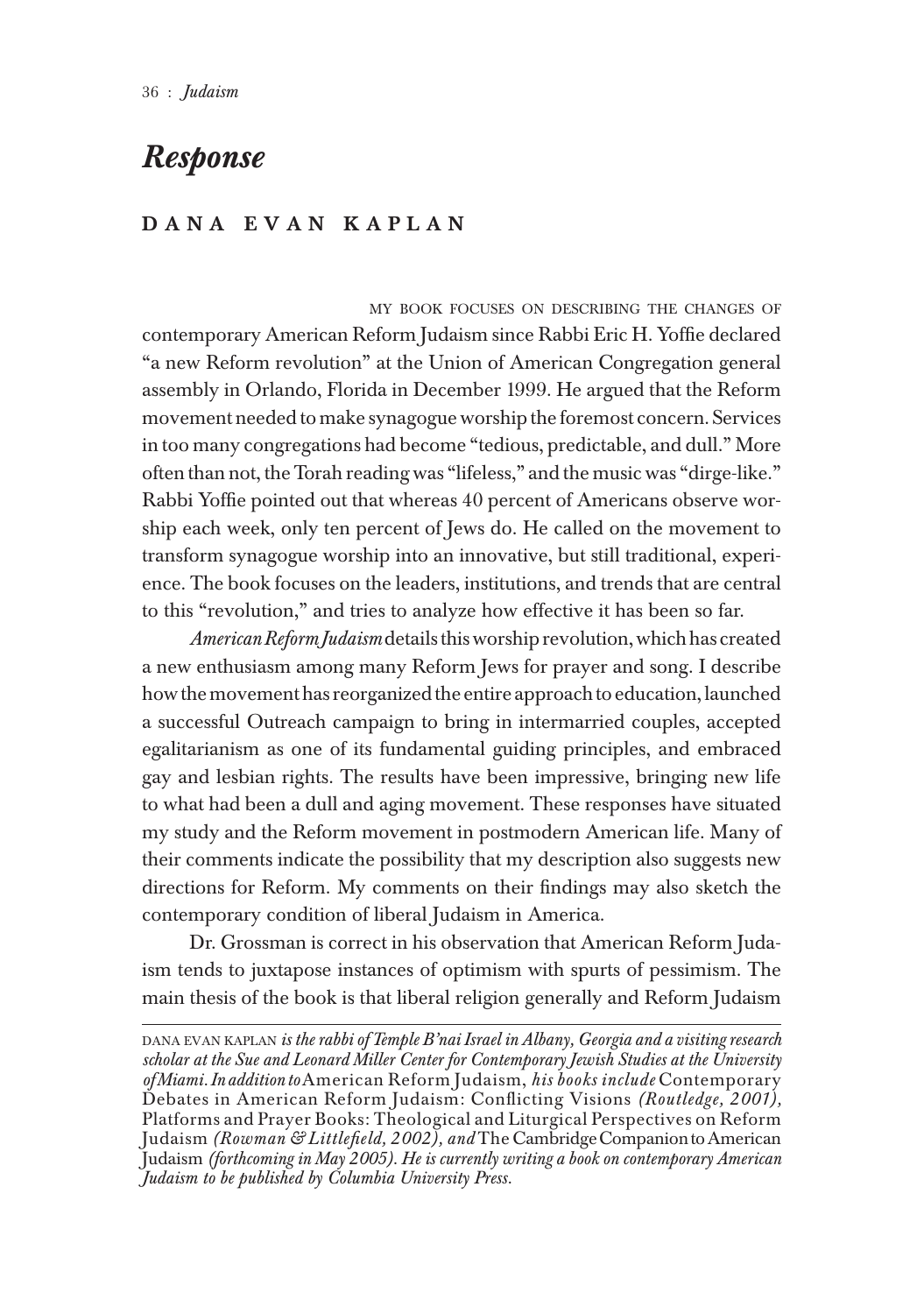specifically is very vulnerable. Despite the impressive growth in numbers and the apparent vitality of the movement, I warn that there is no concrete religious motive driving this resurgence of activity. Many people have become active in Reform temples because they want a warm and caring congregation, and/or because they are looking for a well-run but non-judgmental religious school for their children. But short-term success does not guarantee long term growth. As Professor Wertheimer points out, the Conservative movement grew in the post World War II era because it met the needs of a changing American Jewish population. Later, it began to decline. If the Reform movement cannot convince its followers that they should believe in something, it is hard to imagine that they and their children and grandchildren will stick with it. They may move on off into the great American religious wilderness, or they may embrace a version of Judaism that better provides them with clear answers to the universal question, "What do we believe?"

As Professor Wertheimer points out, the Conservative movement has been declining numerically. In 2001, only 26.5 percent of America's Jews identified with the Conservative movement. Even more shocking, as many as three quarters of those raised in the Conservative movement are not affiliated with it as adults. Several of the respondents suggest that the Reform movement may follow the same path. It will experience a period of effervescence, and then begin to lose the attention and loyalty of those raised in its temples.

Dr. Grossman is also correct when he writes that the Reform movement has gone way beyond just denying the authority of Jewish law, and has become a full-fledged postmodern religious movement that erases all boundaries of status, class, education, and even gender. Postmodernism threatens traditional religion by suggesting that there may not be any objective standard of judgment. Since the Reform movement has been moving away from any normative set of beliefs and practices for a long time, it may be the postmodern denomination par excellence. Since we cannot discriminate true from false, or right from wrong, everything becomes a question of what generates a spiritual feeling.

Movement leaders are aware that this can be a problem. Rabbi Janet Marder, the president of the Central Conference of American Rabbis, writes in the current CCAR newsletter that ". . . we have failed to inculcate among Reform Jews an understanding of religion that is rooted in humility rather than narcissism." Rabbi Marder argues that Judaic ritual should ideally connect us with a tradition that is infinitely older, deeper, and vaster than ourselves. It should be a discipline to which we subject ourselves and which would then mold our character in positive ways that meet sacred ideals. But contemporary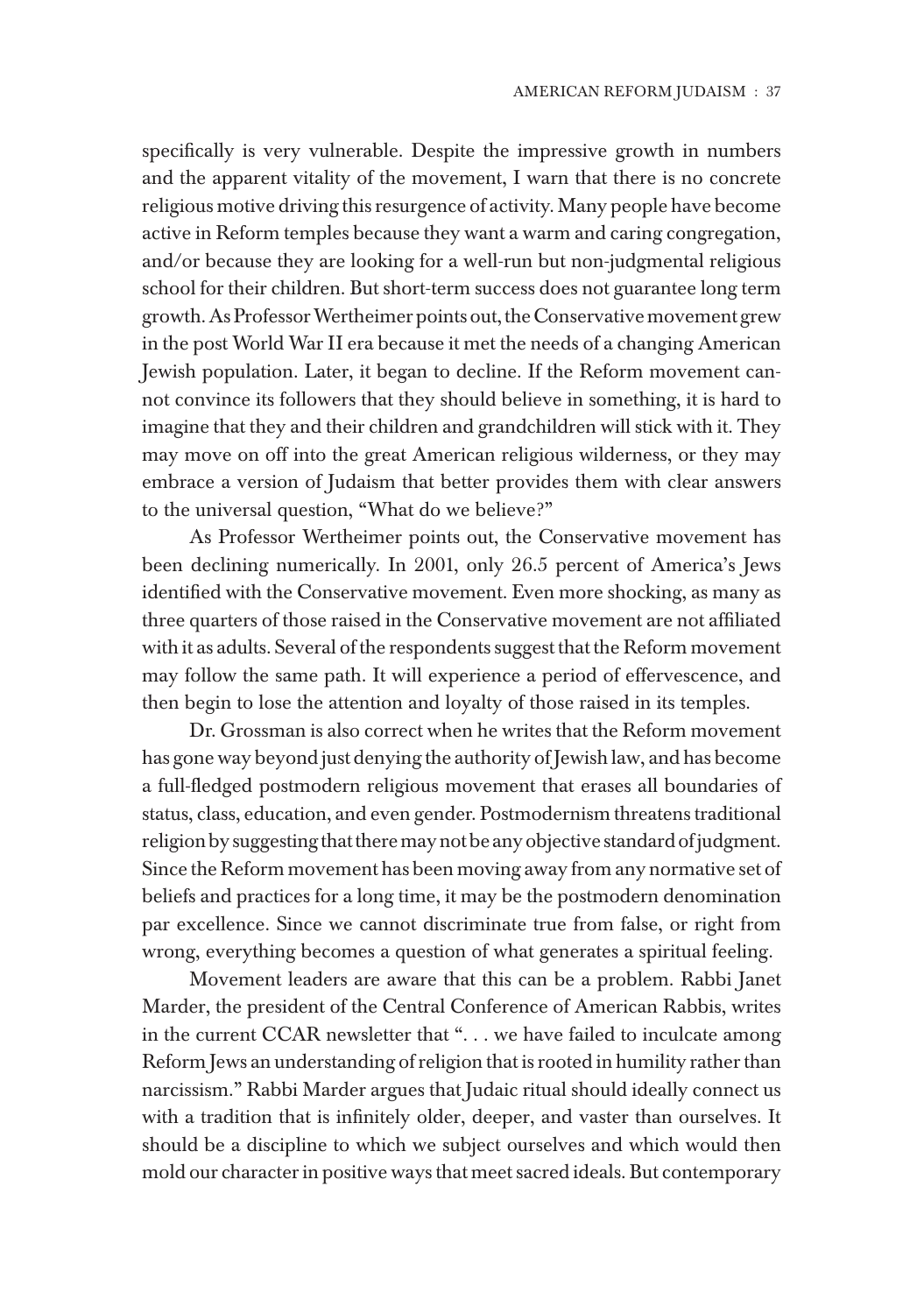American culture stresses the need to fulfill our personal whims, and religion has tended to focus on the service of ourselves rather than of God.

Rabbi Ellenson points out that both he and I—and indeed everyone on this panel—are both insiders and outsiders. An insider has a religious commitment to the group that he or she is studying and seeks to promote the interest of that belief system, and its religious organizations. It is true that much of my perspective has been molded as a result of working as a congregational rabbi as well as a scholar of American Judaism. I did explain in my preface that I could not possibly claim to be an outsider. I studied at the Hebrew Union College and have served as a Reform rabbi in a number of places in the United States, as well as in South Africa, Australia, and Israel. I have been fortunate to have had wonderful support from my congregation, Temple B'nai Israel, in Albany, Georgia.

My work has benefited from my personal religious upbringing and experience. I grew up in a Reform family, but I attended an Orthodox day school from kindergarten through sixth grade. While I cherish the religious autonomy of Reform Judaism, I have always sought out the intensity that I experienced in Orthodoxy. I have been disappointed. Rabbi Ellenson also has had both Reform and Orthodox experiences, and he may share my sense of feeling torn between two worlds.

Both Rabbi Ellenson and Professor Wertheimer mention my reliance upon written documents. *American Reform Judaism* is intended to be a book about the intellectual, institutional, and political aspects of the movement. In order to achieve this goal, I studied the writings and speeches of the institutional and intellectual leaders. I also described general trends including how congregants as a group seemed to respond to various initiatives. Professor Wertheimer, Rabbi Weinreb, and Rabbi Hirsh all criticize me for writing a study of the leaders rather than the entirety of the movement, suggesting that my book blurs or even ignores the distinction between folk and elite religion.

I don't think it is true that I ignore the average Reform congregant, but the book is not intended as a sociological study of Reform congregants. What emerges clearly from some of the responses is that it is not enough to understand what the leadership of the Reform movement believes and practices. Indeed, only 43 percent of those who self-identify as Reform actually belong to Reform temples. Professor Wertheimer's criticism indicates that he wants me to have written a different book. He has had the opportunity to oversee a series of very well-executed sociological studies of the Conservative movement, which were published in *Jews in the Center: Conservative Synagogues and*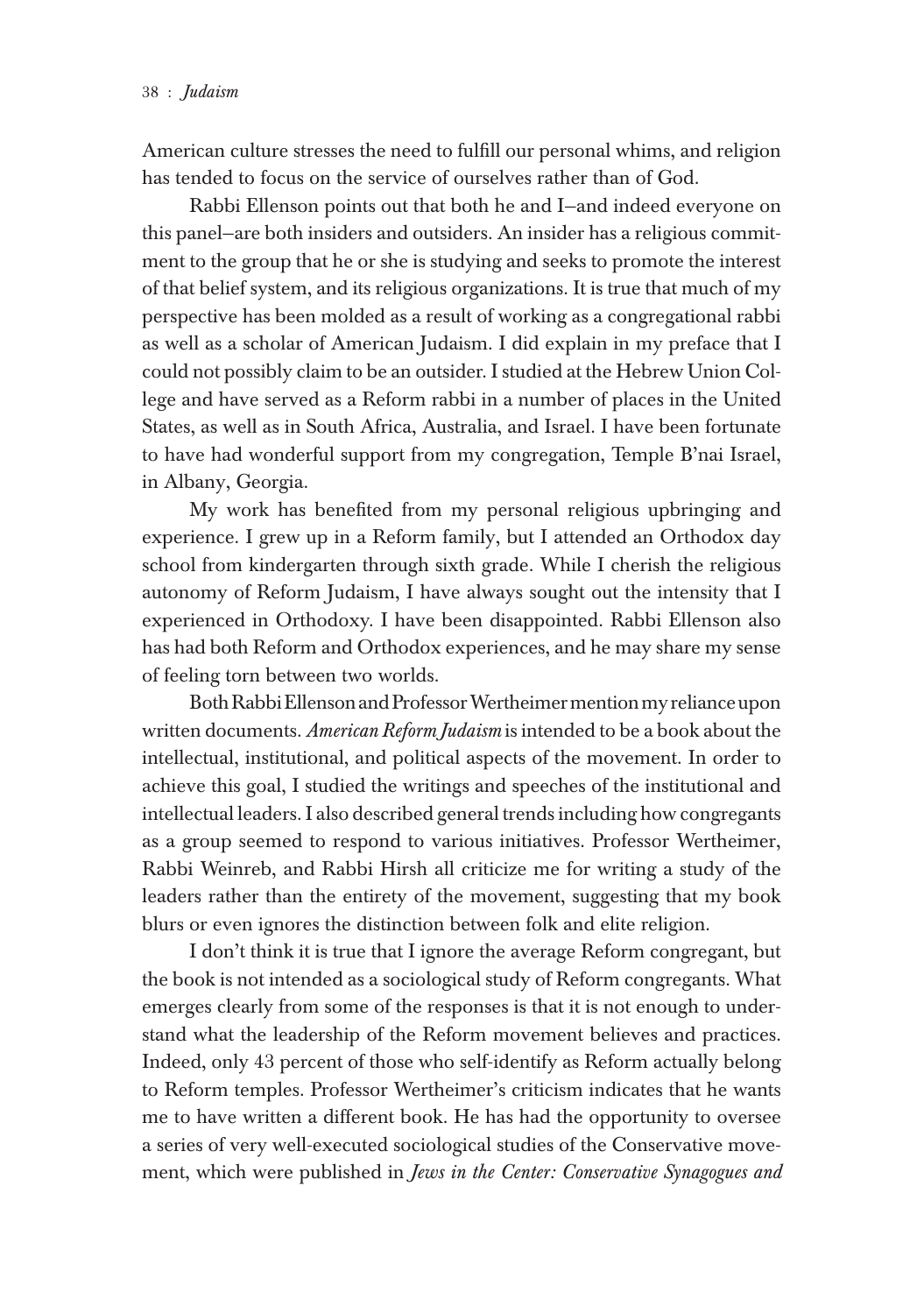*their Members*. That book involved a team of scholars working with a generous grant from the Pew Charitable Trusts over the course of several years. I could not possibly replicate those efforts. His recommendation that there needs to be more research done on "the Reform *amcha"* similar to what he has done on the Conservative movement is well-taken.

Professor Wertheimer wrote me that "My motive was not only to address your book but also the Reform leadership, which as I noted, was once far more interested in self-study than it is today. Why do we know the least about the largest of the movements? Orthodoxy and Conservative Jews have been scrutinized; even the tiny Reconstructionist movement did a survey of its members, but not the Reform movement. Harsh or not, I believe the questions I pose in my last paragraph are critical for evaluating the current state of the Reform movement and the larger community."

Professor Leonard Saxe of the Cohen Center for Modern Jewish Studies at Brandeis University is currently studying the 2000–2001 NJPS with an eye on what it can tell us about American Reform Jews. He comments that, "I should note that it's been tough to get support for doing studies of Reform Jews—from either the URJ or by prominent Reform Jews. Perhaps the clearest rejection I received was from one Reform Jewish leader. He told me at one point that he/the movement was interested in 'teaching Torah, not collecting statistics.' I told him that I thought it was regrettable—that he and his congregational counterparts were teaching Torah to a very small fraction of those who claimed to be Reform (and whom the movement counts in each of its press releases)." Another scholar, Dr. Bruce A. Phillips of HUC-JIR in Los Angeles, is currently studying the 2000-2001 NJPS in terms of what it shows about Reform Jewish identity.

Many of the respondents comment on my argument that the Reform movement needs a coherent theology. The goal of the Reform movement is to help contemporary American Jews to affirm their Judaism in meaningful ways, while at the same time, participating fully in an openly pluralistic society. In order to do that, they need to have a clear vision of their religious faith and what their God demands of them.

Some argue that communal leaders need to avoid becoming straitjacketed into a narrow theological viewpoint. Rabbi Ellenson is correct that Rabbi Isaac Mayer Wise was successful precisely because of his ideological flexibility. By saying different things to different people at the same time, he was able to build the broad coalition necessary to establish the institutions of the Reform movement. This same ideological flexibility has proved useful in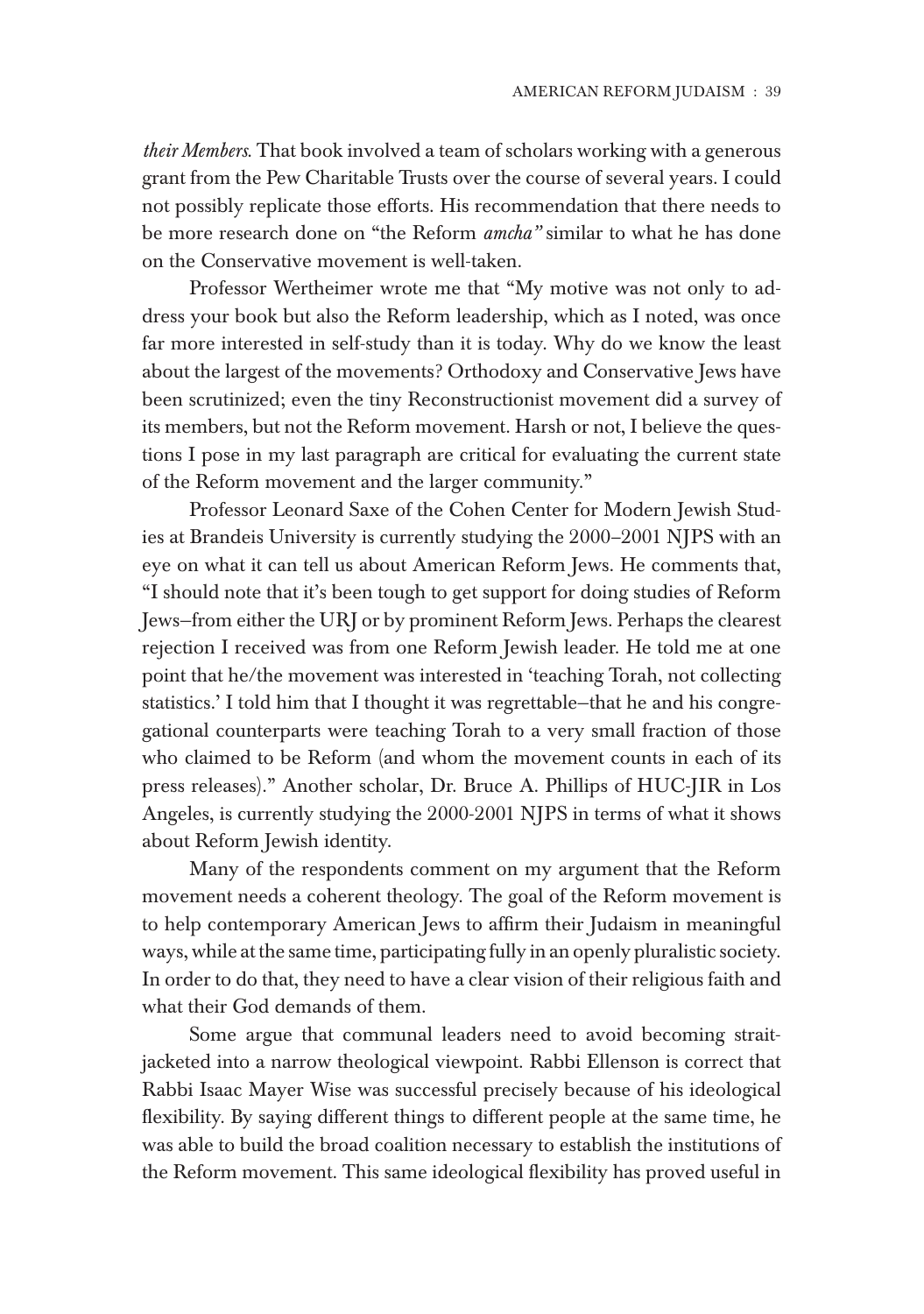a variety of contexts and time frames. Despite my comments that the Reform movement lacks a clearly formulated and compelling ideology, the movement has grown and continues to grow.

I guess that I take it for granted that the Reform movement needs to be flexible. I point out the problem inherent in that flexibility, not because I believe that we should become ideologically rigid, but because I want to make people aware of the potential dangers of our admirable and necessary flexibility. I favor change, and I believe that change is necessary. But I argue that the lack of standards poses a long-term threat.

One of the central arguments in the book is that Reform Judaism cannot thrive if it remains a low-tension religious movement. In my study, I draw on the views of sociologist Rodney Stark and his school, which applies rational choice theory to religious actions. Rational choice theory considers individual behavior to function between structural constraints and individual preferences. The structure determines the constraints under which individuals can act. Within these constraints, people can choose various directions. Rational choice theory suggests that they will choose what is most rational. In terms of religion, it would seem logical that people would choose low-cost, low-demand religious denominations that allow them the most freedom. These "low tension" denominations should logically be the strongest. But this turns out not to be the case, since high-cost, high-tension religious groups can actually be stronger because they increase the production of "collective religious commodities."

I agree with Rabbi Ellenson that being too rigid ideologically can make it harder to build a religious movement, especially in the free-wheeling United States of America. My point was not to urge ideological conformity, but rather to warn against theological anarchy. Especially with the decline of Jewish ethnicity that has been recorded in recent surveys, it becomes even more important to have something that can unify Reform Jews. If virtually every type of belief is condoned, then how is a child growing up in a Reform temple to make sense of the mixed messages that he or she is receiving? It would seem that children are only going to want to affiliate with their denomination of birth at a later stage of life if they come away from their childhood experience with a clear sense of what their temple believes in and a conviction that they want to perpetuate that belief system.

Rabbi Hirsh states that *American Reform Judaism* focuses almost exclusively on the Reform movement. He argues that what is happening in Reform Judaism can only be understood in the broader context of American Judaism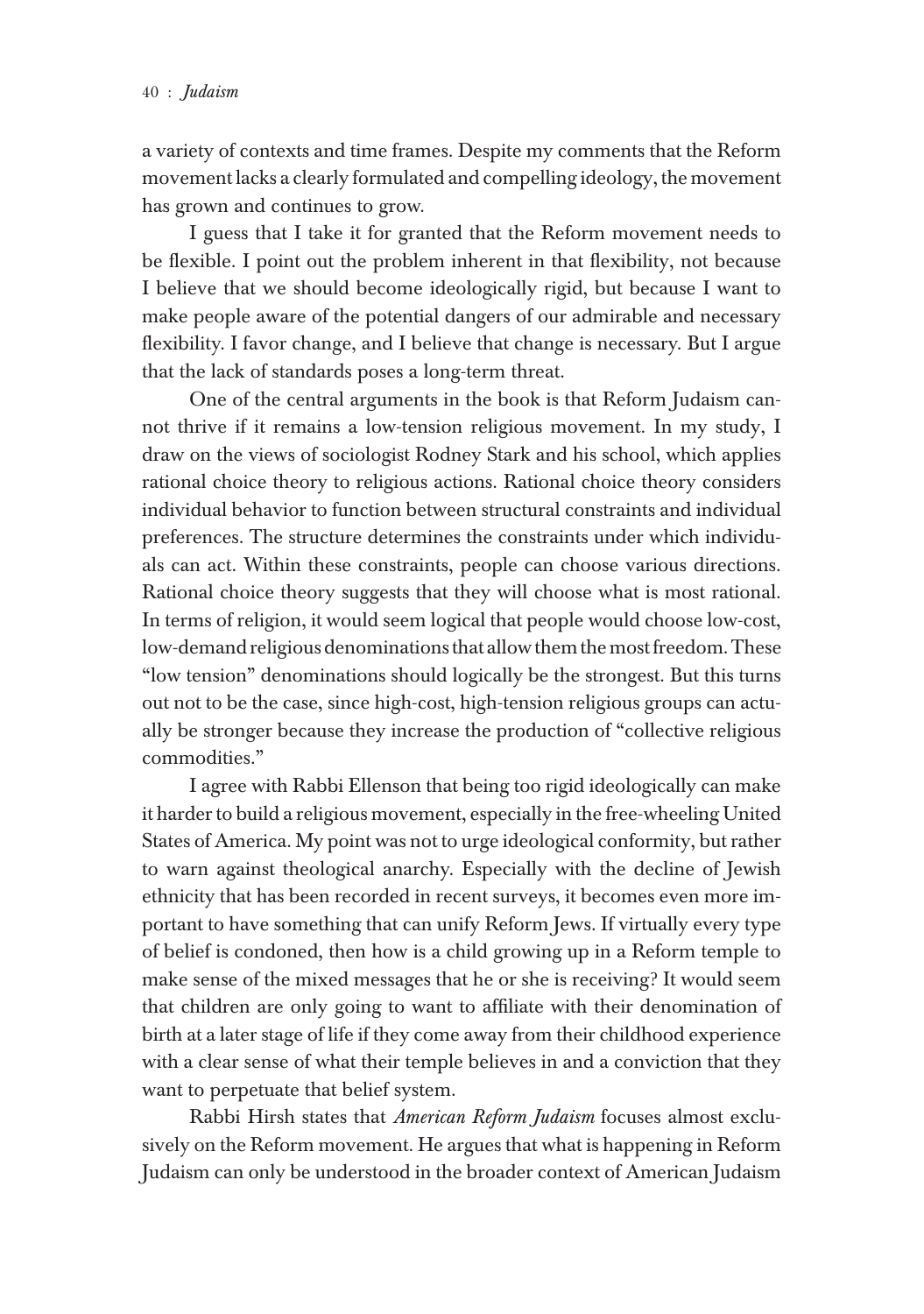and religion. He calls the Reform movement "the identified patient," the member who can be used to identify the problems of the entire family. He would have liked a book that described the Reform movement in a much broader context. My book, however, was intended to describe and analyze the Reform movement alone. The book is broad in the sense that it covers virtually every contemporary trend that affects the Reform movement. But I consciously and deliberately attempt to avoid too many direct comparisons. Writing an expansive comparative study is an important task, but I felt that first it was necessary to describe the state of Reform Judaism. I now plan to write a book on contemporary American Judaism as a whole. Just this past Friday, Columbia University Press emailed me that their faculty board had approved my new book proposal, tentatively entitled *The Reinvention of Judaism.*

Rabbi Hirsh felt that I should have addressed the humanistic challenge that the Reconstructionist movement poses. He feels that when I talk about trying to make it clear to Reform Jews what their God demands of them, that I am making "a literally incoherent statement." He explains that "if modernity forces us to confront anything, it is that 'God' doesn't demand anything of us. Our ancestors thought God demanded something, and said so, but we now know those are human words and human laws, and I would argue that the Reform/your attempt to put a theology at the center of a solution fails to reckon with (as Mordecai Kaplan would say!) the reality that outside of a certain type of Orthodox Judaism, for non-Orthodox Jews to say 'God demands/God commands' is to perpetuate a literary fiction. That is where, in my opinion, Reconstructionism has an alternative to offer: not what 'God demands' but what does the Jewish community offer, how does Jewish living help sanctify, how can Jewish religion help me deepen my self-awareness and sense of responsibility? In other words, we need a vision of Jewish living, not Jewish theology." I completely disagree. In my book, I discuss, in great detail, the sociological theory behind "church growth," which describes how there needs to be a strong theological justification to motivate religious followers.

Orthodox respondents suggest that the problems that the Reform movement is facing are inherent in our way of life. They believe that God requires us to observe Halakha, and this would mold our lives in every way. Orthodox Jews tend to focus on the particulars of Jewish observance. While Reform Jews see detailed ritual regulations as trivial, Orthodox Jews see each small Halakha as contributing toward the building of a strong and committed faith. If we kept kosher—strictly—we would not be able to wander away from our community. If we refrained from driving to synagogue on Shabbat, then we would not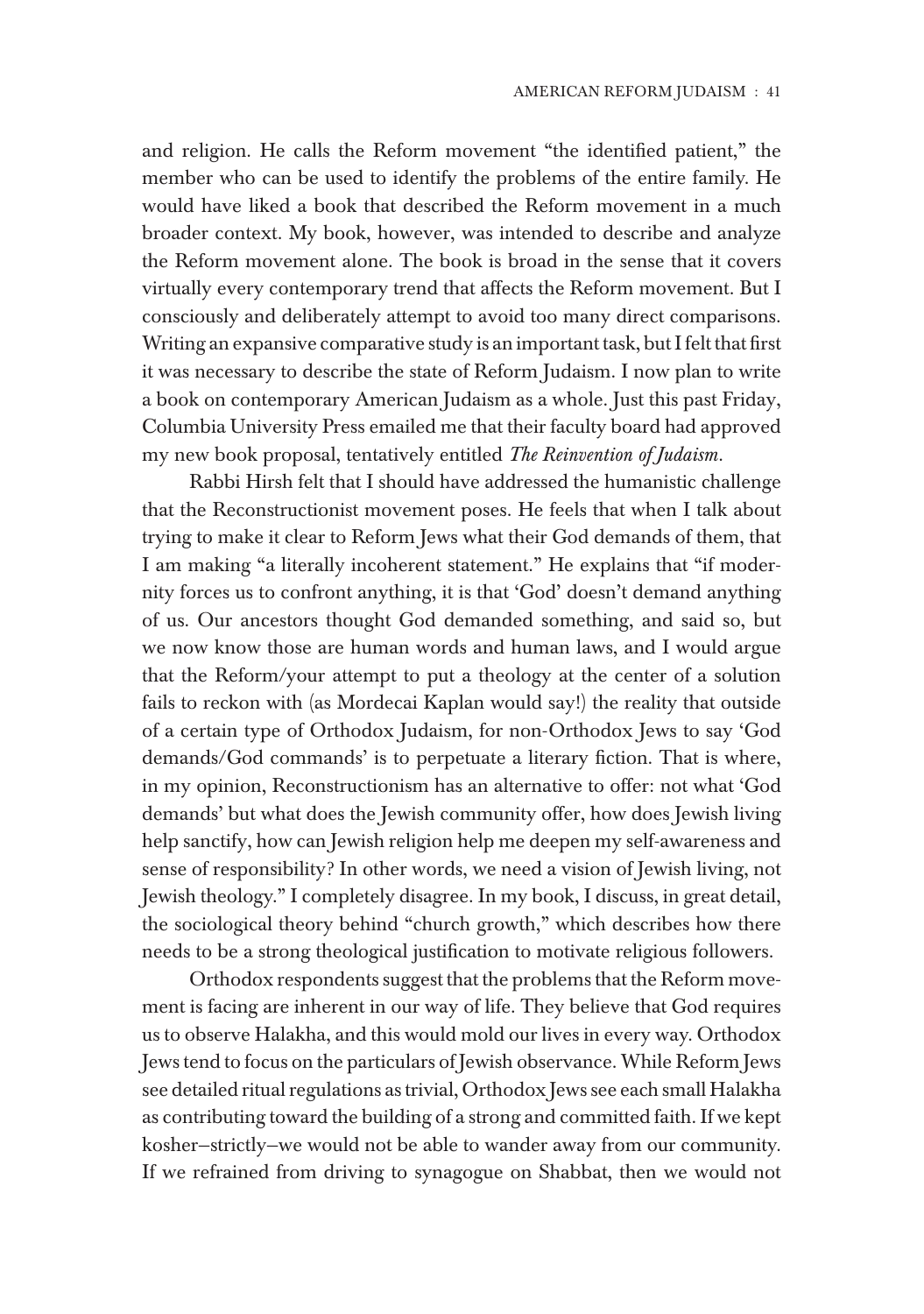be able to settle in remote corners of our towns and cities, but rather, would have to find a place to live within easy walking distance of a shul. In short, our problems are a direct consequence of our beliefs and practices.

But sometimes Orthodox leaders think that the Reform movement is moving towards Orthodoxy when it is not. This is because Reform, in Professor Wertheimer's words, is moving in two directions at the same time. A classic example can be found in the opening comments of *Tradition,* the journal published by the Rabbinical Council of America, a centrist Orthodox group. *Tradition* editor Rabbi Emanuel Feldman had heard about the new Reform Platform in 1999, and he commented that Reform "seems to have begun, very quietly, to emulate the ways of the Orthodox." While he noted a number of trends that struck him as highly undesirable, he expressed hope that the Reform movement might turn towards the observance of mitzvot rather than the "mindless mantras du jour." But just as his article was being completed on a hopeful note, the 2000 CCAR Conference, held in Charlotte, North Carolina, recommended rabbinic officiation at gay and lesbian unions. Rabbi Feldman was incensed, "My hope has now been shown to have been credulous and naive." Rather than moving toward Torah and mitzvot, "Reform has now lurched into a morass from which it will be difficult to extricate itself" (Emanuel Feldman, "Reform of Reform? A Talmudic Reading," *Tradition* Vol. 34 No. 2 (Summer 2000): 8.

Rabbi Tzvi Hersh Weinreb tries to avoid this type of polemic. He is gentle and friendly, eschewing harsh invective. This makes his commentary all the more useful and interesting. He contrasts Reform rhetoric about pluralism with the institutional uniformity and ideological conformity of the actual movement. Professor Wertheimer also alludes to the possibility that the Reform movement may not be as tolerant and broad-minded behind closed doors as it is in its official publications. Both are correct to a certain degree. The Reform movement is an American religious movement and has the institutional organization appropriate for this type of religious group. Orthodoxy is composed of a far more diverse group of groups who have retained a far greater degree of autonomy than anything imaginable in the Reform movement. When the Reform movement talks about autonomy and individuality, it is referring to the right and indeed the obligation of the individual to choose what is religiously meaningful for him or her.

Rabbi Weinreb is correct in his analysis that Orthodoxy is a grassroots up movement whereas reform is a top-down movement. Rabbi Yoffie stresses that the Reform movement is a well-balanced partnership between the profes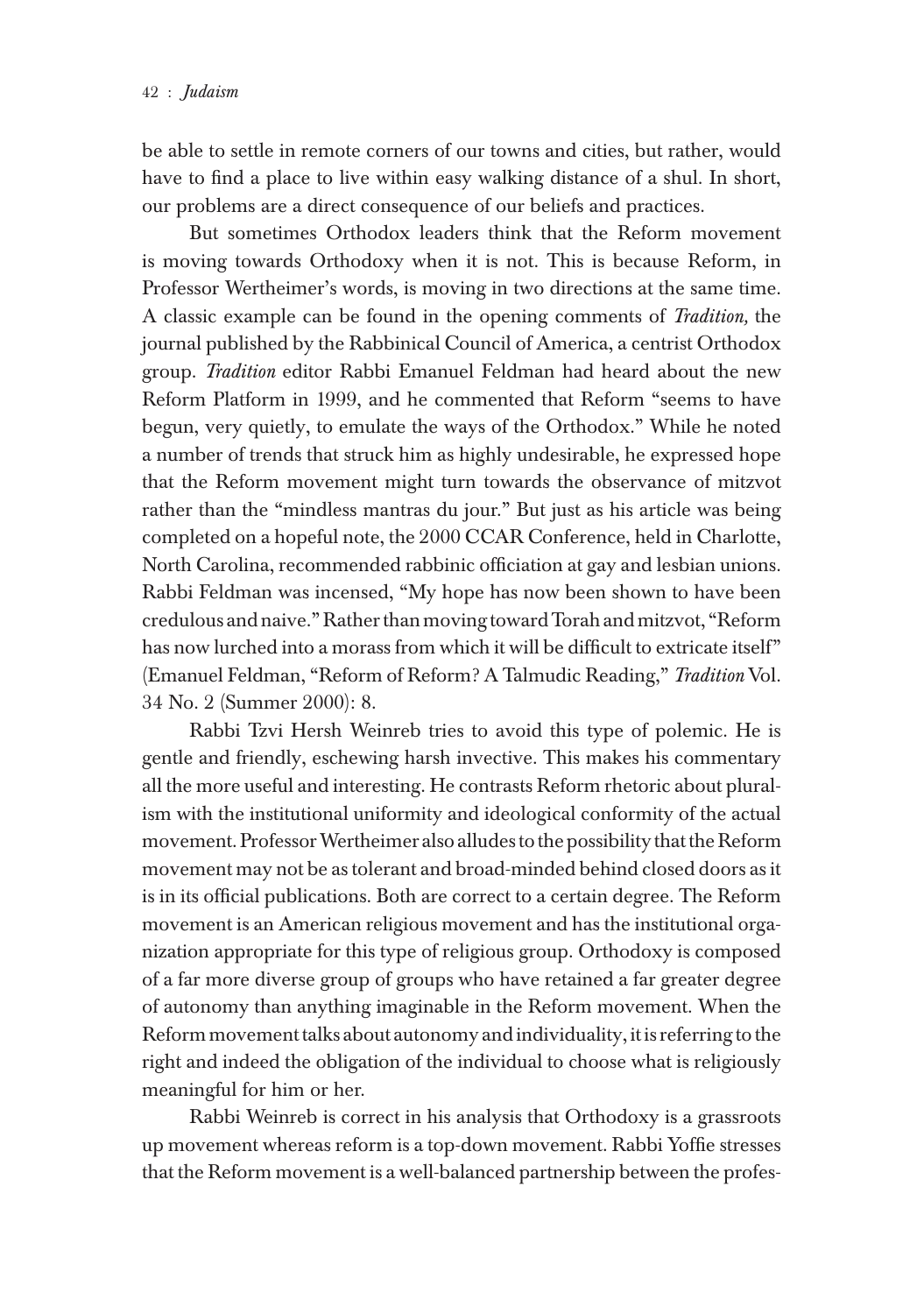sional rabbinic leadership and the lay leaders. This is true, but Orthodoxy has a much more knowledgeable and dedicated membership base beyond the 5 or 10 percent who serve as lay leaders. Here is one place where the two movements differ enormously.

Yet throughout his reading of *American Reform Judaism,* Rabbi Weinreb was continually thinking about how a similar book on Orthodoxy would be constructed. He states that it could not be written in the same manner, organized around several central themes. There is too much diversity in Orthodoxy to allow for such an approach. Orthodoxy doesn't have the same central institutions nor the same set of theological principles. He notes that a book on Orthodoxy would stress the central role of the family. His comment tells us that more research should be done on the Reform Jewish family and the impact that family dynamics have on religious beliefs and behavior. Most of the anecdotal reports that I assembled in the course of writing the book were negative. One father of grown children told me that none of his children had any interest in Judaism. "It's my own fault, really. We never did anything in the home and when I took them to Sunday school, I dropped them off and went to play tennis." But some Reform families do have a rich religious life in the home.

Even more intriguing was Rabbi Weinreb's contrasting of the inner religious sense of obligation felt by the typical Orthodox Jew with the lack of such an internal demand or pressure felt by most Reform Jews. I am sure that many Reform rabbis would disagree with me, but I would tend to agree with his analysis. We spend most of our time trying to analyze the social reality of the day in order to try to adjust our programming to attract congregants' interest. The final product is less our understanding of contemporary Judaism and more our strategy for reaching out to the disaffected and uninterested.

Hanging over his entire analysis is the specter of patrilineal descent. When I was growing up in Waterbury, Connecticut, the Reform Temple Israel was composed mostly of German Jews and their descendents. I only knew one family in which the mother was not born Jewish and she had converted. Today, that Reform congregation no longer exists. Instead, there is a new Reform Temple in a suburb which is composed almost entirely of intermarried couples. The Orthodox do not and will not recognize the children of non-Jewish mothers—or even of non-Jewish born female non-Orthodox converts to Judaism—and therefore do not recognize an increasing percentage of Reform Jews as Jewish. I was glad Rabbi Weinreb included a number of commonalities that exist between Orthodox and Reform, although even here the differences far outweigh the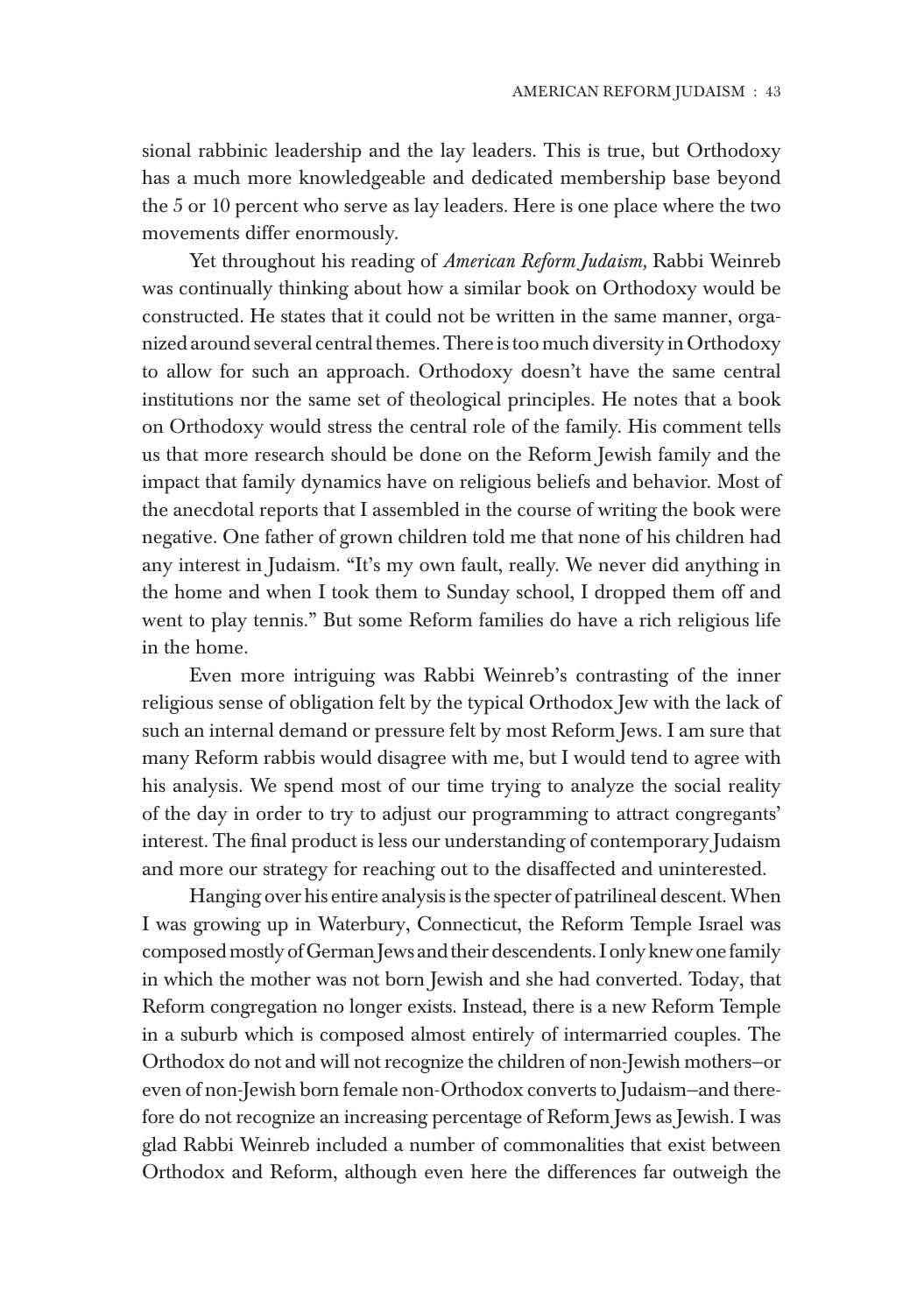similarities. Our conceptions of bar mitzvah, for example, are so different as to make our mutual commitments to the ceremony almost meaningless.

One comparison that Rabbi Weinreb did not make was the differing emotional attachment to the State of Israel. The 2000–2001 NJPS has a startling statistic—only 22 percent of Reform Jews feel emotionally attached to Israel. Orthodox Jews, on the other hand, remain deeply committed and connected to Eretz Yisroel.

Rabbi Waskow compliments me (I think) for whispering the truth about what Reform Judaism needs. He emphasizes that the Reform movement must construct both a new theology and a new code of Jewish ethical and ritual action. I understand what Rabbi Waskow is suggesting. There are countless Friday nights when I look out over the small number of passive congregants just sitting there, and I try to come up with something—anything—that could rouse them out of their stupor. Reform Judaism definitely needs more energy, more excitement. The "Reform Revolution" is a response to this need.

I very much wanted a representative of Jewish Renewal on this panel because I felt that they were on the cutting edge of American Jewish spiritual life, and see themselves as non-denominational or post-denominational. Jewish Renewal emerged out of the Havurah movement of the 1960s and 1970s, which attempted to create a living liturgy to speak to the politically idealistic spiritual seeker. I wondered whether the Reform movement was so wrapped up in petty organizational issues that it was missing the spiritual rebirth going on outside of its denominational walls. But after reading his essay, I found his ideas to be thoroughly unrealistic for Reform Jews.

Rabbi Waskow urges the Reform movement to create a new halakha, a new set of directives that would be grounded in God's call to our generation. He lists a series of values that would form the central core of such a new Reform halakha. I don't need to point out the obvious—most Reform Jews would resist any attempt to legislate what they can and cannot do. While some will sympathize with many (but probably not all!) of his goals, few would choose to join him. That's why the Jewish Renewal movement is, while very vibrant, relatively small.

I continue to believe that the Reform movement needs to develop and communicate a clear theology and a straightforward set of ritual expectations. I say this, not because I am a traditionalist, but rather simply because I think that the current muddle is just that no matter how we may dress it up.

It is necessary to reject moribund tradition. We, the keepers of our religious heritage, need the boldness to create new ways of connecting with